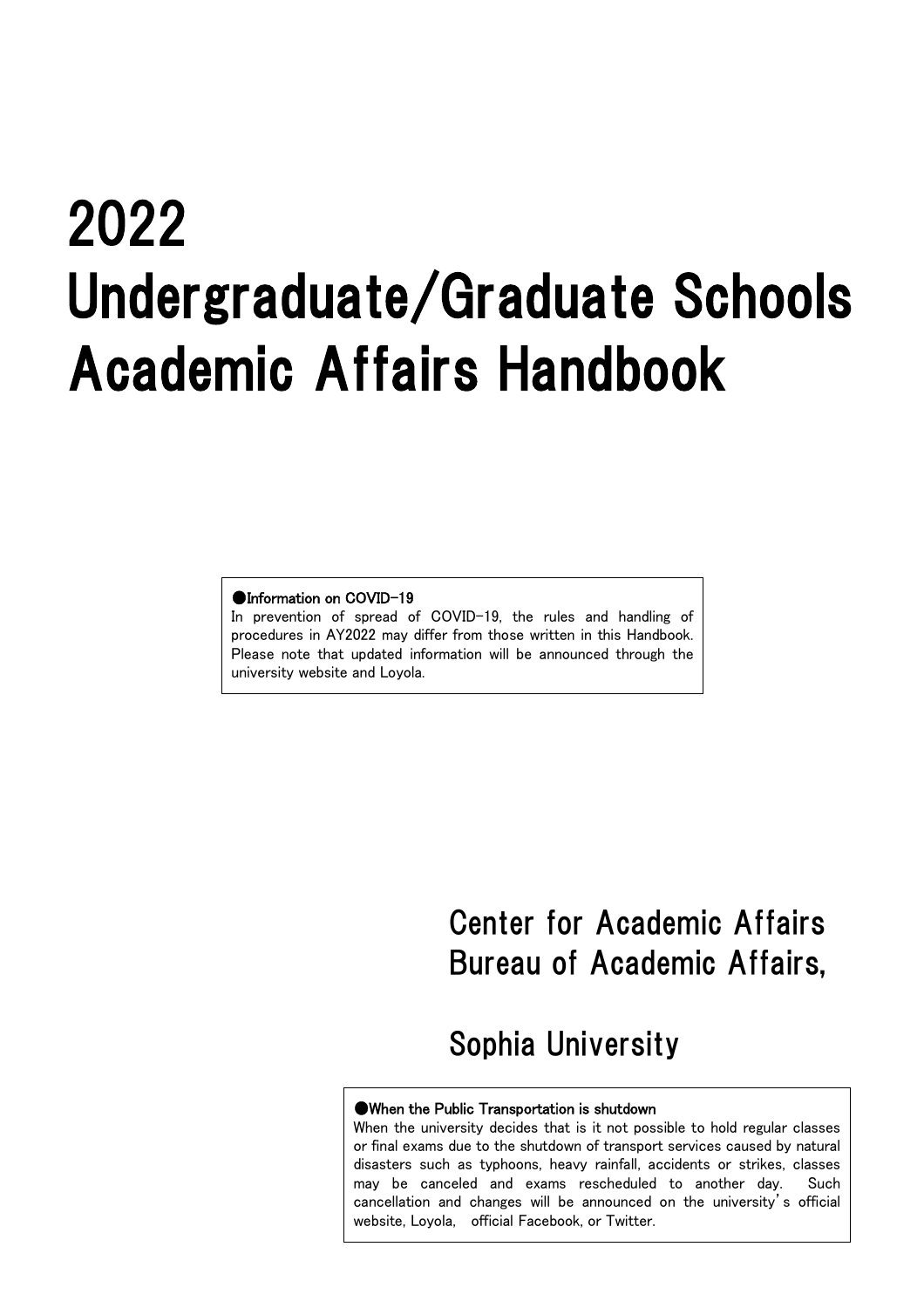Offices Related to Academic Affairs

| The phone numbers listed are extension numbers. Dial 03-3238-XXXX (extension number) when calling from an external line. |                                                                                                                                                                             |                                            |                      |  |  |  |
|--------------------------------------------------------------------------------------------------------------------------|-----------------------------------------------------------------------------------------------------------------------------------------------------------------------------|--------------------------------------------|----------------------|--|--|--|
| <b>Office</b>                                                                                                            | Main work handled                                                                                                                                                           | Location                                   | Ext.                 |  |  |  |
| Center for                                                                                                               | Affairs related to classes, class cancellations, make-up<br>classes, examinations, grading, etc.                                                                            | 1st floor, Bldg. 2                         | 3515                 |  |  |  |
| <b>Academic Affairs</b>                                                                                                  | Teacher's Lounge                                                                                                                                                            | 2nd floor, Bldg. 2                         | 3164                 |  |  |  |
| Office of Mejiro<br>Seibo Campus                                                                                         | Regarding Mejiro Seibo Campus                                                                                                                                               | Mejiro Seibo Campus,<br>1st floor, Bldg. 1 | 6151<br>03-3950-6151 |  |  |  |
| Center for<br>Teaching and<br>Curator<br>Credentials                                                                     | Affairs related for the teaching license course and curator<br>license course                                                                                               | 2nd floor, Bldg. 2                         | 3520                 |  |  |  |
| Office of<br>Property                                                                                                    | Affairs related to loaning of equipment and articles, lost and<br>found, application for use of meeting rooms, etc.<br>Management of Supply Room (Service hours 8:30~19:30) | 1st floor, Bldg. 2                         | 3112                 |  |  |  |
|                                                                                                                          | Supply Room Service hours $8:30 \sim 11:30$ , 12:30 ~ 17:50                                                                                                                 | 1st floor, Bldg. 11                        | 4195                 |  |  |  |
|                                                                                                                          | On-campus systems (PC classroom, email, Wi-Fi, VPN,<br>Moodle, etc.) and ICT services.<br>* ICT Support mail address: ict-support@sophia.ac.jp                              | 3rd floor, Bldg. 2                         | 3101                 |  |  |  |
| <b>ICT Office</b>                                                                                                        | Support for hy-flex classes (Zoom setttings, device<br>connection, etc.)<br>* Hyflex Support email address :<br>hyflex-support-co@sophia.ac.jp                              | 1st floor, Bldg 3                          | 4311                 |  |  |  |
|                                                                                                                          | Reading and loaning                                                                                                                                                         |                                            | 3510                 |  |  |  |
| Library                                                                                                                  | Academic information (Reserve book system)                                                                                                                                  | 1st floor, Bldg. L                         | 3504                 |  |  |  |
|                                                                                                                          | Information service (Lectures/sessions)                                                                                                                                     |                                            | 3055                 |  |  |  |
| Health and<br>Wellbeing<br>First aid, etc.<br>Center                                                                     |                                                                                                                                                                             | 2nd floor,<br><b>Hoffmann Hall</b>         | 3394                 |  |  |  |
| Counseling<br>Services                                                                                                   | Consultation regarding student-related concerns, Counseling<br>for students                                                                                                 | 3rd floor, Bldg. 10                        | 3559                 |  |  |  |
| <b>Others</b>                                                                                                            |                                                                                                                                                                             |                                            |                      |  |  |  |
| Main gate guard station                                                                                                  |                                                                                                                                                                             | At the main gate                           | 3000                 |  |  |  |
| Bookstore                                                                                                                |                                                                                                                                                                             | Basement 1,<br>Bldg. 2                     | 3013                 |  |  |  |

| Office service hours           | (for Students)                                       | (for Faculties)                      |
|--------------------------------|------------------------------------------------------|--------------------------------------|
| April 1 $\sim$ July 30         | $:10:00 \rightarrow 11:30 / 12:30 \rightarrow 15:30$ |                                      |
| August 1 $\sim$ September 20   | $12.30 - 15.30$                                      | $9:00 \sim 11:30 / 12:30 \sim 17:00$ |
| September 21 $\sim$ January 31 | $:10:00 \rightarrow 11:30 / 12:30 \rightarrow 15:30$ |                                      |
| February 1 $\sim$ March 31     | : 12:30 $\sim$ 15:30                                 |                                      |

\* Service is closed on Saturdays, Sundays, and national holidays.

\* Information on service hours during summer and winter vacations and on special occasions will be provided separately.

#### Loyola: the web-support system for teachers and students

By using Loyola, the web-support system for teachers and students, you can input or retrieve various data online. For details, see the online Loyola Handbook.

<Functions that teachers can operate directly>

・ Confirmation of the number of students taking his/her class(es), and download and printing-out of course student lists

- ・ Preparation of messages to his/her class(es) (it is not possible to send a message to any individual student.)
- Announcement of in-class examinations and report requirements [Final Exams Schedule Inquiry]
- ・ Response to inquiries on semester-final examinations【Final Exam】
- ・ Questionnaire Response on TA Application
- ・ Input of grades【Register Grades】
- ・ Reference to grades of his/her class(es)【Grades Distribution】
- ・ Reference and input of syllabus

<Functions available via the Center for Academic Affairs>

・ Information on class cancellations, make-up classes, and temporary changes of classrooms

・ Sending messages to individual students taking his/her course(s)

To log in to Loyola, you need your ID and password which were given separately. If you forget your ID and/or password, please visit the Center for Academic Affairs with your faculty ID card.

About personal information protection

Visit the URL below for information on the University's approach to personal information protection: https://www.sophia.ac.jp/eng/info/privacypolicy/privacypolicy.html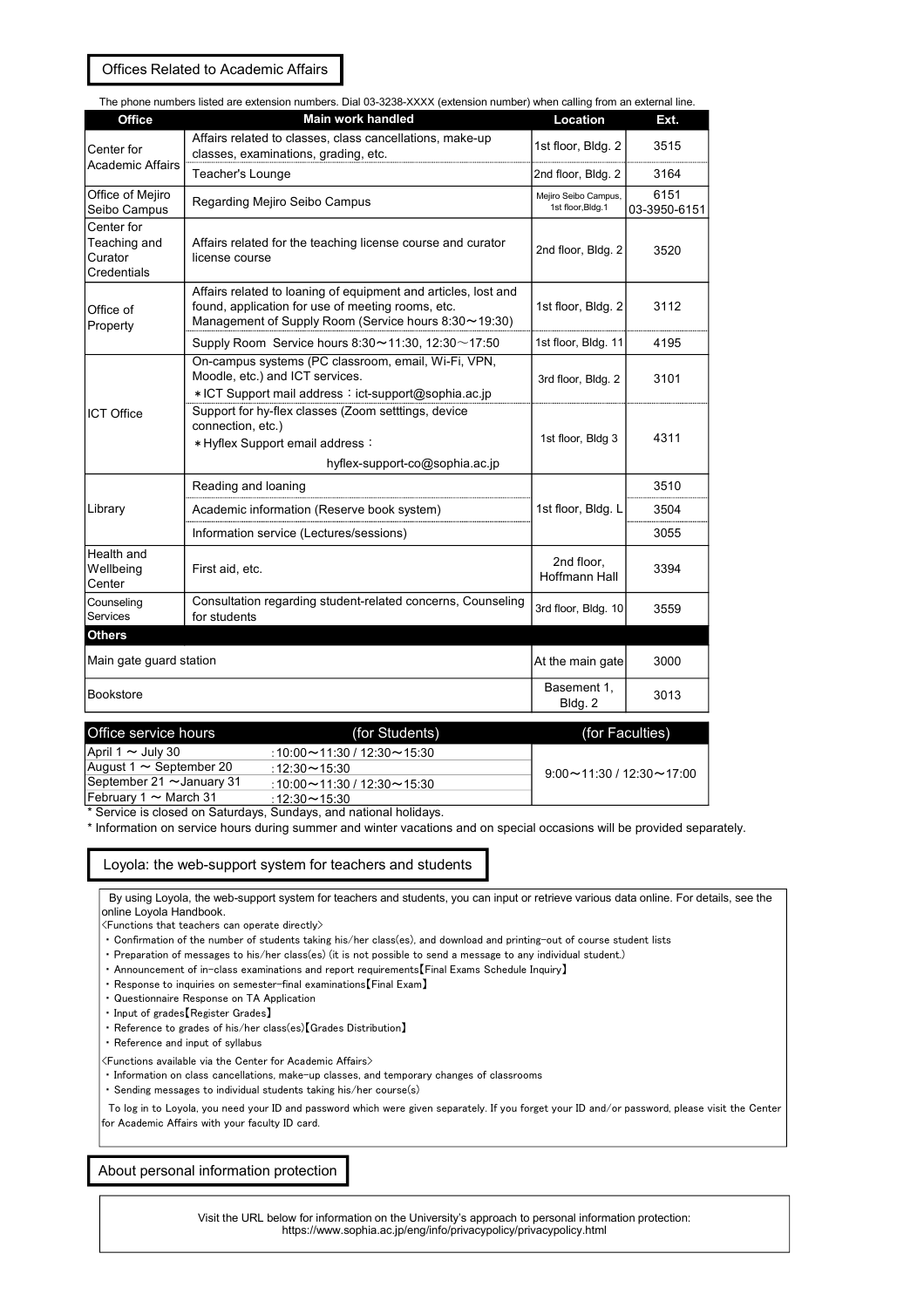# Table of Contents

| General |                                                                                                                                                                                                                                                                                                                           |
|---------|---------------------------------------------------------------------------------------------------------------------------------------------------------------------------------------------------------------------------------------------------------------------------------------------------------------------------|
| L       | $\text{Classes} \text{ \dots} \text{ \dots} \text{ \dots} \text{ \dots} \text{ \dots} \text{ \dots} \text{ \dots} \text{ \dots} \text{ \dots} \text{ \dots} \text{ \dots} \text{ \dots} \text{ \dots} \text{ \dots} \text{ \dots}$                                                                                        |
|         |                                                                                                                                                                                                                                                                                                                           |
|         | 1) Number of classes<br>2) Course duration                                                                                                                                                                                                                                                                                |
|         | 3) Virtual days                                                                                                                                                                                                                                                                                                           |
|         | 4) Class hours                                                                                                                                                                                                                                                                                                            |
|         | 5) Class cancellations                                                                                                                                                                                                                                                                                                    |
|         | 6) Make-up classes                                                                                                                                                                                                                                                                                                        |
|         | 7) Cancellation of Courses                                                                                                                                                                                                                                                                                                |
|         | 8) Teaching Assistants (TA)<br>9) Information on "Online" and "On-demand" courses                                                                                                                                                                                                                                         |
|         | 10) Key words concerning Online courses at Sophia                                                                                                                                                                                                                                                                         |
|         |                                                                                                                                                                                                                                                                                                                           |
|         | 1) Locations and names of classrooms                                                                                                                                                                                                                                                                                      |
|         | 2) List of classrooms (capacity, equipment, etc.)                                                                                                                                                                                                                                                                         |
|         | 3) Technical support for AV equipment during class hours                                                                                                                                                                                                                                                                  |
|         | 4) Changing classrooms                                                                                                                                                                                                                                                                                                    |
|         | 5) Application for temporary use or change of classrooms<br>$6)$ In-class use of the Internet                                                                                                                                                                                                                             |
|         | 7) Offices related to classrooms                                                                                                                                                                                                                                                                                          |
|         |                                                                                                                                                                                                                                                                                                                           |
|         | 1) Reserve Book system                                                                                                                                                                                                                                                                                                    |
|         | 2) Library workshops (reservation required)                                                                                                                                                                                                                                                                               |
|         |                                                                                                                                                                                                                                                                                                                           |
|         | 1) Account                                                                                                                                                                                                                                                                                                                |
|         | 2) Use of Internet in general classrooms<br>3) Moodle (LMS)                                                                                                                                                                                                                                                               |
|         | 4) Use of COM Rooms, CALL Rooms, SI Room                                                                                                                                                                                                                                                                                  |
|         | 5) Support for Hy-flex classes                                                                                                                                                                                                                                                                                            |
|         | 6) Preparation of teaching materials                                                                                                                                                                                                                                                                                      |
|         |                                                                                                                                                                                                                                                                                                                           |
|         |                                                                                                                                                                                                                                                                                                                           |
|         |                                                                                                                                                                                                                                                                                                                           |
|         | 8. Teaching (reference) materials distributed to students ……………………………………………………………<br>9. Interview or filming on campus <b>contract the contract of the contract of the contract of the contract of the contract of the contract of the contract of the contract of the contract of the contract of the contract of th</b> |
|         |                                                                                                                                                                                                                                                                                                                           |
|         |                                                                                                                                                                                                                                                                                                                           |
|         |                                                                                                                                                                                                                                                                                                                           |
|         |                                                                                                                                                                                                                                                                                                                           |
|         | III Domestic Student Exchange Programs and Auditing Student under Auditing Agreement  9                                                                                                                                                                                                                                   |
|         |                                                                                                                                                                                                                                                                                                                           |
|         | 2. Auditing Student Under Auditing Agreement ………………………………………………………… 10                                                                                                                                                                                                                                                    |
|         |                                                                                                                                                                                                                                                                                                                           |
|         | Undergraduate Faculty                                                                                                                                                                                                                                                                                                     |
| L       |                                                                                                                                                                                                                                                                                                                           |
|         |                                                                                                                                                                                                                                                                                                                           |
|         | 1) Course registration                                                                                                                                                                                                                                                                                                    |
|         | 2) Course withdrawal                                                                                                                                                                                                                                                                                                      |
|         | 3) Maximum credits per year                                                                                                                                                                                                                                                                                               |
|         |                                                                                                                                                                                                                                                                                                                           |
|         | 1) Course student list<br>2) Student ID number                                                                                                                                                                                                                                                                            |
|         | 3) Class attendance                                                                                                                                                                                                                                                                                                       |
|         |                                                                                                                                                                                                                                                                                                                           |
|         | 1) Examinations                                                                                                                                                                                                                                                                                                           |
|         | 2) Grading                                                                                                                                                                                                                                                                                                                |
|         | 4. Registration for courses offered by the Faculty of Liberal Arts,                                                                                                                                                                                                                                                       |
|         | English-taught programs in the Faculty of Science and Technology                                                                                                                                                                                                                                                          |
|         | by students in other departments or faculties and courses offered                                                                                                                                                                                                                                                         |
|         |                                                                                                                                                                                                                                                                                                                           |
|         |                                                                                                                                                                                                                                                                                                                           |
|         | 1) When a student has acquired an infectious disease                                                                                                                                                                                                                                                                      |
|         | 2) Support for students with special needs                                                                                                                                                                                                                                                                                |
|         | 3) Class attendance of a student selected as a citizen judge (juror)                                                                                                                                                                                                                                                      |
|         | 4) Arrangement when public transportation services are shut down                                                                                                                                                                                                                                                          |

| 1) Graduation                                                                                                        |
|----------------------------------------------------------------------------------------------------------------------|
| 2) Dates of graduation<br>3) Approval of graduation candidates and students subject to                               |
| Article 40 of the University Regulations                                                                             |
|                                                                                                                      |
| 1) Leave of absence and resuming studies                                                                             |
| 2) Withdrawal from the University                                                                                    |
| 3) Suspension from the University                                                                                    |
| 4) Study abroad                                                                                                      |
| 1) Transfer of credits                                                                                               |
| 2) Reminders                                                                                                         |
| 4. Transfer of faculty/department, second degree, re-admission ……………… 26                                             |
| 1) Transfer of faculty/department                                                                                    |
| 2) Second degree                                                                                                     |
| 3) Re-admission<br>5. Transfer of credits earned before entering <b>contained and all the contained and state</b> 28 |
|                                                                                                                      |
|                                                                                                                      |
|                                                                                                                      |
|                                                                                                                      |
| Graduate School                                                                                                      |
| L                                                                                                                    |
|                                                                                                                      |
| 1) Course registration                                                                                               |
| 2) Course withdrawal                                                                                                 |
|                                                                                                                      |
|                                                                                                                      |
| 1) Grading                                                                                                           |
| 2) Grade registration                                                                                                |
| 3) Grade Change                                                                                                      |
|                                                                                                                      |
|                                                                                                                      |
|                                                                                                                      |
| 1) Master's thesis registration<br>2) Receipt of master's thesis                                                     |
| 3) Grade sheet for master's thesis                                                                                   |
| 4) Withdrawal (cancellation) of master's thesis                                                                      |
| 5) Collection of master's thesis for the Library                                                                     |
|                                                                                                                      |
| 1) Conferral of (doctoral) degrees and review procedures<br>2) Reminders about doctoral dissertations                |
|                                                                                                                      |
|                                                                                                                      |
|                                                                                                                      |
| 1) Request for leave of absence<br>2) Period of leave of absence                                                     |
| 3) Changes to resuming studies and the period of leave of absence                                                    |
| 4) Course registration for students taking a leave of absence                                                        |
|                                                                                                                      |
|                                                                                                                      |
| 1) Types of study abroad                                                                                             |
| 2) Eligibility for study abroad                                                                                      |
| 3) Period of study abroad<br>4) Documents to be submitted for study abroad                                           |
| 5) Course registration by students on study abroad                                                                   |
| 6) Transfer of credits                                                                                               |
|                                                                                                                      |
|                                                                                                                      |
|                                                                                                                      |
| About Mejiro Seibo Campus<br>42                                                                                      |
|                                                                                                                      |
| List of Classrooms etc. (Capacity/Facilities)<br>43                                                                  |
|                                                                                                                      |

Event Calendar of Academic Affairs 47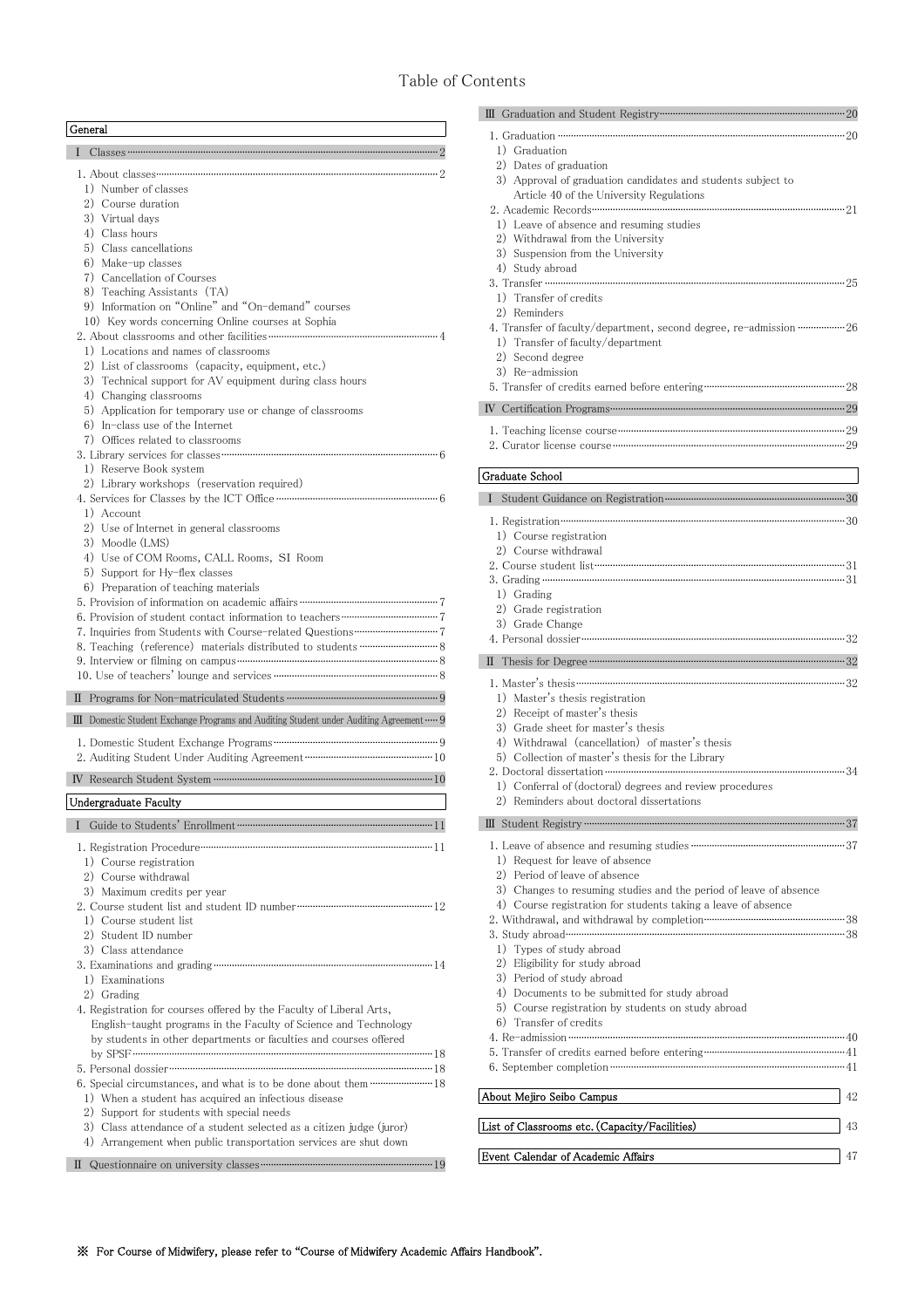# General

# Ⅰ Classes

#### 1. About classes

#### 1) Number of classes

In principle, the number of classes for one year covers 35 weeks; this includes the days required for semester-final examinations etc., as stipulated in the university establishment standards.

#### 2) Course duration

In principle, the university adopts a Semester/Quarter system-i.e., spring and autumn-with 14 weeks as one unit 1st quarter to 4th quarter-with 7 weeks as one unit.

Refer to "Event Calendar for Academic Affairs".

#### 3) Virtual days

To ensure that each course is held a sufficient number of hours to fulfill the regulations set by the MEXT, make-up class days offset holidays may be scheduled during each term. Refer to "Event Calendar for Academic Affairs" for virtual days scheduled during the Academic year 2022.

#### 4) Class hours

Class hours are as shown below:

| Class period | Hours           |
|--------------|-----------------|
|              | $8:00 - 8:50$   |
|              | $9:00-10:40$    |
| 2            | $10:55 - 12:35$ |
| 3            | $13:30 - 15:10$ |
|              | $15:25 - 17:05$ |
| 5            | $17:20 - 19:00$ |
|              | $19:10 - 20:50$ |
|              |                 |

#### 5) Class cancellations

If you must cancel a class, be sure to report, in advance, to the Center for Academic Affairs, using a designated form (Report of Class Cancellation). Copies of this form are available at the Center for Academic Affairs or any department office. If you wish to cancel a class on the class day owing to bad health etc., contact the Center for Academic Affairs by phone.

If you do not show up at the classroom within 30 minutes of the starting time, the students will report to the Center for Academic Affairs. If the Center cannot contact you, the class will be cancelled. Be sure to contact the Center if you will be late for class because of train delays or similar mishaps. Information regarding the cancellation of a class will be posted on Loyola, the web support system for teachers and students, stating the reason for class cancellation and whether or not there will be a make-up class.

#### 6) Make-up classes

In case a class needs to be cancelled, please conduct a make-up class chosen from the below dates in order to secure the number of classes according to the syllabus.

In each semester, there are days on which make-up classes can be held; for this year, the four days set aside for this purpose are shown below. To hold a make-up class, consult with the Center for Academic Affairs in advance to reserve a classroom. If you wish to have a make-up class on a day other than these dates, consult with the Center for Academic Affairs.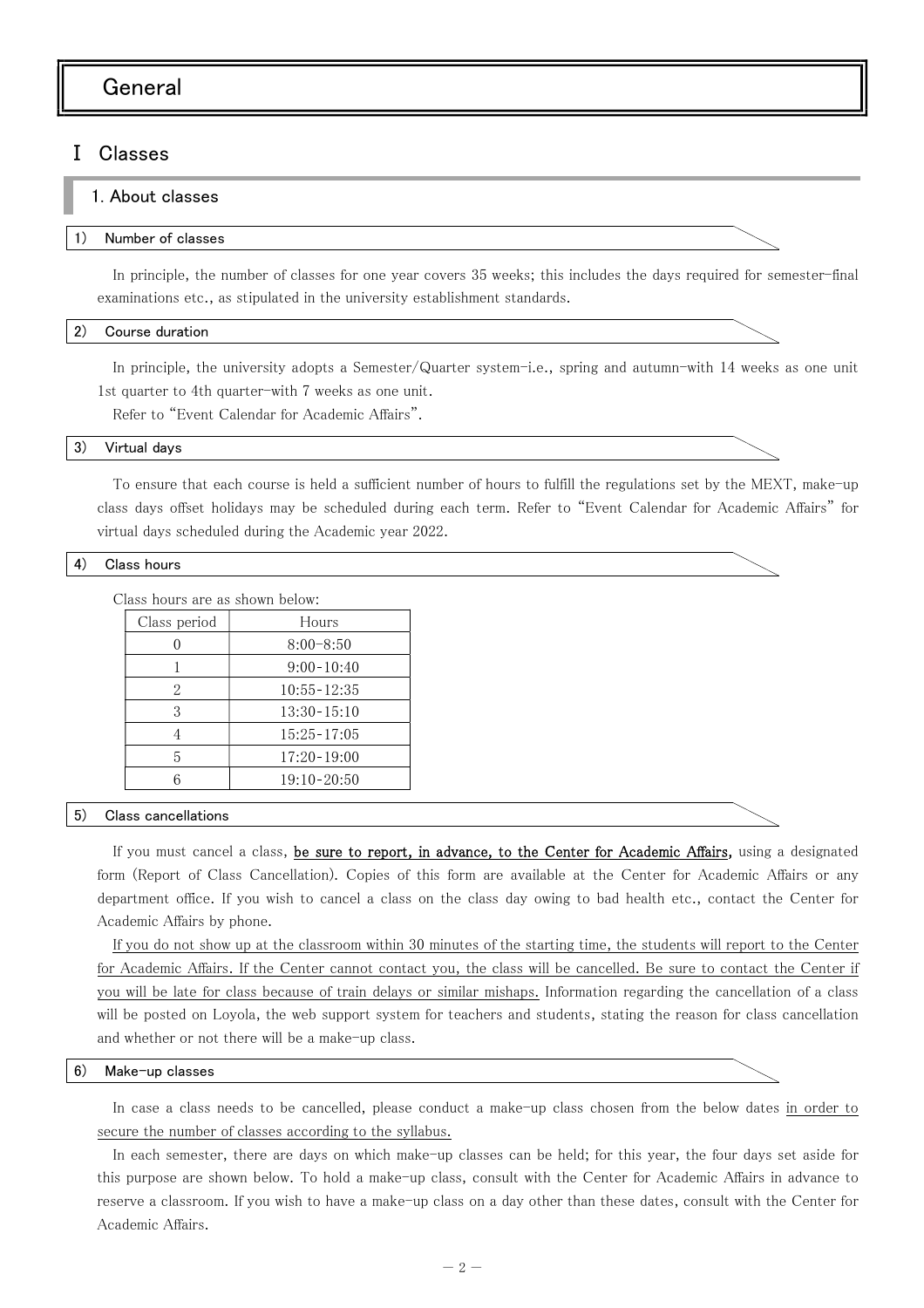Spring semester days for make-up classes: May 14 (Sat.), June 18 (Sat.) , June 25 (Sat.), July 9 (Sat.) Law school: May 14 (Sat.), June 18 (Sat.) , June 25 (Sat.), July 9 (Sat.) Autumn semester days for make-up classes: Oct. 22 (Sat.), Dec. 10 (Sat.), Jan. 7 (Sat.), Jan. 21 (Sat.) Law school: Oct. 22 (Sat.), Dec. 10 (Sat.), Jan. 7 (Sat.)

- \* On days set for make-up classes, the Office of Property is open from 9:00 to 17:00. Please report to the front guardhouse to request to borrow a key for use of classroom equipment outside these hours.
- \* The teachers' lounge is open from 8:00 to 21:05 on make-up days. Please note, the service hours of temporary staff are: $8:00~18:00$

#### 7) Cancellation of Courses

As the result of course registration and course withdrawals (to be described after), a course that has no registered students will be cancelled.

Furthermore, please note that courses without any registered degree students, that only non-degree students (Non-matriculated students, Auditing students under auditing agreement, Research students, and Foreign special research students) have registered, will also be cancelled. The date of the cancellation of a course will depend on the timing of the registration processes.

Please contact the Office of Personnel Services concerning the payment for courses that have been cancelled.

#### 8) Teaching Assistants (TA)

Sophia University approves the appointment of Teaching Assistants (hereafter referred to as TA) ※ to support the teachers in class management. Please note, to apply for TA, teachers are required to enter necessary data in Loyola TA application questionnaire by the given deadline in the previous academic year. For the exact dates of application, please see Event Calendar for Academic Affairs.

If you need to appoint a TA after classes have started, please consult Center for Academic Affairs, in charge of TA application.

Courses for which TAs may be appointed:

(1) Large enrollment courses with 100 or more attending students.

(2) Courses with laboratory work, practical training and those that require special class assistance.

- (3) Courses requiring class assistance for instructors in certain circumstances, such as medical reasons.
- (4) Other courses for which a written request has been approved.

| <b>TAs</b>      | Wage per hour               | Tasks                                                                                                                                                                                                                          |
|-----------------|-----------------------------|--------------------------------------------------------------------------------------------------------------------------------------------------------------------------------------------------------------------------------|
| TA <sub>1</sub> | $2,450$ yen per 100 minutes | instruct and assist laboratory work, support practical training; work requiring<br>technical skills (providing guidance and answering questions in class, correcting<br>report assignments, creating teaching materials, etc.) |
| TA <sub>2</sub> | $1,800$ yen per 100 minutes | tasks other than above that require no technical skills; assisting tasks (setting and<br>operating equipment/devices, taking attendance, collect/confirm reaction papers,<br>prepare/print/hand out materials)                 |

NB1: Assistants performing tasks of both TA1 and TA2 will be paid at wage rates of TA1.

NB2: TAs will assist in supervising final exams of the courses and the wages will be paid separately for the task.

NB3: Grading exams or assignment are not included in assistants' task.

※TAs are Sophia students in Master's or Doctoral Programs appointed as assistants to manage the classes for the purpose of improving teaching quality at Sophia and at the same time to provide opportunities for students in graduate programs to enhance their educational and research abilities.

#### 9) Information on "Online" and "On-demand" courses

Latest information such as details on preparing and conducting online courses, and FAQs are posted. Once you log in to Loyola, click "Online Classes" (the icon of a building) and choose "Notice (for teachers)" and "Regarding ondemand classes (for teachers)" from the menu bar.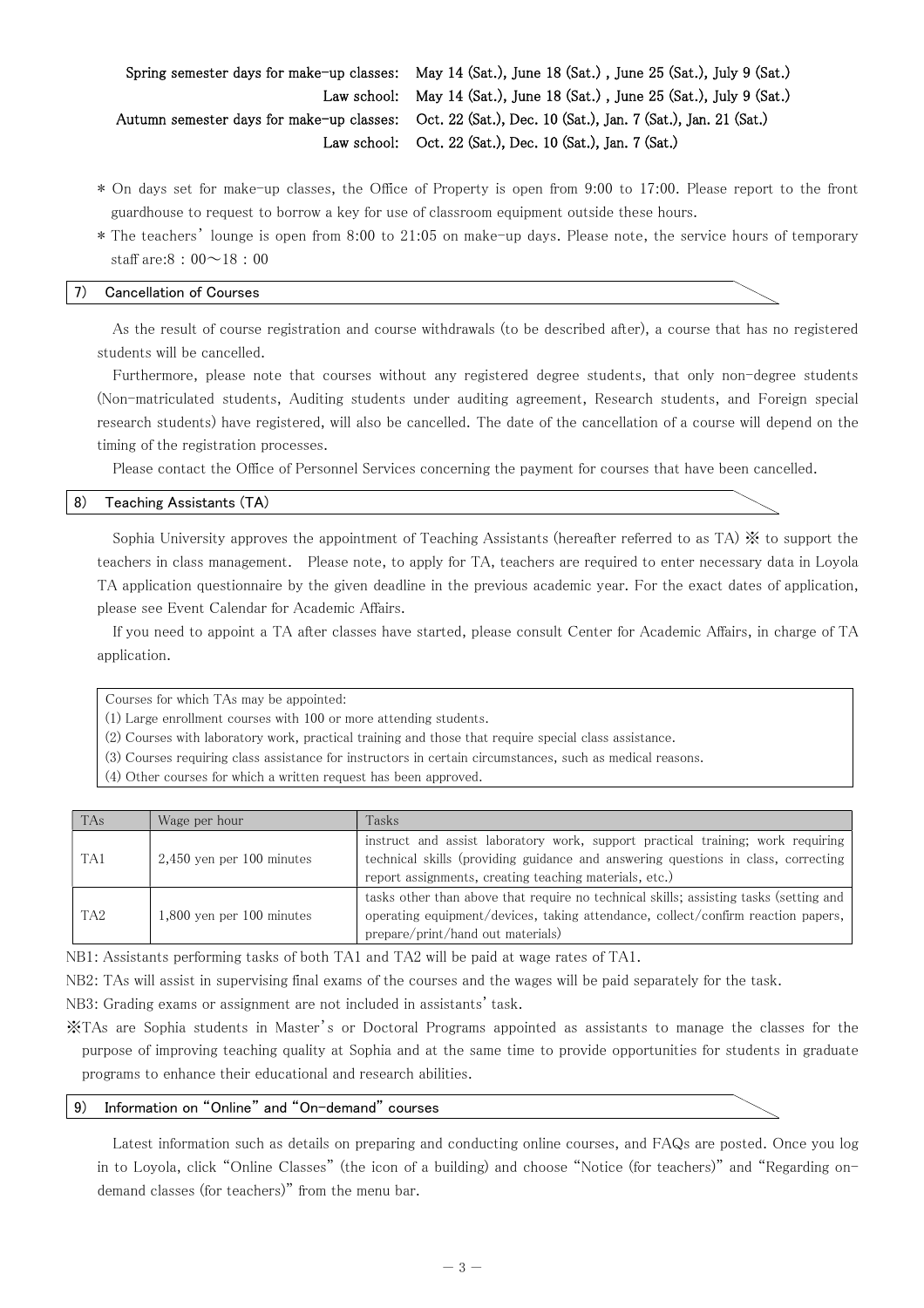| <b>LOYOLQ</b>                                                                                                                                         |                                                                                                                             | Smartphone page       | About 30 minutes                     | Portal setup                                        | n<br>Password | $\mathbf{\Theta}$<br>Logout    |                  |                 |
|-------------------------------------------------------------------------------------------------------------------------------------------------------|-----------------------------------------------------------------------------------------------------------------------------|-----------------------|--------------------------------------|-----------------------------------------------------|---------------|--------------------------------|------------------|-----------------|
| Ŗ<br>Curriculum /<br>HOME<br>Student<br>Information<br>Course<br>carte<br>registration                                                                | Online<br>Registration<br><b>Q&amp;A</b><br>Classes                                                                         | Grades                | Final exam                           | Bulletin<br>board /<br>Cancel &<br>Make Up<br>Class | Schedule      | Questionnaires/<br>Application | Career<br>Center | ō<br>Dow<br>Cer |
| Notice<br>Notice<br>新羅<br>新课                                                                                                                          | Notice(for students)                                                                                                        | Notice(for teachers)) |                                      |                                                     |               |                                |                  |                 |
| Information<br>資店                                                                                                                                     | Notice(for teachers)<br>新建                                                                                                  |                       |                                      |                                                     |               |                                |                  |                 |
| <自己判定可能期間/SELF-<br>EVALUATION, CATEGORY CHANGE<br>PERIOD ( *FLA student only)><br>2021年度自己判定カレンダー<br>2021 SELE-EVALUATION /<br>CATEGORY CHANGE PERIOD | February 19, 2021<br>A portal site for online classes has moved to the following site.                                      |                       | A portal site for online instruction |                                                     |               |                                |                  |                 |
| <成績公開/Grades available><br>2021年度 成績公開期間/2021                                                                                                         | URL: https://sophiamail.sharepoint.com/sites/sophiaportal/onlineciass2021                                                   |                       |                                      |                                                     |               |                                |                  |                 |
| Grades available<br><学部·研究科連絡先一覧/Contact<br>for consultant>                                                                                           | Please refer to the "Sophia Bulletin Board" for information on online classes issued by the Center for<br>Academic Affairs. |                       |                                      |                                                     |               |                                |                  |                 |

|                                   | 10) Key words concerning Online courses at Sophia                                                                                                                                                                                                                                                                                             |
|-----------------------------------|-----------------------------------------------------------------------------------------------------------------------------------------------------------------------------------------------------------------------------------------------------------------------------------------------------------------------------------------------|
| Loyola                            | A portal site that has been customized for Sophia University, based on the academic management system<br>"Campus Square". An account is issued by the Center for Academic Affairs.<br>Functions: registration and references of syllabus, grades, bulletin boards and managing submission of<br>reports. Contact: Center for Academic Affairs |
| Sophia ICT account<br>Sophia mail | E-mail address with the domain, @sophia.ac.jp (for students, @eagle.sophia.ac.jp).<br>Needed to log in to Sophia's Moodle and to use Zoom under Sophia's contract. Contact: ICT Office                                                                                                                                                        |
| Moodle                            | An LMS (Learning Management System), where class materials, links and quizzes can be uploaded by setting<br>up a "course", and can also have students upload their assignments. Contact: ICT Office                                                                                                                                           |

# 2. About classrooms and other facilities

# 1) Locations and names of classrooms

The name of a classroom as shown, etc. consists of an initial number or character that refers to the building, as well as a number that refers to the floor and room number. See the "Sophia University Academic Handbook" (Bulletin of Information) for the locations of classrooms.

Ex. "Classroom 2-415" means "room number 15 on the 4th floor of Bldg. 2"

"Classroom 紀-B111" means room number 11 on the 1st basement level of Kioizaka Bldg."

# 2) List of classrooms (capacity, equipment, etc.)

- ① Please turn to page 43. A list of equipment that can be used for each classroom is posted.
- ② In all classrooms with AV equipment, PC images can be projected from a projector onto a screen or LCD monitor. However, if there is a description of "HDMI connection only", only the connection via the HDMI terminal is supported.
- ③ If the output terminal of your PC is VGA, you can rent a conversion adapter at Office of Property.
- ④ Teachers can connect to a wired LAN in all classrooms. However, you need a Sophia ICT Account.
- ⑤ We also have portable microphones, document cameras, etc. available for rent. Please contact us for overseasmade Blue Ray and DVD playback.
- ⑥ VHS cannot maintain the playback environment due to the aging of installed equipment, the end of manufacturer support, and the renewal of AV equipment in the classroom, so please proceed with dubbing from VHS to digital media. Please contact the Editing room for dubbing support to digital media.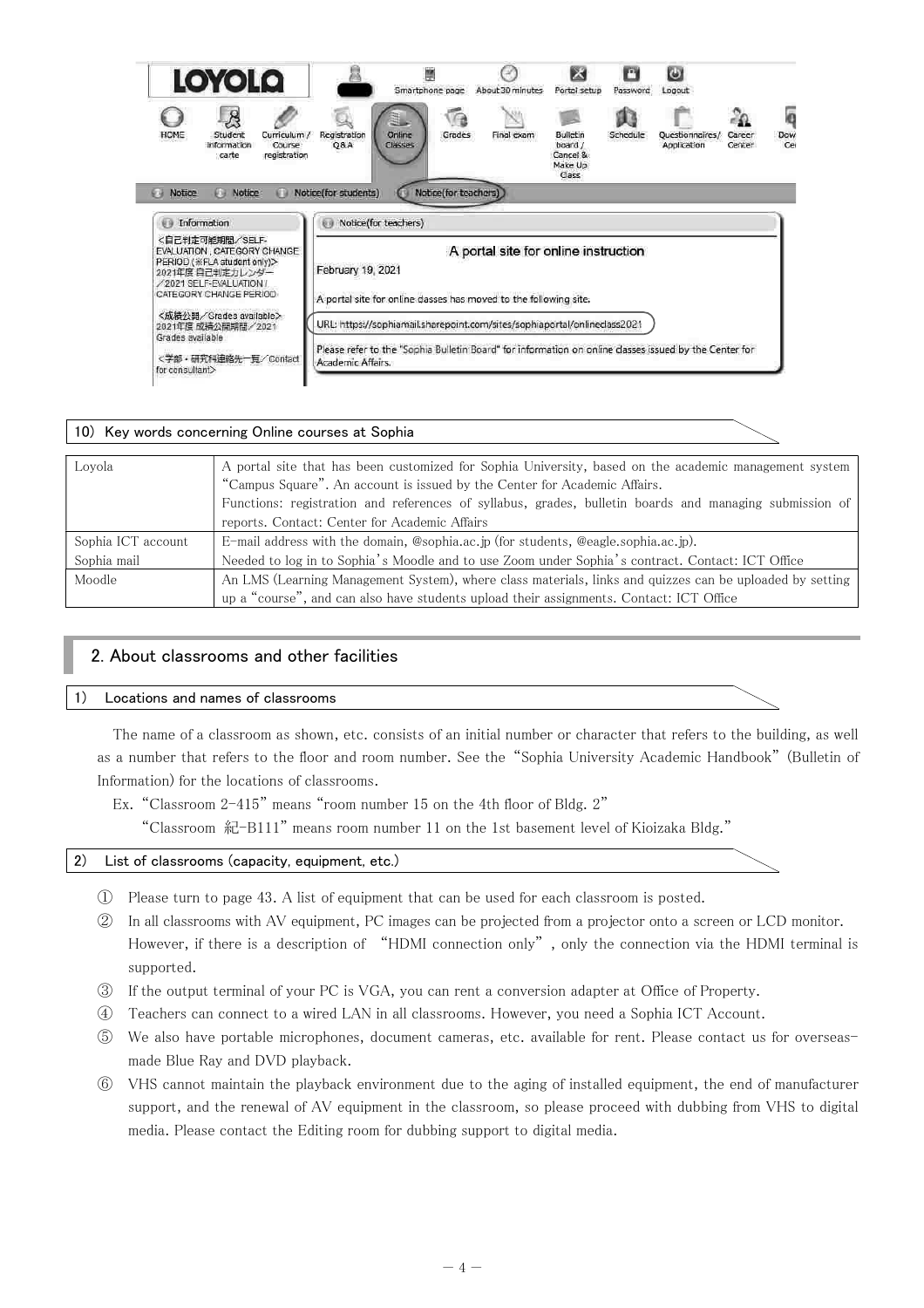#### 3) Technical support for AV equipment during class hours

- ① For regular classrooms and meeting rooms
	- Office of Property Room 102,1st floor of Building 2
		- Office Hours: 8:30-11:30&12:30-19:30
			- (regular spring&autumn semester class days)
			- 8:30-11:30&12:30-17:50(examination periods)
	- Building 11 AV equipment Section Room102,1st floor of Building 11

<Classrooms in Building 10,11,and Kioi-zaka Building>

Office Hours: 8:30-11:30&12:30-17:50

(regular spring & autumn semester class days & examination periods)

- \*"After 19:30, please return keys to the security at Main Gate"
- \*"Technical support by professional AV equipment technicians are available during regular spring & autumn class days and examination periods only"
- \*"Service closed on Saturdays, Sundays, holidays, and summer, winter&spring vacations"
- \* "Except Building2-2F Juris Doctor Program(Law School) classrooms"
- ② For COM rooms, CALL classrooms and SI room "ICT Office"(Room 314, 3rd floor of Building 2)

# ③ AV equipment key rentals

There are three types of keys for AV equipment: two kinds of key cards and keys for cylinder locks.

- 1) IC cards (Smart Cards) Distributed to : Full-time faculty members \*Rental available for part-time faculty members
- 2) Faculty ID card(card with magnetic field) Distributed to : Full-time & part-time faculty members
- 3) Cylinder key \*Rental available for full time & part-time faculty members

※Please refer to p.42 regarding Mejiro Seibo Campus.

#### 4) Changing classrooms

If, after the class has started, it appears that the classroom is inconvenient or otherwise unsuitable, contact the Center for Academic Affairs. You may not be able to change classrooms before course registrations are finalized, especially if the number of students in the class is uncertain. The number of students in each class is finalized in late April (for 1st quarter and spring semester), in late June (for 2nd quarter), in mid-October (for 3rd quarter and autumn semester courses) and in begging of December (for 4th quarter).

#### 5) Application for temporary use or change of classrooms

- (1) When using a classroom (for a make-up class, sub-seminar, etc.), please contact the Center for Academic Affairs. Whenever you wish to use the Computer room, CALL room, or AV room, you then need to make a direct application to the Media Center.
- (2) If you wish to use a room for purposes other than a class meeting (lecture, conference, faculty meeting, etc.), apply to Office of Property.

#### 6) In-class use of the Internet

Please refer to "Services for Classes by the ICT Office".

#### 7) Offices related to classrooms

See top page.

#### $- 5 -$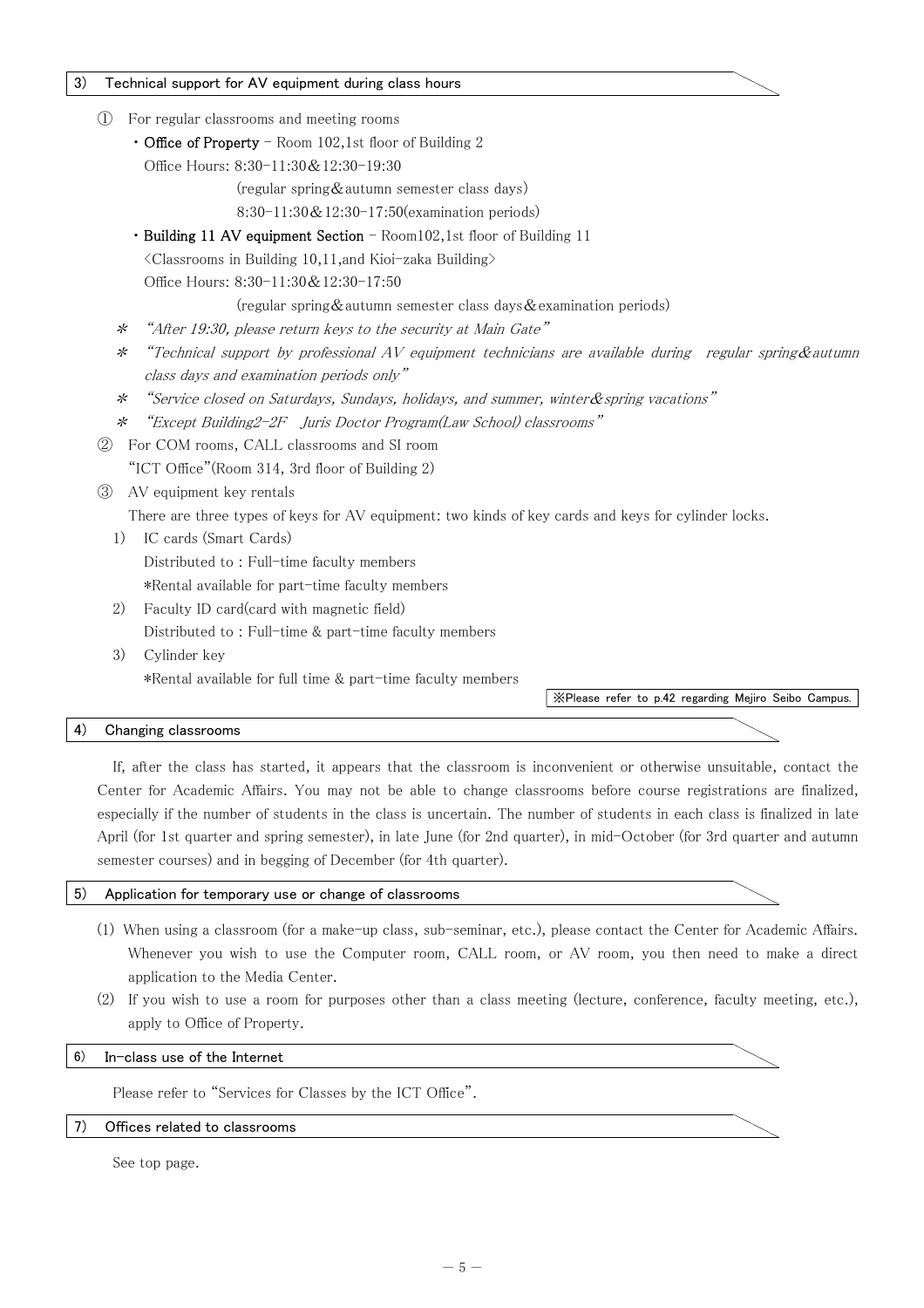# 3. Library services for classes

#### Reserve Book System

The library operates a Reserve Book System; through this service, materials reserved for required or supplementary reading are shelved at dedicated Shelves in the Circulation Counter separately from those provided for use in general. Loan periods are shorter than the standard loan periods to ensure that a large number of students can use them equally.

For more details regarding this service, please contact the Library Academic Information Team. (ext. 3504, email: lib-tech@sophia.ac.jp) Please also refer to the Sophia Bulletin Board and Application and Manuals Database.

※Please refer to p.42 regarding Mejiro Seibo Campus.

#### 2) Library workshops (reservation required)

Library workshops are offered at the library as part of its support for learning and education.

 In addition to workshops (basic) and Database skill up courses (advanced) by librarians, there are various database workshops by external instructors. Schedule will be announced on the library web page as soon as it is confirmed.

"Database skill up courses" are intended for "Course Numbering" at 300s and 400s.

For more details, please make an inquiry to the Library Information Service Reference Team (ext. 3055).

#### 4. Services for Classes by the ICT Office

The ICT Office provides the following services for classes. This information might not be up-to-date. For more information, please see the guide pages on ICT Office website (https://ccweb.cc.sophia.ac.jp/)

#### 1) Account

Sophia ICT account will be handed or sent to full-time and part-time teachers when they start to work at Sophia. The account allows the use of computers in COM Rooms, CALL Rooms, of Sophia Mail, Sophia Wifi, VPN, Homepage public services.

Please sign up for your Zoom account with your Sophia email address.

#### 2) Use of Internet in general classrooms

In general classroom, you can connect carry-on PC to the Internet.

You can connect to the Internet immediately (need initial settings) as long as you have Sophia ICT Account. Please set up your laptop, prepare connection cables by yourself and try it before hand.

[setting method]

- 1. Please set PC in referring to "guide of the wired LAN service (DHCP) use" distributed at ICT Office.
- 2. Bring PC into classroom and insert network cable to use.

#### 3) Moodle (LMS)

Moodle (a Learning Management System) is available for presenting materials for students, submitting reports, holding tests and grading.

#### 4) Use of COM Rooms, CALL Rooms, SI Room

The use of COM Rooms, CALL Rooms, SI Room are scheduled for each Semester in advance and the hours not fixed are open for use by students.

If you would like to use the rooms on temporary basis, fill out and submit the application form available at ICT Office. (pc-classroom@sophia.ac.jp); the ICT Office will check vacancy of rooms with the appropriate equipment. Computer Rooms and CALL Rooms may be used only for classes that require the use of one computer for each student. An account issued at ICT Office (see below) will be necessary for using COM Rooms, CALL Rooms for classes.

※Please refer to p.42 regarding Mejiro Seibo Campus.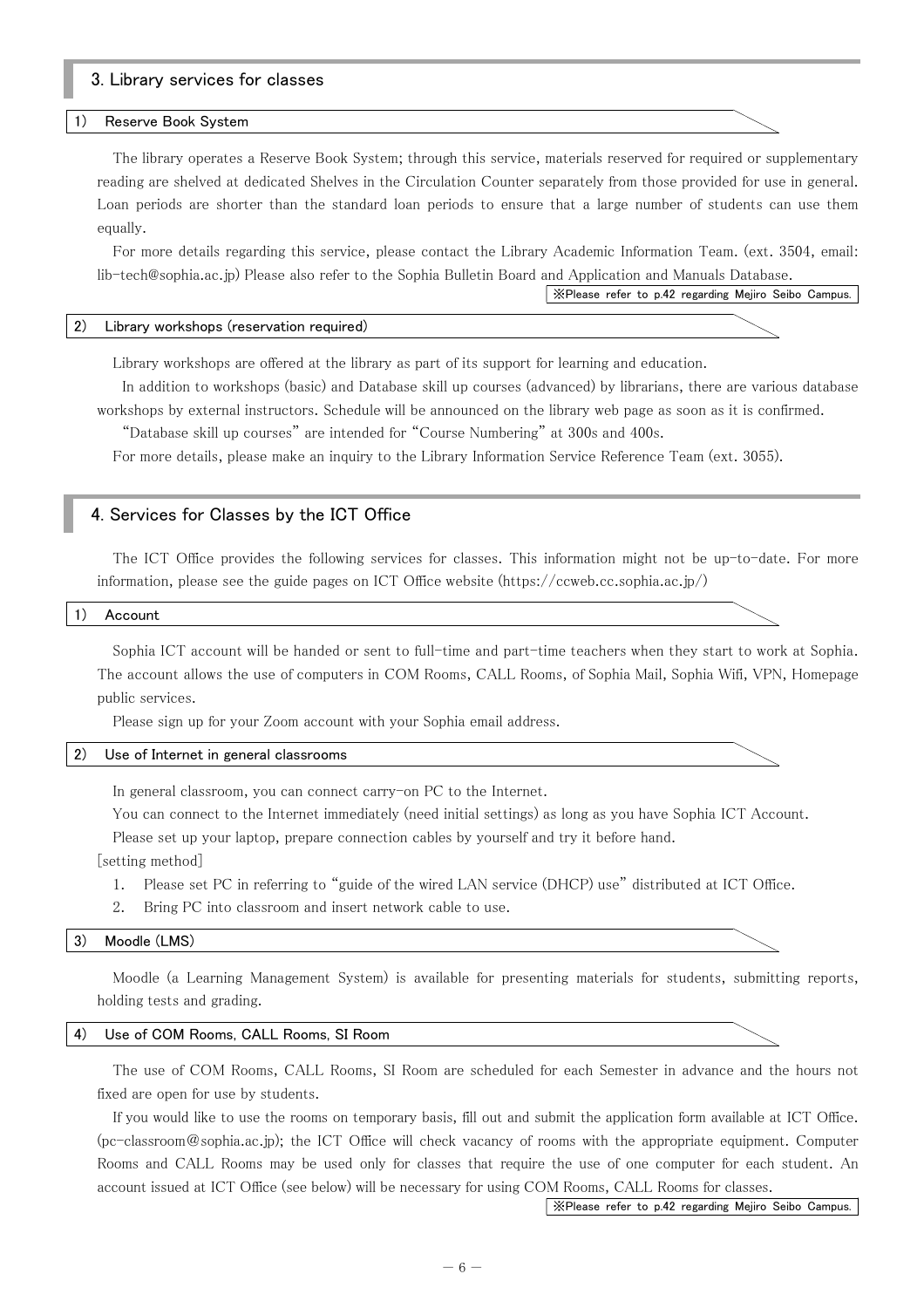#### 5) Support for Hy-flex classes

On the 1st floor of Bldg.3 (Room 110), we provice support for Hy-flex classes (internet connection, Zoom and peripheral devices, etc.). Please check the Sophia bulletin board for the office hour and its schedule).

#### 6) Preparation of teaching materials

Editing Room (Kyozai-Junbi-Shitsu) on basement 2nd floor, Bldg.2 is equipped with devices necessary for preparation of teaching materials

#### 5. Provision of information on academic affairs

The Center for Academic Affairs provides information related to academic affairs that is essential to education-and research-based activities.

Although there is a limit to the information available—due to the need to protect personal information—if you as a teacher wish to acquire information concerning the student registry of an individual student, including course registrations and grades (grade records, registrations, etc.) in paper or electronic format in order to facilitate your teaching, please make an inquiry to the Center for Academic Affairs through the head of your department. Special care must be taken in handling electronic data; for security reasons, such information is sent only to in-school addresses.

# 6. Provision of student contact information to teachers

When there is a request from a teacher for the provision of the contact information (telephone number, address, etc.) of a student in his/her class, this will be handled as follows, bearing in mind the importance of protecting personal information.

#### A) Students in his/her department

If you are a full-time teacher or staff member of a department office and need the contact information of a student, it shall be obtained via the chairperson of that student's department. Department chairpersons have the right to access the student records of students in their respective departments, using the Loyola system. In principle, such information will not be provided by any other office, including the Center for Academic Affairs, even upon request.

#### B) Students in other departments of his/her faculty

If you are a full-time teacher or staff member of a department office and need the contact information of a student in a department other than the teacher's or staff's own faculty (e.g., students taking a common course offered by the faculty or a minor subject course in the Faculty of Foreign Studies), it shall be obtained via the faculty dean. While in principle only the faculty dean has the right to access the student records of students in his/her faculty using Loyola, the system can be used on the basis of an agreement within the faculty. In principle, such information will not be provided by any other office, including the Center for Academic Affairs, even upon request.

#### C) Students in other faculties

If the student belongs to a faculty to which the teacher does not belong, or if a part-time teacher needs to contact the student, the Center for Academic Affairs will contact the student, asking him/her to contact the teacher, after confirming that the student is taking a course taught by that teacher. No teacher should directly make an inquiry to the department to which the student belongs.

#### 7. Inquiries from Students with Course-related Questions

When there is inquiries from students about class work, please handle as follows.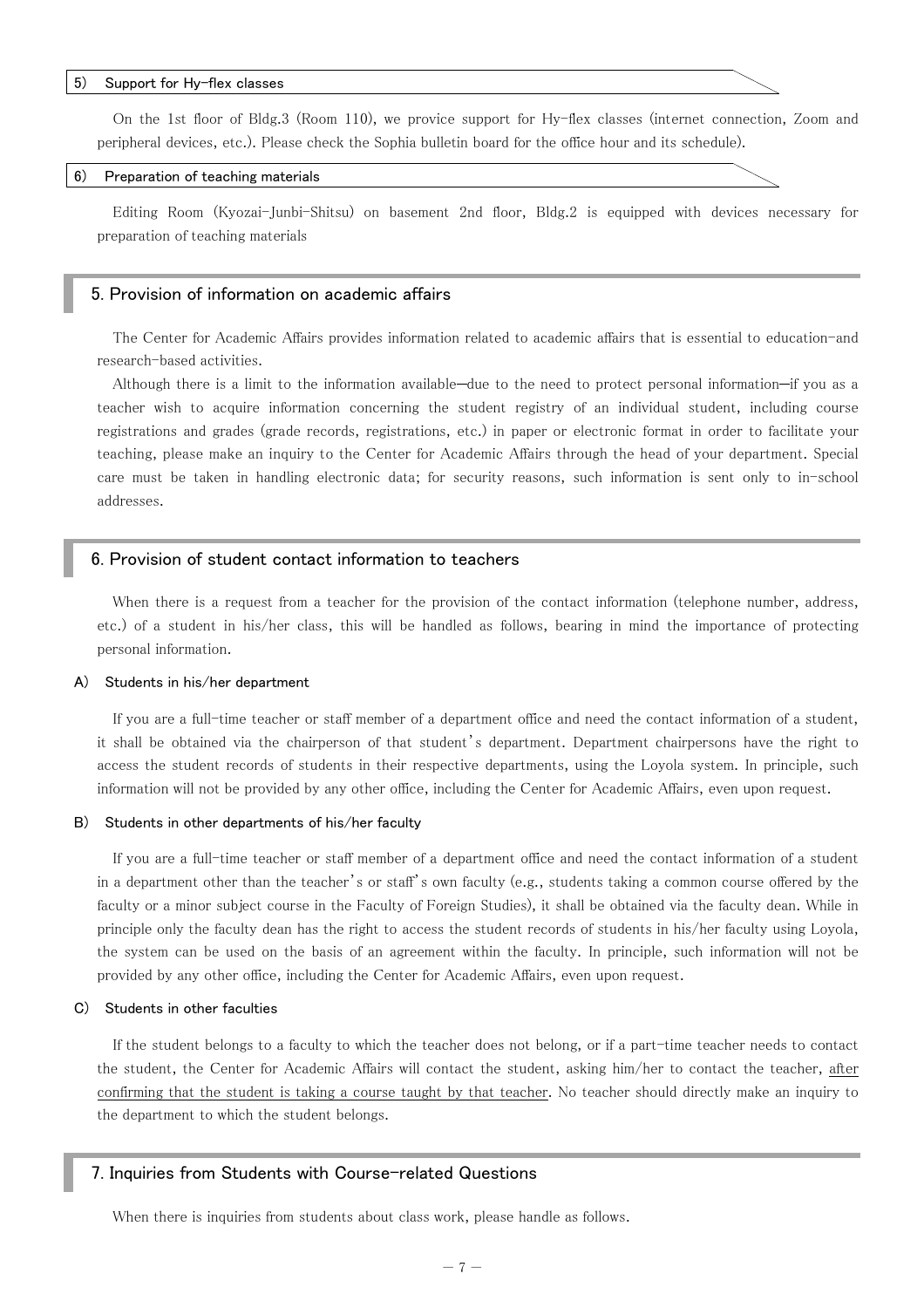#### A) To full-time teachers

Full-time faculties at Sophia are requested to have office hours besides classes to answer questions. Please accept the students during the office hours at the teacher's office etc. In case the students request to make an appointment other than the office hours, they will contact through the department office.

Faculty Office hours are informed to students via the Loyola.

#### B) To part-time teachers

In principal, students are informed to contact teachers at class.

Regarding the contact information disclosure to the students who wish to speak with teachers outside of the class, Center for Academic Affairs conducts questionnaires to part-time teachers.

According to the questionnaire results, designated information may be provided upon a request from students at the Center for Academic Affairs. Telephone number is non-disclosure in regard of protection of personal information. Also, Center for Academic Affairs does not relay students' message to teachers.

### 8. Teaching (reference) materials distributed to students

In principle, teaching (reference) materials distributed in class to students shall be prepared by the teacher who is teaching the course. Part-time teachers may use the printing machines in the teachers' lounge(2nd floor,Bldg.3). The school does not store printed teaching (reference) materials, but the Center for Academic Affairs does provide a service whereby its personnel will print and store question papers for examinations.

※Please refer to p.42 regarding Mejiro Seibo Campus.

#### 9. Interview or filming on campus

In the case students conduct interview or filming for their assignments, it is necessary to submit a prescribed form "Request for Interview/filming involved with class work" in advance and be permitted.

Please advise students in class to submit the request above to the Center for Academic Affairs when giving them assignments involving interview to unspecified students on campus. (It is not necessary to apply from the instructors but is needed per (group of) students.

When students conduct interview, instructor should be acquainted with "Sophia University Guidelines for Academic Research Ethics" and give appropriate advice to the students to pay attention to compliance with a regulation and protection of personal information according to the guideline. Especially, on the pros and cons of reviewing research scheme, please make a responsible judgment.

# 10. Use of teachers' lounge and services

Teachers' Lounge for part-time lecturers is located on 2nd floor, Bldg. 2 (2-208, ext. 3164).

- 1) Service days : Regular spring and autumn semester class days, examination periods (for 1st and 3rd quarter, only when the part-time lecturers are in charge of the examinations), and days for make-up classes (excluding Saturdays, Sundays, holidays and other no-class days.)
- 2) Service hours : 8:00 21:05
- 3) Service personnel : A staff is assigned to stay in the lounge from 8:00 to 18:00 (excluding Saturdays, Sundays, holidays, and other no-class days). In case of emergency and a staff is not present, contact Center for Academic Affairs (ext. 3522).
- 4) Lockers : There are lockers that can be used on a daily basis, as well as those that can be used for a certain period of time (an application provided in the lounge should be submitted to the attendant thereof). These lockers are limited in number, so we appreciate your cooperation in using them efficiently. The key for a daily locker must be returned on the day of its use.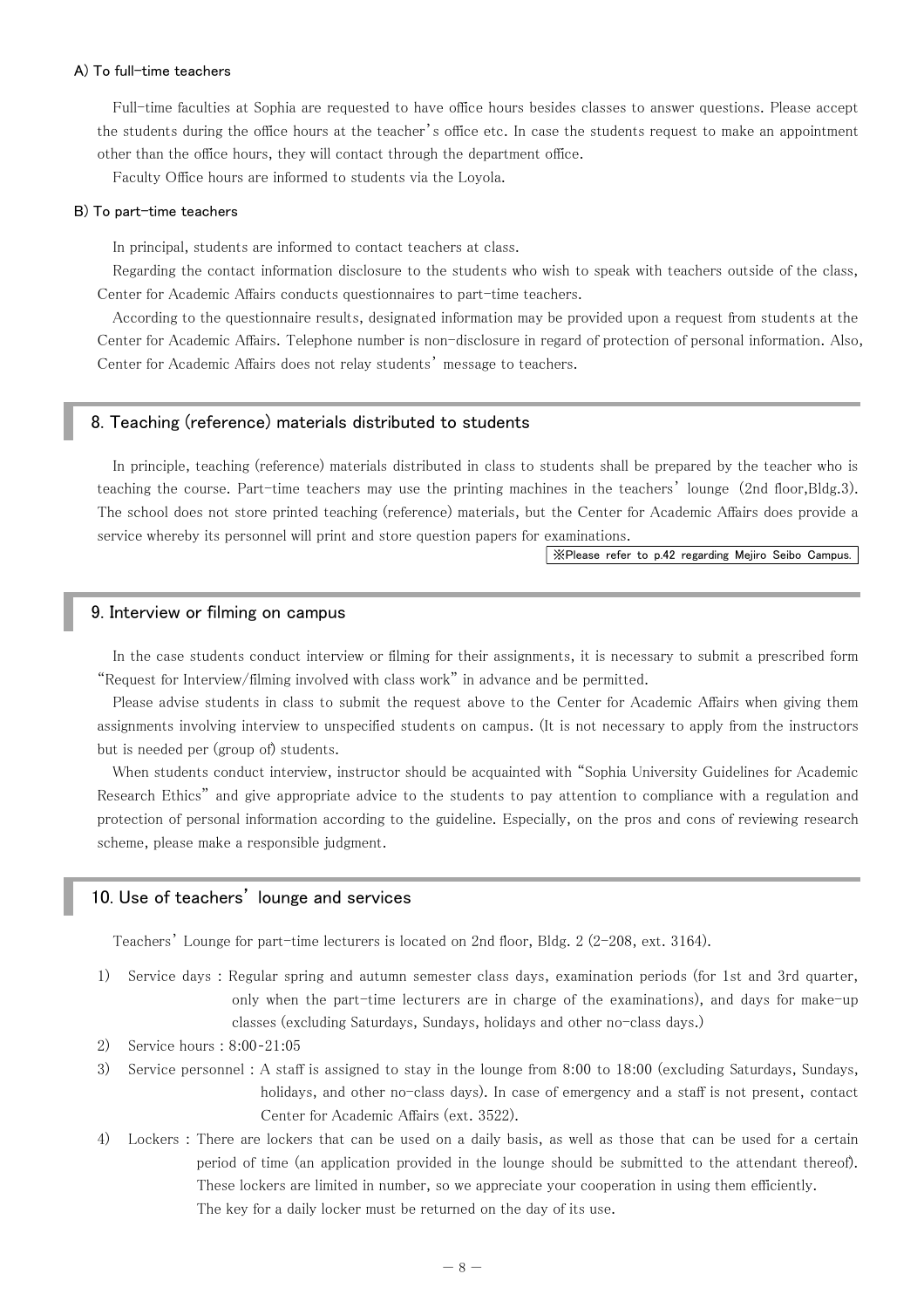5) Printing, etc. : There are three printers. Follow the operating instructions displayed on the printer. Since magazines and cut-and-paste copies cannot be used with the printer, you need to prepare photocopies in advance. In case you need to make photocopies, consult with the staff in the lounge.

# 6) The teachers' lounge does not provide a service by which important documents—such as students' reports—can be relayed. Also, the lounge cannot be used to teach students.

※Please refer to p.42 regarding Mejiro Seibo Campus.

# Ⅱ Programs for Non-matriculated Students

Non-matriculated students are recruited for each semester (in March for spring semester and in August for autumn semester). The following classes and courses cannot be registered:

- 1) Language classes, skill-practice classes, experiment classes, and seminar classes (except seminar classes in graduate school)
- 2) Courses with a limited number of students
- 3) Subjects designated by the faculty, department, graduate school, program, etc.
- ※We have stopped recruiting auditing students from 2020.

"Program for non-matriculated students" provides working people with learning opportunities and assesses and gives credits for their learning outcomes. This program includes the "free course (undergraduate/graduate schools)" and the "teaching/curator license course."

After application, non-matriculated students (free course) are selected and admitted by the undergraduate school and program, following a review conducted by the professorate. The free course (graduate program) also includes the senior students of undergraduate faculties who register for the courses specified by the respective graduate schools based on the "System for Course Registration before Entering a Graduate School." The "teaching/curator license course," which leads to the acquisition of a teaching license and curator license, is for non-matriculated students who are graduates or graduate students of Sophia University; they are selected and admitted, following a review conducted by each program committee to confirm the applicants' eligibility requirements, review their introduction and subject selection, and address any other needs that each applicant may have.

Non-matriculated students can earn a credit by completing a course and passing the examination. Their student ID numbers start with "J" and this appears on your grade sheet. They shall be graded in the same manner as other students.

# Ⅲ Domestic Student Exchange Programs and Auditing Student under Auditing Agreement

# 1. Domestic Student Exchange Programs

The University started student exchanges in 2010 for students taking courses at partner universities or conducting research activities with them in order to deepen mutual exchanges and cooperative relationships with Catholic universities, which shared the same education philosophy with it, and with other neighboring universities of distinctive characteristics.

The student exchanges include two types "studying at a different university in Japan" and "credit transfer."

"study at a different university in Japan" type : a student takes courses and conducts research activities at the host university during the exchange period as a registered student of the home university.

"credit sharing" type : a student takes courses and conducts research activities both at the host university and at the home university as a registered student of the home university.

Exchange students can earn a credit by completing a course and passing the examination. Their student ID numbers start with "P" and this appears on the grade sheet. They shall be graded in the same manner as other students are. The credits earned by a student of the University at a partner university are recognized as transfer credits, with the limit being 30 credits in the case of the "study at a different university in Japan" and 10 credits in the case of the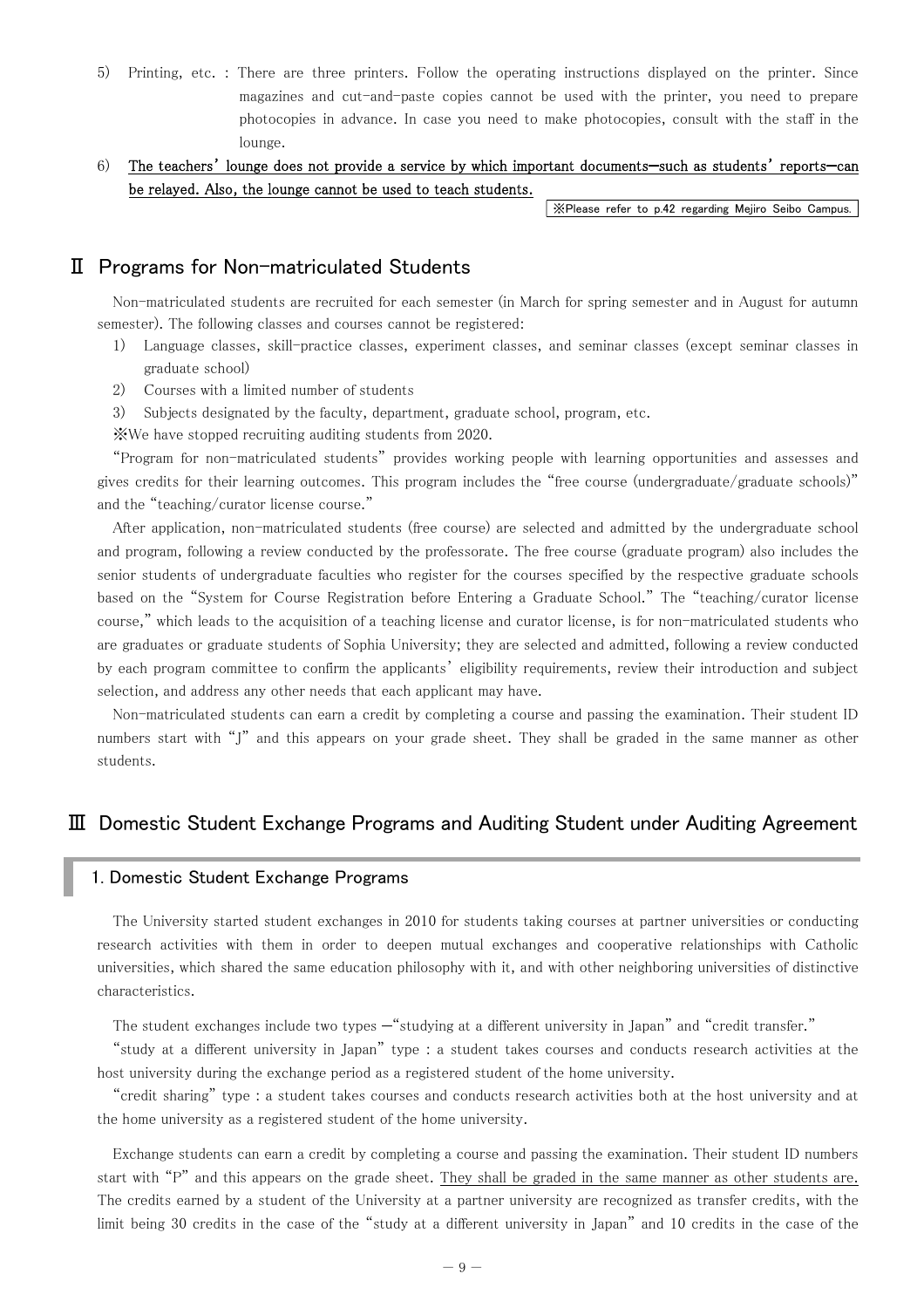"credit transfer" type.

For more details, refer to the "Regulation on Student Exchanges with Other Universities in Japan" or contact the Center for Academic Affairs.

# 2. Auditing Student Under Auditing Agreement

Sophia University concluded agreements with many universities to associate academically and deepen mutual exchanges. Under this agreement, the student can take courses at partner universities.

Auditing student from the partner universities can take examinations at Sophia University and earn credits at their home universities. Their student ID numbers start with "M". The grade sheet will be sent by the Center for Academic Affairs to the instructors to be filled the grades.

Refer to the corresponding section under "Registration Procedure" for Auditing Student from Sophia University.

# IV Research Student System

There are two categories for receiving students into the graduate programs as a research student. One is to admit students into Master's Program as "Foreign Special Research Students" and another is "Research Students" system to admit a student into Doctoral Program. Every semester, the Center for Academic Affairs asks each graduate program whether they will accept foreign special research students / research students.

The Center for Academic Affairs will register courses which they obtain approval to take from each instructor in advance. They can receive grades, but cannot earn credits.

Below are the excerpts from the application procedure documents for the research student systems.

|                               | Foreign special research students<br>(foreign students only)                                                                                                                                                                                                                           | Research students<br>(Japanese and foreign students)                                                                                                                                                                                                                                                                                 |  |  |
|-------------------------------|----------------------------------------------------------------------------------------------------------------------------------------------------------------------------------------------------------------------------------------------------------------------------------------|--------------------------------------------------------------------------------------------------------------------------------------------------------------------------------------------------------------------------------------------------------------------------------------------------------------------------------------|--|--|
| Eligibility of<br>application | Graduates from universities (including graduate<br>(1)<br>candidates at the time of application)<br>Those who have completed 16 years of school<br>(2)<br>education in a foreign country (including those<br>who are expected at the time of application to<br>complete their studies) | Those who have a master's degree (including<br>(1)<br>those who are expected at the time of<br>application to earn a master's degree)<br>(2)<br>Those who have earned a degree equivalent to a<br>master's degree in a foreign country (including<br>those who are expected at the time of<br>application to earn a master's degree) |  |  |
| Research<br>period            | One semester or one year                                                                                                                                                                                                                                                               | One semester or one year                                                                                                                                                                                                                                                                                                             |  |  |
| Period of<br>application      | Once or twice per year (depend on the program)<br>One-year and spring semesters (early November)<br>Autumn semester (early April)                                                                                                                                                      | Twice per year<br>One-year and spring semesters (early November)<br>Autumn semester (early April)                                                                                                                                                                                                                                    |  |  |
| Notes                         | Foreign special research students must audit 10 or<br>more hours per week in courses (including courses<br>offered by undergraduate school) involving their<br>research field.                                                                                                         | Before application, it is necessary to obtain informal<br>consent by the program teacher from whom the<br>student wishes to receive instruction.                                                                                                                                                                                     |  |  |

\* For details, please refer to the application brochures for the above categories of students available through our official website.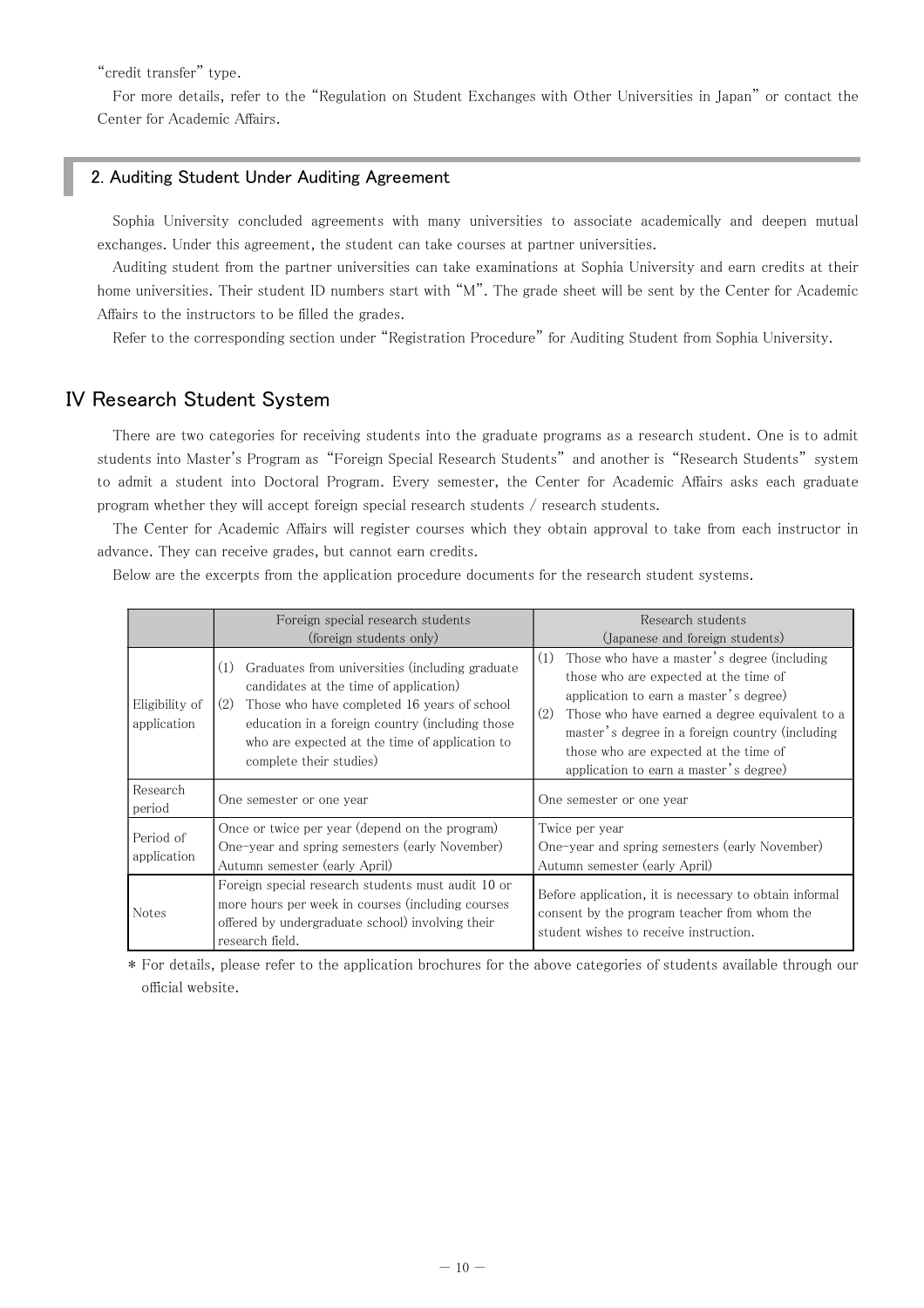# Ⅰ Guide to Students' Enrollment

# 1. Registration Procedure

#### Course registration

As stipulated in Article 50 of the University Regulation, course registration is extremely important to a student's education.

Refer to "Event Calendar for Academic Affairs" for the course registration schedule.

- (1) Students use Loyola for course registration.
- (2) At the Lottery Entry, entry for lottery courses will be held. If number of students wishing to register for a course exceeds course capacity, a lottery will be conducted after the entry period is over at Center for Academic Affairs. Results of lottery will be announced on Loyola.
- (3) Courses that do not reach course capacity at the Lottery entry period will be available for Lottery Course Registration (first-come-first-served); students may register for them as needed. Note that registration for courses that have reached course capacity is not approved even if the course teacher gives permission.
- (4) At Course Adjustment, students can add or delete courses any number of times. (except for some lottery courses)
- (5) Students can check the course-registration results through Loyola at any time during or after the course registration period.

Teachers can check and print out the student list and class size on Loyola at any time during the course registration period.

Teachers can print out a class list from Loyola any time. However, the class will not finalize until the final confirmation period, and teachers are requested to download the final list after course registration period.

(6) Graduation thesis must be registered through the Loyola web-service during the registration period.

#### 2) Course withdrawal

Students can withdraw from registered courses after attending the class, for such reasons as (1) the content of the class was different from what he/she wishes to study, (2) he/she realizes that he/she lacks the knowledge needed to keep up with the pace of class, or (3) he/she wants to reduce the number of courses for which he/she is registered, for health reasons. Students cannot withdraw from any compulsory courses, including those in university-wide general studies or specialized education. In addition, students cannot withdraw from compulsory foreign language courses. Any withdrawn course is graded as "W," but it will not appear on the student's transcript. Refer to "Event Calendar for Academic Affairs" for the course withdrawal schedule.

#### 3) Maximum credits per year

There is a maximum number of credits for which a student can register in one semester and in one year, for each program year and for each department and faculty. This system was established to ensure that the students will have enough time for studies within the given periods. The maximum number of credits includes the number of credits for which a student has applied for withdrawal. In cases where there is a need to register for more courses beyond the fixed maximum number of credits—such as when graduation is contingent upon doing so—course registration for excessive credits may be allowed, based on an application from the student. For the fixed maximum credits for each department, refer to the page for each department in the "Sophia University Academic Handbook (履修要覧)."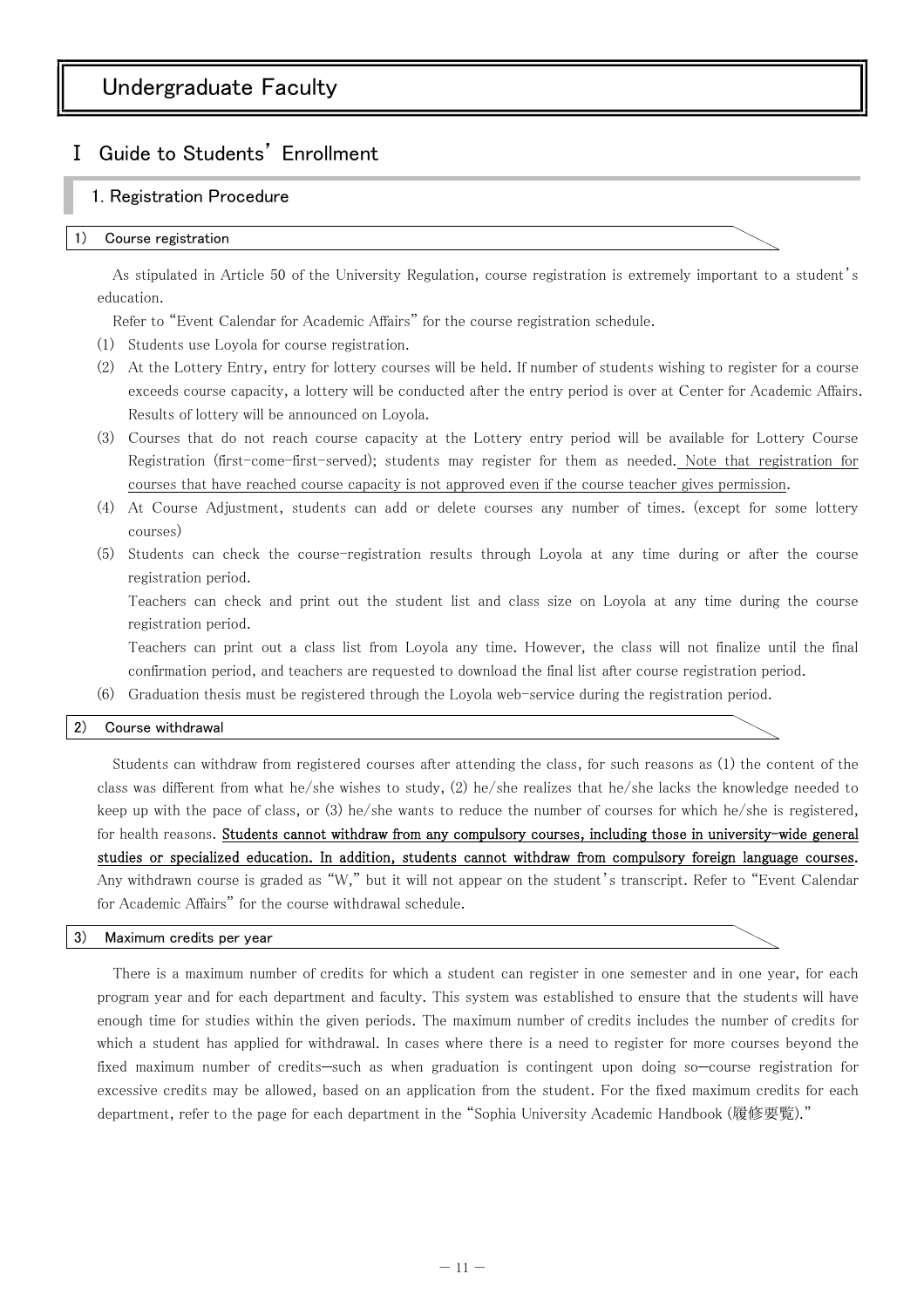# 2. Course student list and student ID number

#### 1) Course student list

By using Loyola, you can see and download a student list for your course. However, the student list will not finalize until "Course student list available online" date. Please make sure to download the final list after that date.

For the schedule, refer to "Event Calendar for Academic Affairs" Information on late registration for courses, leaves of absence, study abroad, course withdrawals, etc. will be reflected on the list as such event occur.

#### 2) Student ID number

(1) Student ID number

All students enrolled in the University are given a student ID number, as shown below. All in-school student administrative work for the enrolled students are processed with this ID number. The year of entrance for transfer students and second-degree students may differ from the year of actual entrance.

How to read a student ID number



(2) Student status code

| Student status                                                                | Code          | Remark                 | Student status                                    | Code         | Remark                 |
|-------------------------------------------------------------------------------|---------------|------------------------|---------------------------------------------------|--------------|------------------------|
| Undergraduate student                                                         | $\mathsf{A}$  | Regular student        | Research student                                  | K            | Non-regular<br>student |
| Graduate student (master's<br>program)                                        | B             | Regular student        | Foreign special research<br>student               | L            | Non-regular<br>student |
| Graduate student (doctoral<br>program)                                        | $\mathcal{C}$ | Regular student        | Auditing student under<br>auditing agreement      | M            | Non-regular<br>student |
| Graduate student (doctoral<br>program student enrolled<br>through 論文再入学 p.40) | D             | Regular student        | Special research student<br>(Faculty of Theology) | $\bigcirc$   | Non-regular<br>student |
| Law School student                                                            | E             | Regular student        | Exchange student<br>(domestic)                    | $\mathsf{P}$ | Non-regular<br>student |
| Exchange student                                                              | H             | Non-regular<br>student | Junior College student                            | T            | Regular student        |
| Non-degree student                                                            |               | Non-regular<br>student | Course of Midwifery<br>student                    | W            | Regular student        |
| Non-matriculated student                                                      |               | Non-regular<br>student |                                                   |              |                        |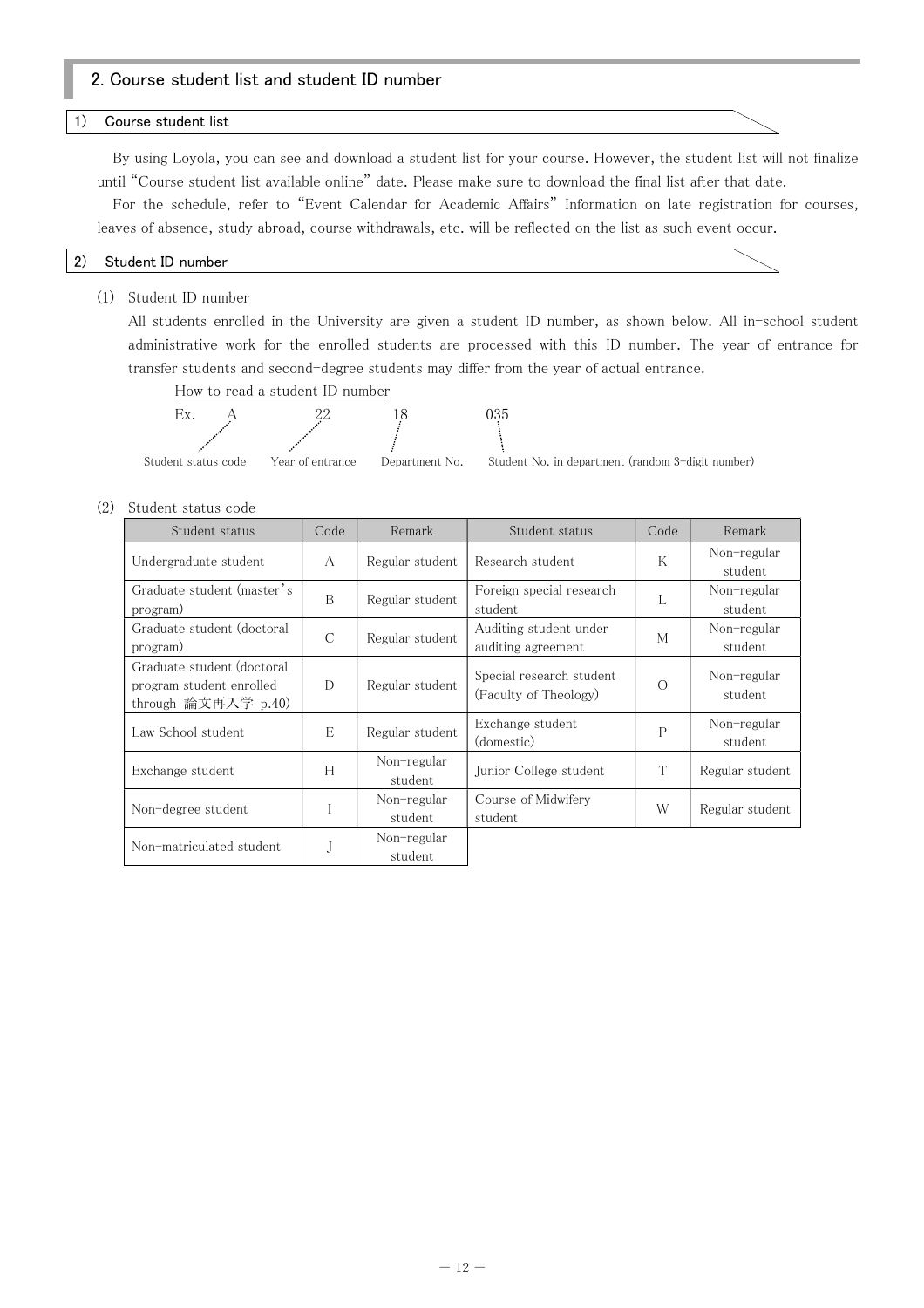# (3) Department/program

# ■Undergraduate school

| Faculty<br>Department |                                            | Department<br>code |
|-----------------------|--------------------------------------------|--------------------|
| Theology              | Theology                                   | 91                 |
|                       | Philosophy                                 | 11                 |
|                       | History                                    | 14                 |
|                       | Japanese Literature                        | 15                 |
| Humanities            | English Literature                         | 16                 |
|                       | German Literature                          | 17                 |
|                       | French Literature                          | 18                 |
|                       | Journalism                                 | 19                 |
|                       | Education                                  | 81                 |
|                       | Psychology                                 | 82                 |
| Human Sciences        | Sociology                                  | 83                 |
|                       | Social Services                            | 84                 |
|                       | Nursing                                    | 85                 |
|                       | Law                                        | 31                 |
| Law                   | International Legal Studies                | 32                 |
|                       | Legal Studies of the Global<br>Environment | 33                 |

| Faculty         | Department                               | Department<br>code |
|-----------------|------------------------------------------|--------------------|
| Economics       | Economics                                | 41                 |
|                 | Management                               | 42                 |
|                 | English Studies                          | 51                 |
|                 | German Studies                           | 52                 |
| Foreign Studies | French Studies                           | 53                 |
|                 | Hispanic Studies                         | 54                 |
|                 | Russian Studies                          | 55                 |
|                 | Luso-Brazilian Studies                   | 56                 |
| Global Studies  | Global Studies                           | 21                 |
| Liberal Arts    | Liberal Arts (spring)                    | 67                 |
|                 | Liberal Arts (autumn)                    | 68                 |
|                 | Materials and Life Science               | 76                 |
| Science and     | Engineering and Applied<br>Science       | 77                 |
| Technology      | Information and<br>Communication Science | 78                 |

| Graduate school (master's program/doctoral program) |  |  |
|-----------------------------------------------------|--|--|
|                                                     |  |  |

| Graduate school              | Program                                                              | Program<br>code |
|------------------------------|----------------------------------------------------------------------|-----------------|
|                              | Master's program in theology                                         | 91              |
| Theology                     | Doctoral program in<br>systematic theology                           | 92              |
| Philosophy                   | Master's (doctoral) program in<br>philosophy                         | 11              |
|                              | Master's (doctoral) program in<br>philosophy                         | 21              |
|                              | Master's (doctoral) program in<br>history                            | 23              |
|                              | Master's (doctoral) program in<br>Japanese literature                | 24              |
| Humanities                   | Master's (doctoral) program in<br>English and American<br>literature | 25              |
|                              | Master's (doctoral) program in<br>German literature                  | 26              |
|                              | Master's (doctoral) program in<br>French literature                  | 27              |
|                              | Master's (doctoral) program in<br>journalism                         | 28              |
|                              | Master's (doctoral) program in<br>cultural interaction               | 30              |
| Applied Religious<br>studies | Master's (doctoral) program in<br>death and life studies             | 35              |
|                              | Master's (doctoral) program in<br>education                          | 81              |
|                              | Master's (doctoral) program in<br>psychology                         | 82              |
| Human Sciences               | Master's (doctoral) program in<br>sociology                          | 83              |
|                              | Master's (doctoral) program in<br>social services                    | 84              |
|                              | Master's program in Nursing                                          | 85              |

| Course                 | Course<br>code |
|------------------------|----------------|
| Course of<br>Midwifery |                |

| Graduate school              | Program                                                                    | Program<br>code |
|------------------------------|----------------------------------------------------------------------------|-----------------|
| Law                          | Master's (doctoral) program in<br>law                                      | 41              |
| Economics                    | Master's (doctoral) program in<br>economics                                | 55              |
|                              | Master's (doctoral) program in<br>management                               | 56              |
| Languages and<br>Linguistics | Master's (doctoral) program in<br>linguistics                              | 61              |
|                              | Master's (doctoral) program in<br>international relations                  | 66              |
|                              | Master's (doctoral) program in<br>area studies                             | 67              |
| Global Studies               | Master's (doctoral) program in<br>global studies (spring)                  | 68              |
|                              | Master's (doctoral) program in<br>global studies (autumn)                  | 69              |
|                              | Master's program in<br>International cooperation<br>studies                | 60              |
| Science and<br>Technology    | Master's (doctoral) program in<br>science and technology                   | 78              |
| Global                       | Master's (doctoral) program in<br>global environmental studies<br>(spring) | 95              |
| Environmental<br>Studies     | Master's (doctoral) program in<br>global environmental studies<br>(autumn) | 96              |

# ■Specialized programs

| Graduate school | Program                               | Course<br>code |
|-----------------|---------------------------------------|----------------|
|                 | Juris doctor program (three<br>years) |                |
| .aw             | Juris doctor program (two<br>years)   | 19             |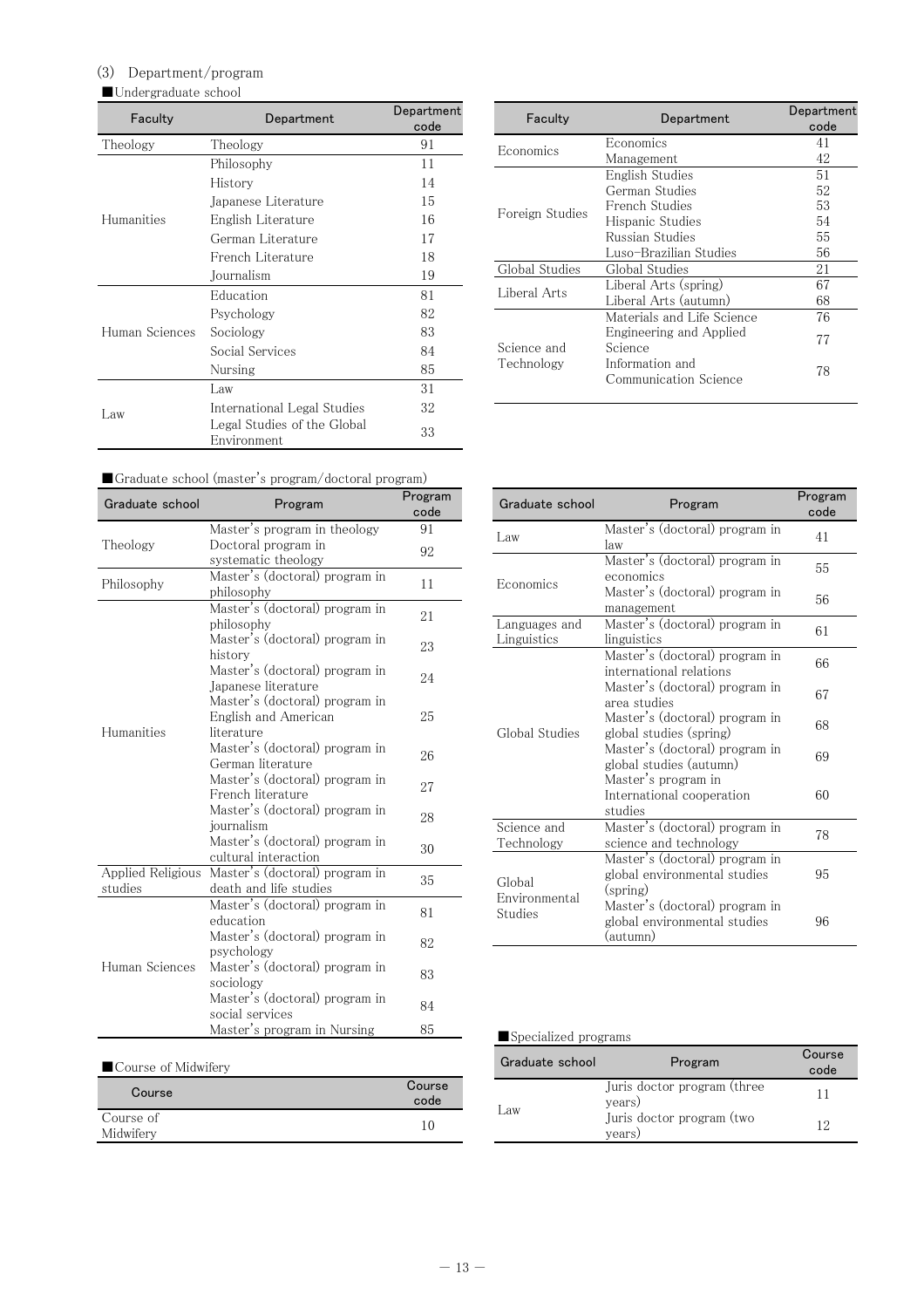#### 3) Class attendance

The teacher delivering a course is responsible for verifying attendance in his/her class. For checking class attendance, "attendance cards" are available in addition to the aforementioned course student list. If you wish to use these materials, contact the Center for Academic Affairs.

Attendance card  $\cdots$   $\cdots$  A card to be filled out by a student in each class.

※Please refer to p.42 regarding Mejiro Seibo Campus.

#### 3. Examinations and grading

#### 1) Examinations

- (1) Final examinations
	- a. A period for final examinations is held at the end of each quarter and semester. The final exam will be conducted according to the descriptions written in the syllabus. Center for Academic Affairs will ask professors to complete Questionnaires for Final Exam on Loyola in advance. However, since examinations for foreign languages are to be given within the course duration, these are excluded from the questionnaire. Other details will be provided at the time the questionnaire. We ask your cooperation for the smooth implementation of the examinations.
	- b. If, you wish to conduct a language subject examination during the final examination period for a special reason, or a one-year subject examination (Nursing English only Sophomores) during the spring-semester examination period, submit the request using the prescribed form (the "Form for conducting a language subject exam during the final examination period" is available at the Center for Academic Affairs) to the Center for Academic Affairs by mid-June for the spring semester, and early December for the autumn semester.
	- c. Examinations are supervised by teachers. If an examination of the same subject is conducted in two or more classrooms, it shall be supervised by the subject teacher, in conjunction with full-time teachers of the department for examinations in specialized education and full-time teachers of the faculty for examinations in university-wide general studies and certification courses, each taking turns. For an examination in a subject with many students, graduate students are assigned to assist supervision; Teaching Assistants will also be assigned to assist supervision.
	- d. Classrooms for examinations are allocated by the Center for Academic Affairs, according to the number of examinees. The exams may not take place in the same rooms in which regular class take place. During the examination period, classrooms cannot be used for any purpose other than the examinations.
	- e. Examination answer sheets are normally "B4"-sized paper (with numbers for final examination). If you do not need answer sheets or wish to use "A4"-sized paper, report to the Center for Academic Affairs.
	- f. Before an examination begins, confirm each student's identity by checking his/her ID card. For students who do not carry their ID cards, please allow them to sit in the exam only after the student issues a temporary student identification card at certificate issuance located at  $B\text{Idg.}2,4^{\text{th}}$  floor(Fee;500yen). For further inquiries, please consult the Center for Academic Affairs.

#### ※Please refer to p.42 regarding Mejiro Seibo Campus.

(2) Make-up examinations

If a student cannot come to a final exam held during the final exam period (excluding language courses) due to legitimate reasons such as illness, bereavement of third degree of kinship, delay in public transport, appointment of citizen judge system, etc., such student may be permitted to take a make-up exam.

※Application for make-up exam is accepted only if the delay in public transport is more than 20 minutes. The application must be submitted on the day of the delay in public transport. Only in case of exams held on 5-6 class periods, applications can be accepted by 11:30 of the following day. If a student arrives within 20 minutes of the scheduled exam starting time, please let the student take the exam. However, if a student arrives more than 20 minutes late, please instruct the student to immediately report to the Center for Academic Affairs (Academic Services). If you have any inquiries, please contact the Center for Academic Affairs, section for makeup exams (ext. 3515).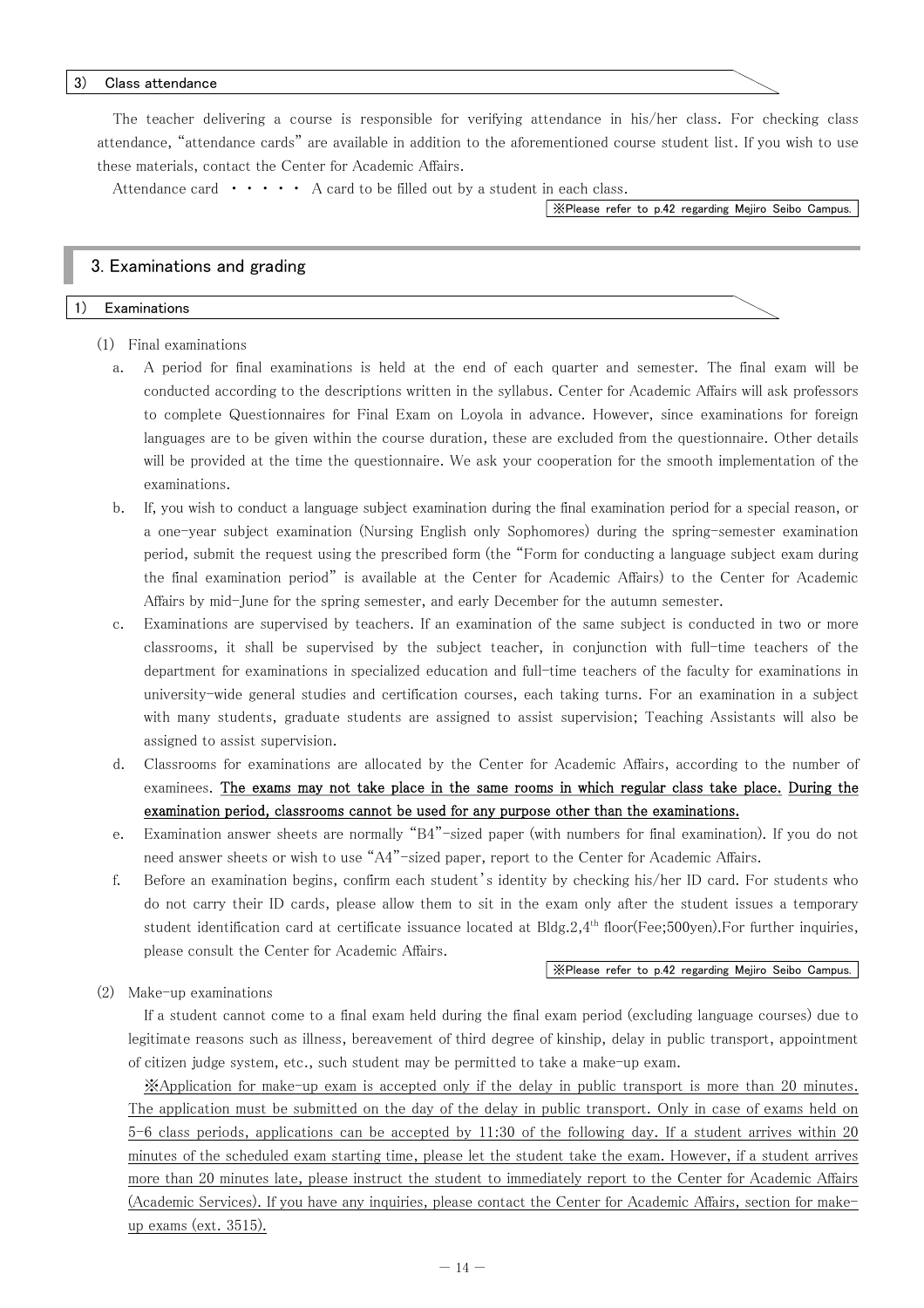If an exam for one-year course is held in the Spring Semester final exam period, we will ask the teacher whether or not a make-up exam will be held.

If make-up exams are necessary for your course, we will notify you of the students taking your make-up exams in early August for the Spring Semester, and in early February for Autumn Semester. A questionnaire will be sent separately from the Center for Academic Affairs to ask you about the make-up exam method etc.

(3) Report

The teacher should receive reports directly from students or via Loyola・moodle by using Report Uploading System. The Center for Academic Affairs does not handle student reports. When you need to make an announcement related to student report assignments or recieve them electrorically, please use Loyola.

For details regarding Loyola bulletin boards and function of Report Uploading System, refer to the "Loyola Handbook" on Loyola.

(4) Cheating

#### ※Please refer to p.42 regarding Mejiro Seibo Campus.

- a. Before the examination begins, warn the students adequately not to involve themselves in an act of cheating. (If a student is found cheating, he or she will fail in written examinations for all courses conducted during the semester-final examination period and be subject to punishments including admonitory warning, suspension from the university, and expulsion from the university).
- b. To prevent an act of cheating, teachers need to check for items that cannot be brought into the classroom and give a warning to students exhibiting suspicious behavior.
- c. Acts of cheating include the use of items that students are not allowed to bring into the classroom, the covert use of cellular phones and smart phones, and swapping of answer sheets.
- d. If you discover an act of cheating, collect the student's answer sheet, identification card, and any evidence of cheating. After the examination, immediately bring the student and report to the Center for Academic Affairs with his or her answer sheet, identification card, and any evidence of cheating.
- e. Plagiarism in Report exams that take place in lieu of Final Exams (including Final papers) is also a misconduct.

2) Grading

The University's grading policy has four levels of passing marks. The grading system is as follows:

|                | Assessment                   | Grade         | Score              | QPI      | Content                                                                                               |  |
|----------------|------------------------------|---------------|--------------------|----------|-------------------------------------------------------------------------------------------------------|--|
|                |                              | A             | $90 - 100$ pts     | 4.0      | Showed excellent performance<br>(Please refer to The "Grading Guideline")                             |  |
|                |                              | B             | $80 - 89$ pts      | 3.0      | Showed good performance                                                                               |  |
|                | Passing                      | $\mathcal{C}$ | $70-79$ pts        | 2.0      | Showed satisfactory performance                                                                       |  |
| Assessment     |                              | D             | $60 - 69$ pts      | 1.0      | Showed minimum required performance for passing                                                       |  |
|                |                              | P             |                    |          | Showed performance for passing                                                                        |  |
|                | Failure                      | F             | 59 pts or<br>lower | $\Omega$ | Did not show performance for passing in a subject where an<br>"A," "B," "C," or "D" indicates passing |  |
|                |                              | X             |                    |          | Did not show performance for passing in a subject where a "P"<br>indicates passing                    |  |
| N <sub>o</sub> | Course<br>withdrawal         | W             |                    |          | Course withdrawal completed by the fixed date                                                         |  |
| assessment     | Transfer credits<br>approved | N             |                    |          | Approved as credits earned                                                                            |  |

\* "P" and "X" can only be used for particular subjects, with advance approval.

\* "W" will not appear on the official transcript.

<GPA (Grade Point Average)>

Each grade is assigned a weight called the quality point index (= QPI : see the chart above).

The QPI multiplied by the number of credits for the course determines the quality points (QP) for that course. The sum of all the quality points divided by the total number of credits attempted (excluding courses with grades W, N, P, X) gives the grade point average (GPA).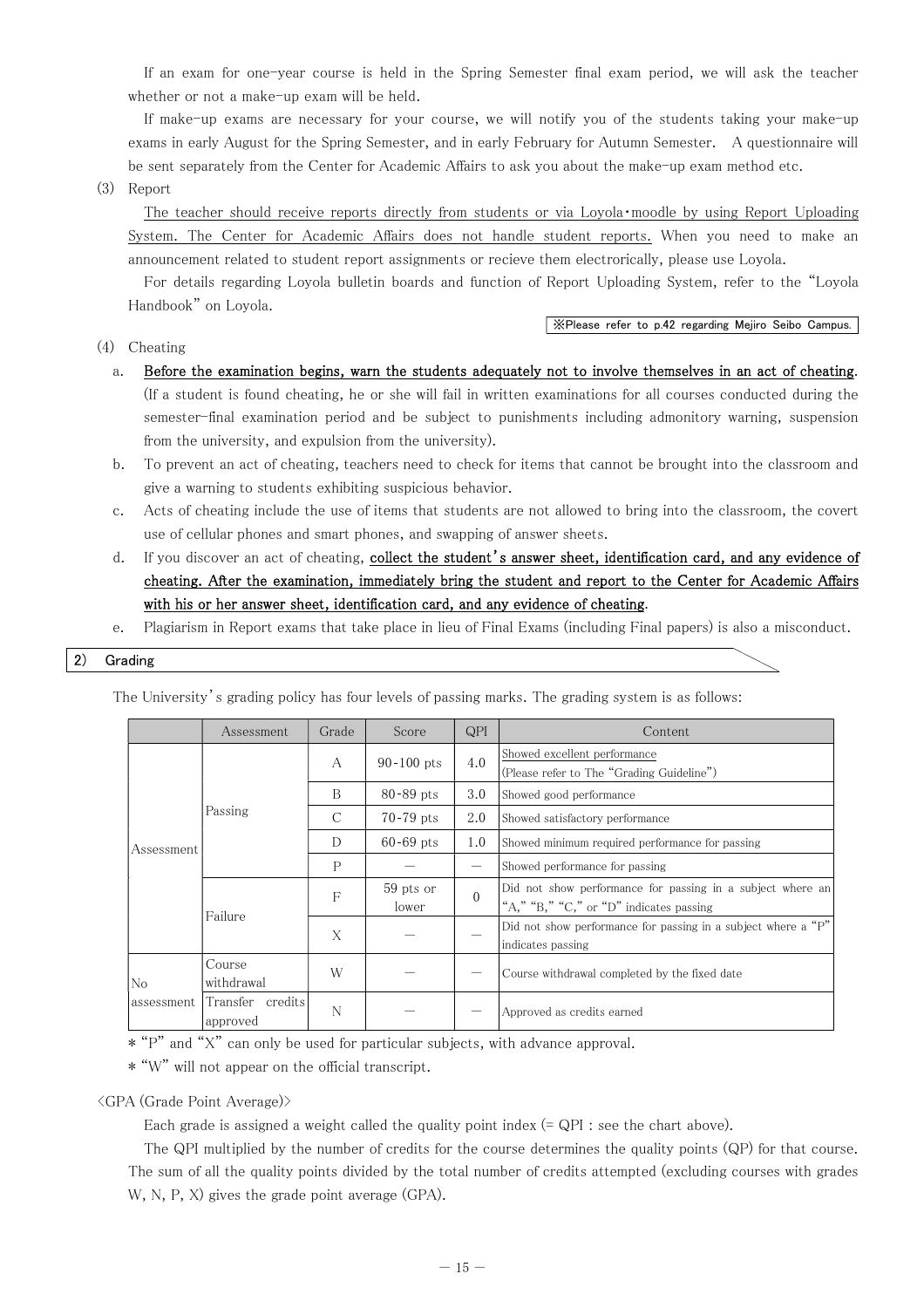# 【GPA calculation formula】

# 4.0  $\times$  credits with A + 3.0  $\times$  credits with B + 2.0  $\times$  credits with C + 1.0  $\times$  credits with D The sum of all the registered courses (excludes courses with W, N, P, X)

The "Grading Guideline" has been decided from the academic year 2015. Please note the following when grading. The Grading Guideline

1. In principle, "A" should be given to not more than 20% of the registered students. The maximum percentage of the students with an "A" in a course should not exceed 30%. The above rule applies to all courses except for the seminars, guidance courses, and lecture courses with

less than 30 registered students.

- 2. When instructors are teaching the same course, the instructors of the course should conduct a thorough briefing to share the course content and to agree on the learning objectives (goals) before the class start.
- 3. The Faculty/Department offering the courses will be responsible for systematically checking the grade distribution of their curricula.

When a course is found to have more than 30% of registered students with an "A," the Dean/chairperson of the program offering the course will be responsible for requesting the instructor to comply with the grading guideline for the following academic year.

\* Students who withdrew from the course are included in the calculation.

#### However, those students who apply to the conditions below are not included.

- students who submitted a leave of absence application for the semester after course registration
- students who have withdrawn from the university after course registration

-students given approval to retrospectively withdraw from the university by the end of the previous semester

(1) Grade registration

Entry shall be made from Loyola to register grading. For more details, refer to the page titled "Grade registration" of the Loyola Handbook.

- a. The deadline for the registration is scheduled for mid-August for 1st and 2nd quarter courses and springsemester courses and mid-February for 3rd and 4th quarter courses and one-year and autumn-semester courses.
- b. Be sure to enter the grading correctly, with grades "A," "B," "C," "D," or "F."
- c. The grade "W" is pre-entered for the students who withdrew from the course.
- d. For Non-matriculated students, fill in scores as undergraduate degree students.
- e. The grades "P" and "X" can not be registered via Loyola. Please contact the Center for Academic Affairs in case there grades need to be registered.
- (2) Handling and storage of materials related to grading

Handling and storage of materials related to grading (class attendance sheets, examinations, reports, reaction papers, etc.) are the sole responsibility of each teacher, in consideration of protecting personal information. These materials shall be stored until the deadline for the submission of the Request for Change of Grades, which is March 31 of the current school year for 1st and 2nd quarter courses and spring-semester courses and September 20 of the following school year for 3rd and 4th quarter courses and autumn-semester courses.

Handling of materials beyond the storage period is left to each teacher's discretion. When disposing of materials, use a proper disposal method such as strip-shredding.

(3) Announcement of grade distribution

The grade distribution of each subject is announced via Loyola. In principle, these subjects include those offered by the undergraduate programs. Subjects with 10 or fewer students, seminars, graduation theses, and graduation research projects are excluded. The teacher can make additional comments concerning the grade distribution. For the grade distribution announcement schedule, refer to "Event Calendar for Academic Affairs".

(4) Grade reviews

Students who have a question about their grades may request for a grade review and have their grades checked by the teacher (for score-counting mistakes, transcription errors, etc.). Students submit the prescribed form,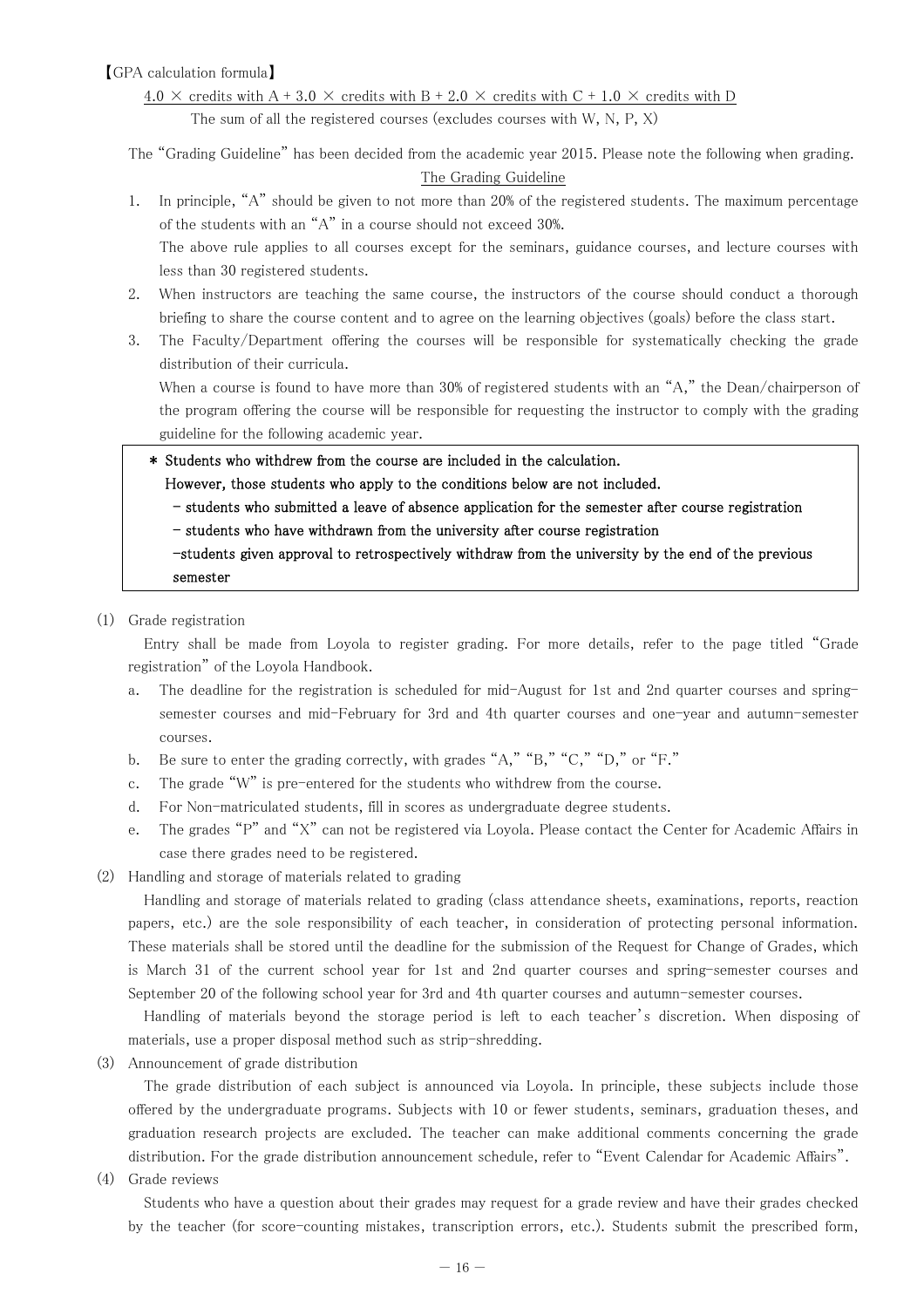"Request for Grade Review" to the Center for Academic Affairs and the form is then forwarded to the teacher for grade review. Since this may affect the student's course registration plan for the following semesters, the gradereview result needs to be returned to the Center for Academic Affairs immediately. When you need to change a grade, the teacher needs to submit a "Request for Change of Grades" following the method described in (5) "Change of grades" (below).

(5) Grade Change

Should a grade need to be changed for a compelling reason-such as an error in grading-please submit a "Request for Grade Change" to the Director of the Center for Academic Affairs. While there is no prescribed format for the "Request for Grade Change," the teacher should prepare a form that includes information shown in the example below. The format is arbitrary, but the paper must be A4 size. The deadline for submitting a "Request for Grade Change" is March 31 of the current school year for the 1st and 2nd quarter courses and spring-semester courses and September 20 of the following school year for 3rd and 4th quarter courses and oneyear (Nursing English only Sophomores and Juniors) and autumn-semester courses.



- ・ For specialized education: the seals of both the department chairperson and the faculty dean
- ・ For university-wide general studies: the seals of both the department chairperson (or Division Chair) and the Director of Center for Liberal Education and Learning
- ・ For language courses: the seal of the director of the Center for Language Education and Research
- ・ For certification program courses: only the seal of the director of the Center for Teaching and Curator Credentilals.

(6) Guidance for the students whose GPA is less than 0.5

According to Article 40 of University Regulations, students who fail to obtain 32 credits or more in two consecutive academic years shall be dismissed from the university.

In 2015, the university introduced a new system to avoid such cases. The department individually contacts the students whose GPA is less than 0.5 and give guidance at the end of the academic year. The purpose of this system is to give a chance to the students to look back their school life and study plan, and consult faculty staff on their future academic plan. In case students does not show any improvement on the motivation after the guidance, the university may recommend dismissal from the university. Center for Academic Affairs will send a list of intended students to the departments at the end of the academic year to ask your cooperation.

There are cases, the Immigration Services Agency of Japan do not approve the student's extension of period of stay in Japan who hold college student status showing poor academic performance. They sometimes require us to submit the explanation including his/her academic performance and guidance from the faculty.

Please pay special attention to these students and supervise them.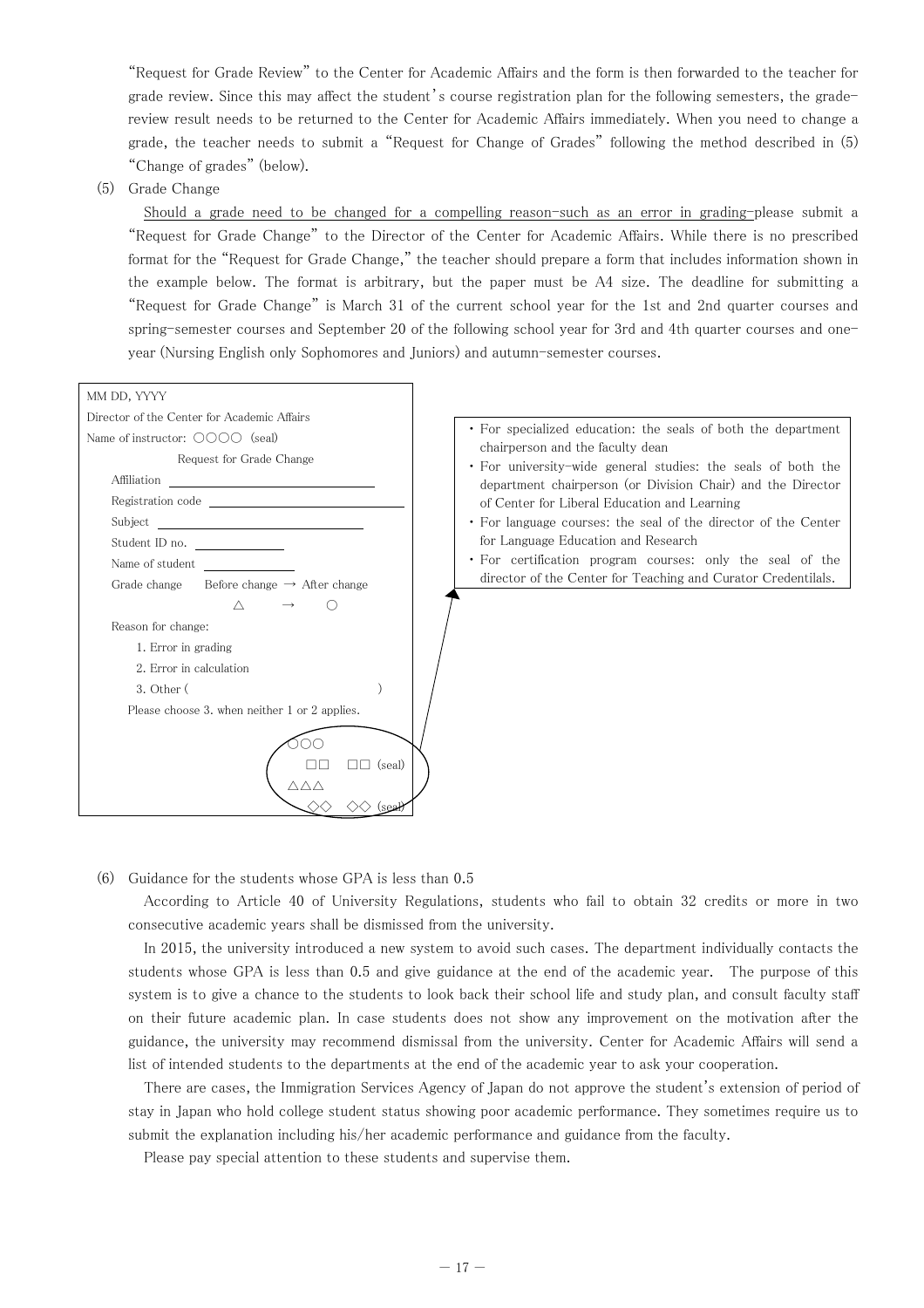# 4. Registration for courses offered by the Faculty of Liberal Arts, English-taught programs in the Faculty of Science and Technology by students in other departments or faculties and courses offered by SPSF

If a student in a faculty other than the Faculty of Liberal Arts (FLA) and English-taught programs in the Faculty of Science and Technology wishes to take a course offered by the FLA, he/she must satisfy the following conditions and register for the course by a registration procedure different from the regular one. As for the SPSF courses, student who does not belong to the program needs to satisfy the following conditions.

|                                          | Conditions                                                | <b>Notes</b>                |
|------------------------------------------|-----------------------------------------------------------|-----------------------------|
| TOEFL <i>iBT</i>                         | 79 or above                                               |                             |
| TOEFL ITP                                | 550 or above                                              |                             |
| TOEIC (including IP)                     | 730 or above                                              |                             |
| <b>IELTS</b>                             | $6.0$ or above                                            |                             |
| TEAP (4 skills)                          | 334 or above                                              | level equivalent to CEFR B2 |
| TEAP (CBT)                               | 600 or above                                              | level equivalent to CEFR B2 |
| Test in Practical<br>English Proficiency | 1st or Pre 1st grade                                      |                             |
| Attendee of Sophia<br>exchange program   | Universities in<br>which courses are<br>taught in English |                             |

#### ★Faculty of Liberal Arts, SPSF

★English-taught programs in the Faculty of Science and Technology

|                                          | Conditions                                                | <b>Notes</b>                |
|------------------------------------------|-----------------------------------------------------------|-----------------------------|
| TOEFL IBT                                | 79 or above                                               |                             |
| <b>TOEFL PBT</b>                         | 550 or above                                              |                             |
| <b>TOEFL ITP</b>                         | 550 or above                                              |                             |
| TOEIC (including IP)                     | 730 or above                                              |                             |
| <b>IELTS</b>                             | 6.0 or above                                              |                             |
| TEAP $(2 \text{ skills})$ *              | 164 or above                                              | level equivalent to CEFR B2 |
| TEAP (4 skills)                          | 334 or above                                              | level equivalent to CEFR B2 |
| TEAP (CBT)                               | 600 or above                                              | level equivalent to CEFR B2 |
| Test in Practical<br>English Proficiency | 1st or Pre 1st grade                                      |                             |
| Attendee of Sophia<br>exchange program   | Universities in<br>which courses are<br>taught in English |                             |

\*students entered before 2017 only

Course registration procedure:

- (1) The student must submit the FLA course registration form, the document that proves his/her qualification for registration (e.g., TOEFL, TOEIC, or STEP certificate, etc.) to the Center for Academic Affairs within the course registration period. Registration via Loyola is not possible.
- (2) The maximum number of credits per year includes credits for courses offered by the Faculty of Liberal Arts, English-taught programs in the Faculty of Science and Technology and the SPSF courses.

#### 5. Personal dossier

When a student plans to take entrance examinations for the graduate school of another university, he/she may need to submit a personal dossier to that university. If a student asks the teacher to issue the personal dossier, please instruct him/her to first make a request to the Center for Academic Affairs. When the student files on application, the Center for Academic Affairs will request the teacher to prepare a student's personal dossier. It shall include observations regarding that student, as well as the teacher's affiliation, job title, name, and seal.

The completed personal dossier should be returned to the Center for Academic Affairs by the teacher in person. The Center for Academic Affairs will seal this document in an envelop, and delivers it to the student personally.

#### 6. Special circumstances, and what is to be done about them

#### 1) When a student has acquired an infectious disease

The School Health and Safety Act stipulates that when a student has acquired an infectious disease as designated by laws and ordinances (measles, varicella, rubella, mumps, influenza, etc.), the student must be prevented from going to school for a fixed period of time, in order to prevent the spread of the disease. If a student acquires one of these diseases, he/she is allowed to go to school after obtaining the permission of a physician. Students are informed that they need to have a physician execute the prescribed "Doctor's permission to return to campus (Toko Kyoka Sho)" and submit the original copy to the Health and Wellbeing Center Health Services and a copy to the teachers.

Since absence from classes and examinations during this suspension period is required to prevent the spread of disease, such matters must be handled so as not to be disadvantageous to the student.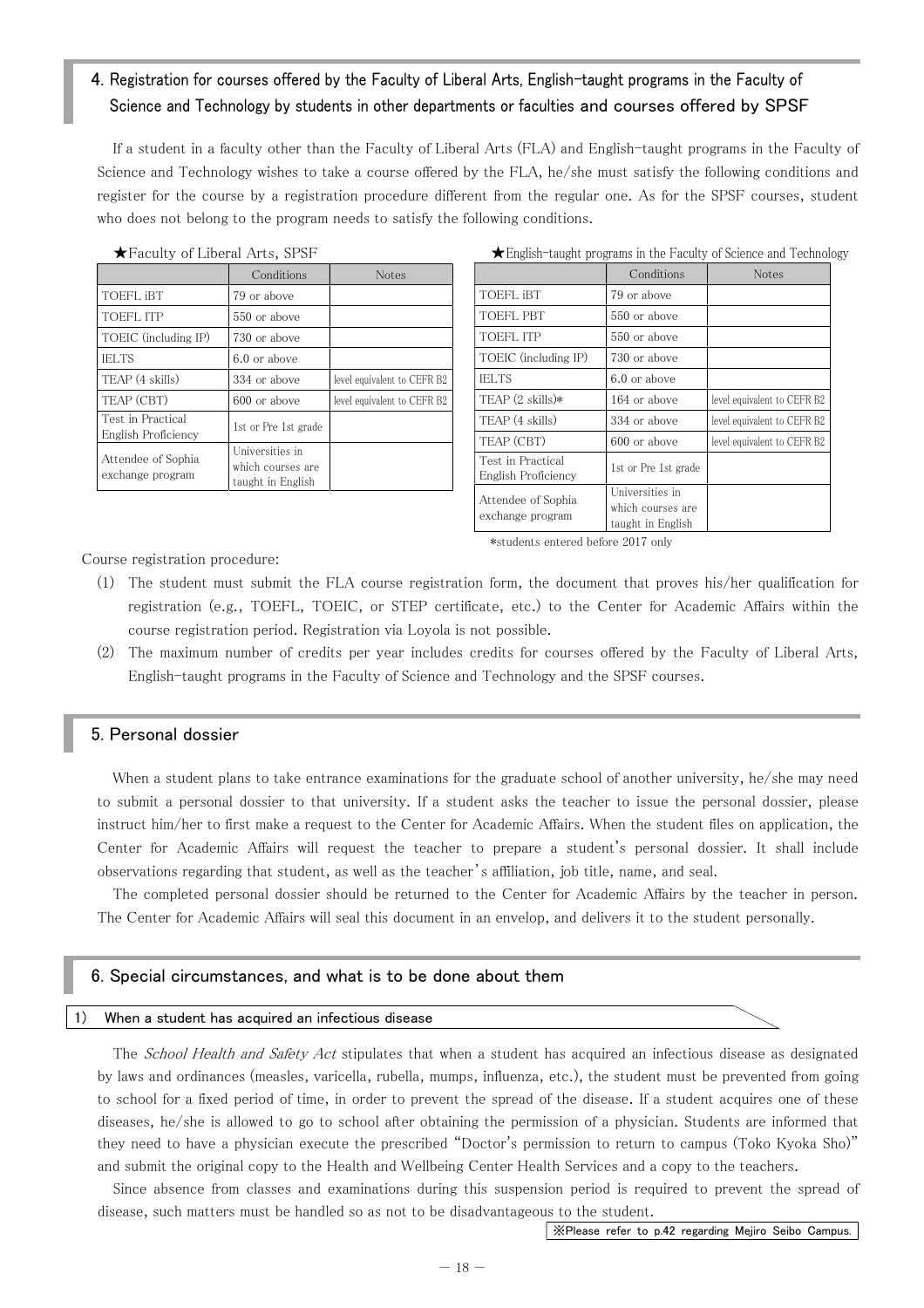#### 2) Support for students with special needs

Upon request, Sophia University will provide reasonable accommodation to those students with special needs, which shall be identified through consultation.

Reasonable accommodation includes modification and adjustments made by the university to ensure that students with special needs are able to extract the necessary academic information when attending classes, laboratory experiments, practical learning, etc., and adjustments made in order to appropriately evaluate the academic performances of those students.

If a student consults you on difficulties in learning due to disabilities, please contact one of the coordinators for students with special needs in the Health and Wellbeing Center. (TEL:  $03-3238-4088$  / E-mail: with othersco@sophia.ac.jp)

For more details on the support of students with special needs, please refer to the brochure "Sophia University Academic Support for Students with Special Needs Guide for Faculty and Staff Members" and also our university website (Campus Life>Student Support>Support for Students with Special Needs).

#### 3) Class attendance of a student selected as a citizen judge (juror)

If a student wishes to become a lay judge (juror) when he/she is appointed by the lay-judge system, his/her class attendance shall be handled so as not to be disadvantageous to the student. For details, refer to the guide page of the Sophia University Handbook of Course Registration.

#### 4) Arrangement when public transportation services are shut down

If it is deemed that classes or semester final examinations cannot be conducted normally due to train service shutdown caused by natural disasters such as typhoons or heavy rainfalls or by accidents or strikes, there may be special arrangements taken such as class cancellations or make-up examination dates set. Information on such special arrangements is announced through the university's website, Loyola, the official university Facebook page, or the official Twitter.

# Ⅱ Questionnaire on university classes

Each faculty has so far conducted its own questionnaire on classes, but from the academic year 2022, the Faculty Development (FD) Committee will take the lead in conducting the class questionnaire with common questions throughout the university.

The results of the questionnaire will be useful for improving education and individual class management throughout the university and in faculties. Please inform students of the questionnaire in class so more of them will respond.

#### Outline for implementation

- 1. Target: All courses\*1 in faculties are subject to the class questionnaire. Courses by part-time teachers will also be included.
- 2. Period: Please conduct the class questionnaire\*2 in class during the second half of the class term.
- 3. Method: Questions and response forms will be set up on Loyola. Please inform students to respond using Loyola's questionnaire function.
	- \*1 Applicable courses are those that regular undergraduate students can register during the course registration period such as language courses, specialized education, and university-wide general studies. Courses that are not covered are graduate school courses, intensive courses that are held after the questionnaire response period, off-campus courses, courses with practical exercises, and instructional courses.
	- \*2 Please conduct the questionnaire for the first and third quarter courses in class during the 6th or 7th week of the course, and for spring and fall semester courses during the 13th and 14th week of the course.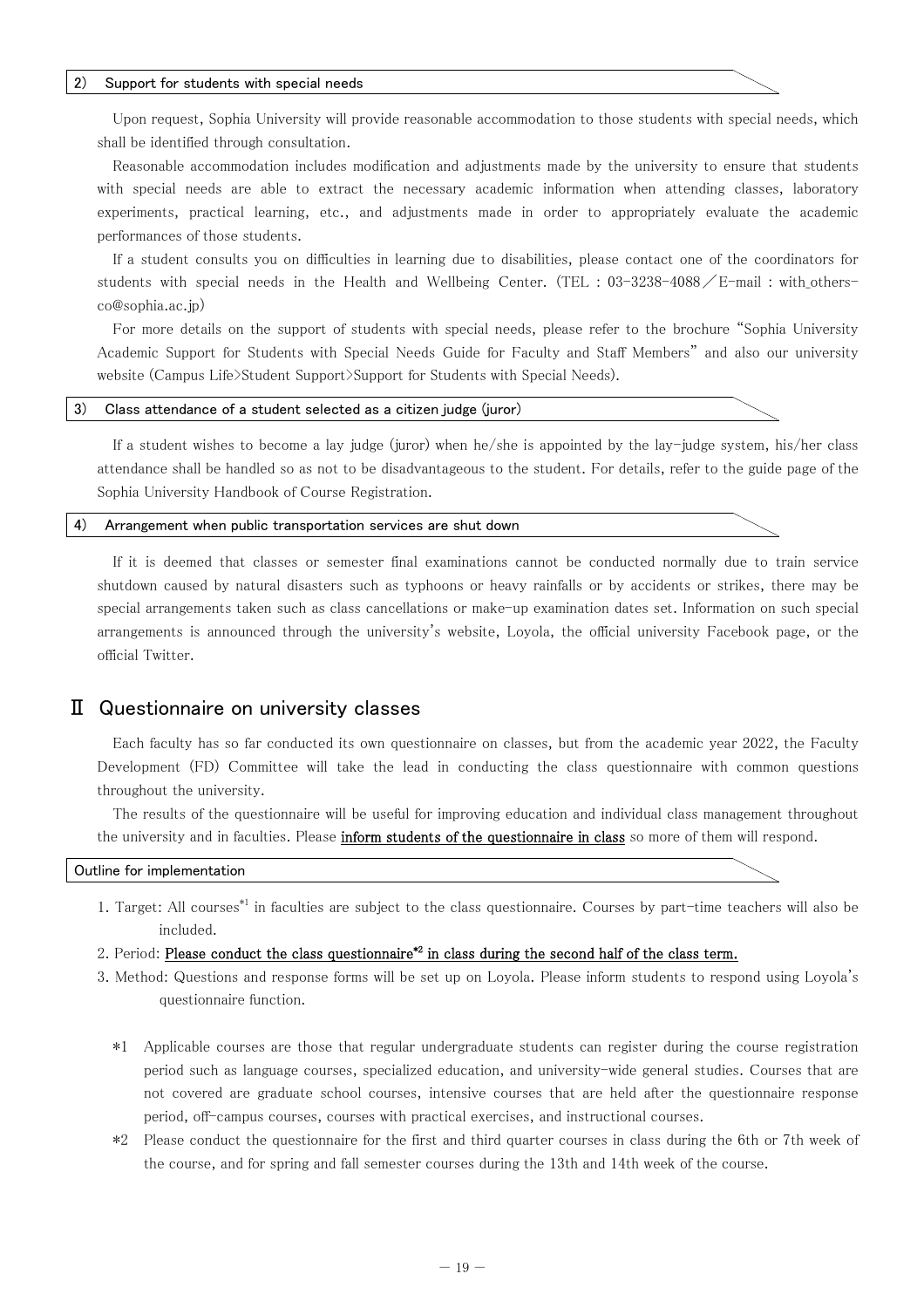# Ⅲ Graduation and Student Registry

# 1. Graduation

#### **Graduation**

As stipulated in Article 13 of the University Regulation, "The residence requirement is four years, unless otherwise provided in this policy."

As stipulated in Article 57 of the University Regulation, "Students who have satisfied the residence requirement provided in Article 13 and successfully earned credits necessary for graduation will be approved to graduate from the University by the President." A student cannot graduate in a semester in which he/she takes a leave of absence, even if the student has met all graduation requirements. Since the 2002 school year, an early graduation system has been implemented (see Article 57, Paragraph 2 of the University Regulation).

As stipulated in Article 57, Paragraph 2 of the School Code, "If a student who has been enrolled in the University for three years or longer and earned credits as stipulated in Paragraph 1 of the previous article with excellent results and wishes to graduate before the residence requirement stipulated in Article 13 (hereafter 'early graduation'), the President can approve his/her graduation."

At present, the early graduation system has been introduced to the Faculties of Human Sciences Department of Education and Sociology, Law, Economics, Global Studies and Science and Technology Liberal Arts.

#### 2) Dates of graduation

The dates of graduation are March 31 and September 20 of each year.

3) Approval of graduation candidates and students subject to Article 40 of the University Regulations

- (1) March graduation
	- a. A graduation approval meeting (faculty meeting) is held around March 10 of each year, to hold deliberations regarding graduation, repetition of a school year, or withdrawal from the University for each graduation candidate. Prior to this deliberation meeting, "reference documents for approval/disapproval of graduation" are sent to the faculty dean and department chairperson in early March.
	- b. A list of students subject to Article 40 of the University Regulations (the so-called 32-credit system) is supplied in early March, together with supporting documents for graduation approval. Based on these documents, judgment shall be made as to whether each of these students is to withdraw from or stay in the University.

 Article 40 of the University Regulation states that "students who have failed to earn 32 credits or more including courses designated by the department or faculty for two consecutive years will be dismissed from the University."

\* For more information, please refer to Sophia University Regulations and "Section 1, Article 40 of Sophia University Regulations" and related regulations.

#### \* Each department is asked to inform students that they are subject to Article 40 of the University Regulation.

(2) September graduation

- a. Students repeating a year and who will satisfy graduation requirements by earning credits in the spring semester of the following year (including those from the transfer of credits from study abroad) or by remaining enrolled for the spring semester can graduate in September. Students wishing to graduate in September are required to obtain approval from the department chairperson by the designated date (which, in 2022, is Thursday, June 30) and apply using the prescribed form "Request for September Completion."
- b. The Center for Academic Affairs sends the supporting documents for graduation approval for all students repeating a year to the department chairperson in early July, in order to approve graduation candidates. In consultation with each department, the Center for Academic Affairs prepares lists of students graduating in September.
- c. The results of spring-semester subjects (including credits transferred in the spring semester) are sent from the Center for Academic Affairs to the department chairperson, in the form of a "List of September Graduation Approved Candidates"; this list is used in September graduation approval deliberations that take place during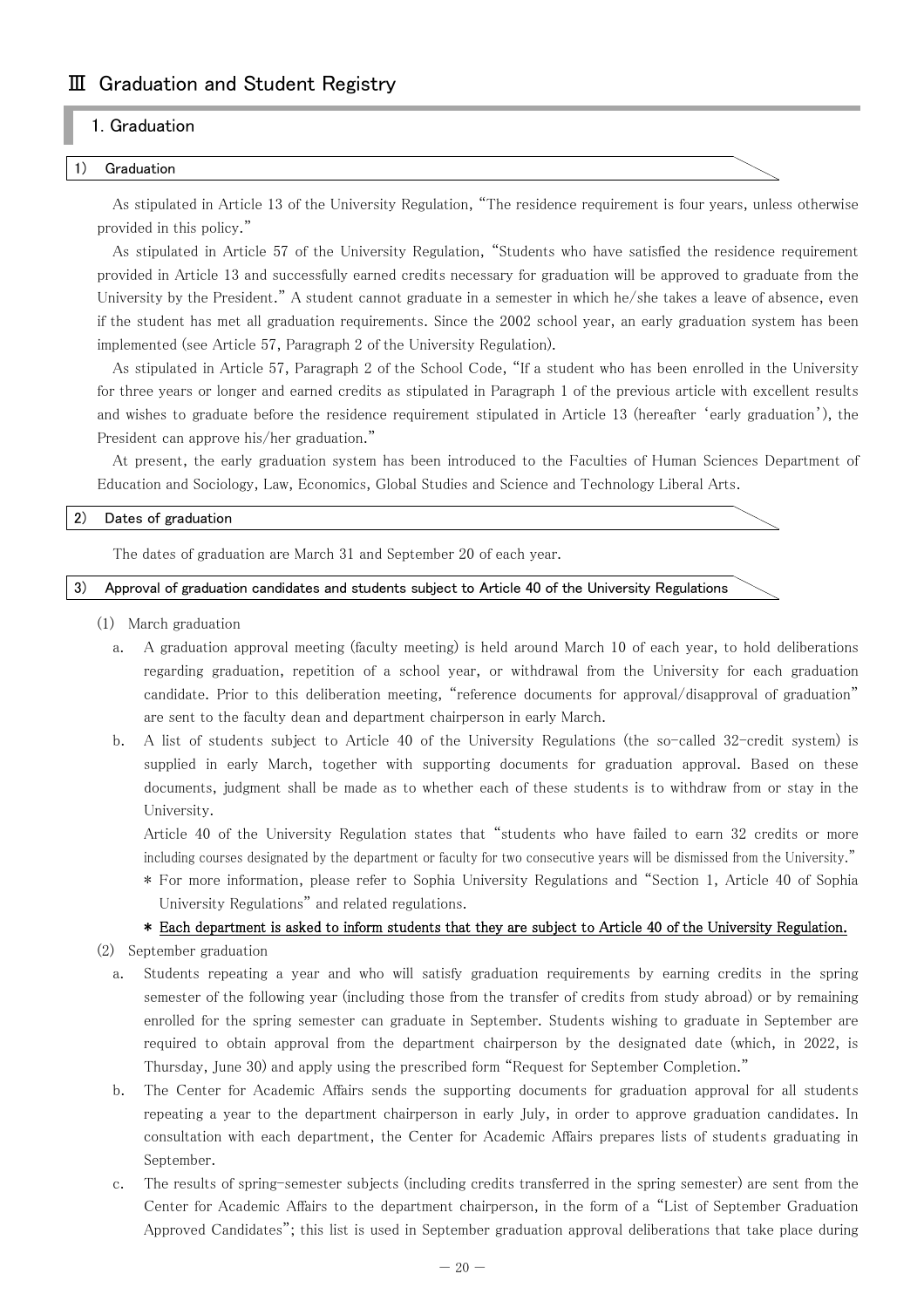the faculty meeting.

d. Regardless of a. b. c.,

September graduation for Faculty of Liberal Arts and English-taght programs in Faculty of Science and Technology follows the same procedure as "1) March graduation".

# 2. Academic Records

#### Leave of absence and resuming studies

(1) Request for leave of absence

A student who plans to take a leave of absence on account of illness or another unavoidable reason needs first to consult with the chairperson of his/her department, and then to submit a prescribed "Request for Leave of Absence" to the Academic Records Section of the Center for Academic Affairs. If the reason is illness, they should attach a medical certificate. If the reason is study abroad, they are required to purchase the universitydesignated overseas insurance and crisis management service. The center for Global Education and Discovery is in charge of this insurance and crisis management service.

Once the request for leave of absence has been submitted, basically students cannot cancel the request. Only before the quarter starts date that students wish to cancel, they can request the cancellation of leave of absence. Please note that students who hold college student status take a leave of absence should leave Japan or change their residence status.

- (2) Period of leave of absence
	- a. The period of the leave of absence is based on the quarter unit  $(1st/2nd/3rd/4th)$ 
		- The deadline for the submission of a "Request for Leave of Absence" is:
		- Spring semester 1st quarter ... April 30, 2nd quarter ... June 30
		- Autumn semester・3rd quarter ... October 31, 4th quarter ... December 20

When submission by postal mail, it must be postmarked by the deadline. If the deadline is a school holiday, it must be submitted by 3:30p.m. on the weekday prior to the deadline when submitted at the office.

- b. The period of the leave of absence cannot exceed two consecutive years or a total of four years.
- c. The period of leave of absence is not considered in the residence requirement; graduation will be postponed. Also, a student cannot graduate in a quarter in which he/she takes a leave of absence, even if the student has met all graduation requirements.
- d. Request for leave of absence can be made for up to two consecutive years.
- (3) Changes to resuming studies and the period of leave of absence
	- a. When the approved period of leave of absence expires, the student automatically resumes his/her studies. However, if the student was permitted to take a leave of absence on account of illness, he/she needs to submit a "Intent to Resume Studies," together with a medical certificate issued by a doctor.
	- b. When the leave of absence has been approved for multiple quarters and the reason for the leave of absence no longer exist with more than one quarter remaining, he/she may shorten the period of leave of absence by submitting a prescribed form "Intent to Resume Studies" prior to the day which he/she resumes studies.
- (4) Students who are taking a leave of absence cannot register courses. When the request for leave of absence is granted after his/her course registration, the courses held in that quarter or semester will be deleted automatically. For example, a student who takes a leave of absence in 1st quarter, can register courses held in 2nd, 3rd, 4th quarter and autumn semester, but he/she cannot register courses held in 1st quarter and spring semester.

#### 2) Withdrawal from the University

- (1) Reasons for withdrawal from the University are as follows:
	- a. Maximum enrollment period permitted (Article 38 of the University Regulation)
	- b. Voluntary withdrawal (Article 39 of the University Regulation)
	- c. Dismissal by 32-credit system, etc. (Article 40 of the University Regulation)
	- d. Dismissal due to wrongdoings as a Sophia student (part of Article 60 of the University Regulation)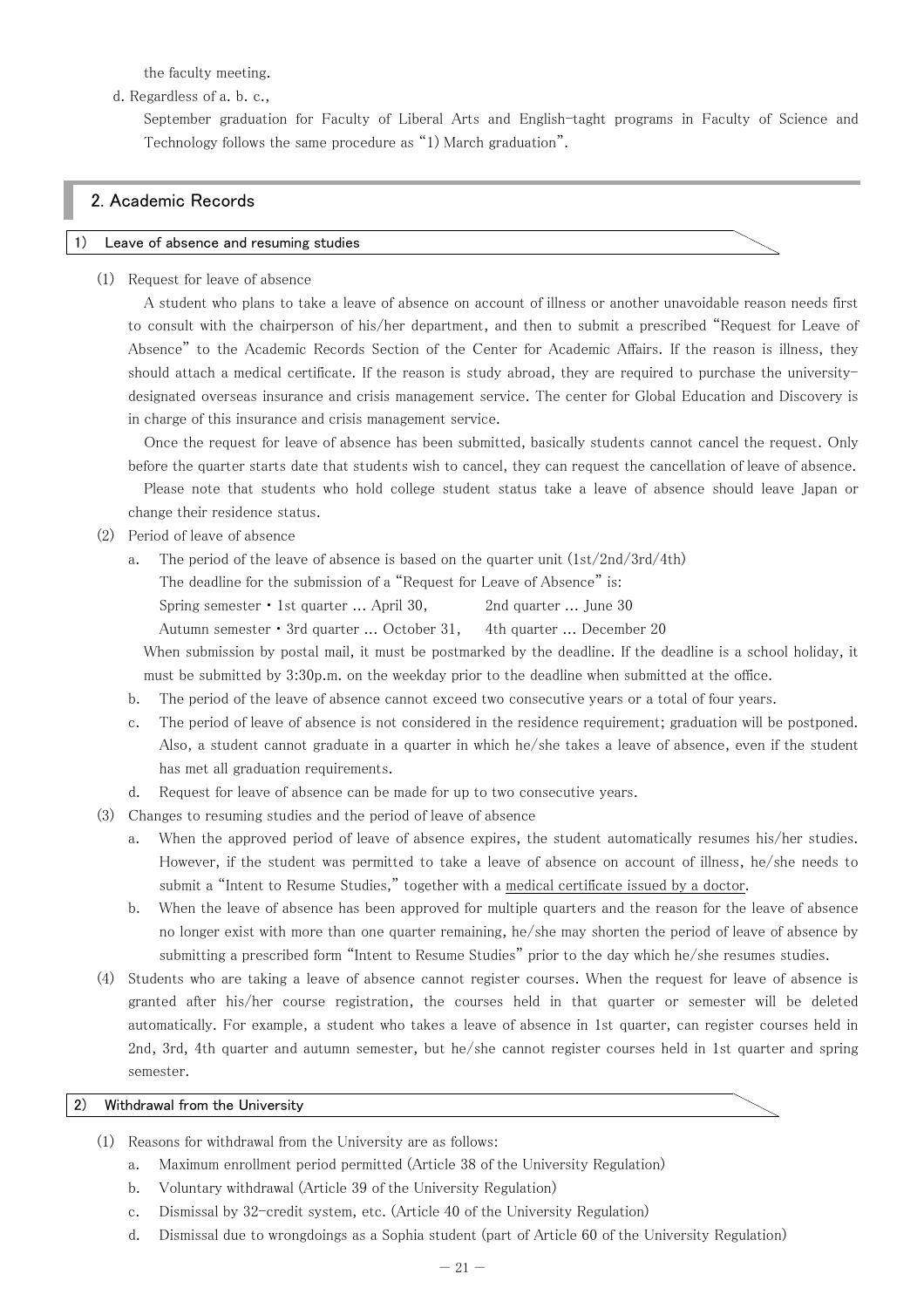- e. Four articles of inappropriate conducts (Article 61 of the University Regulation)
- f. Absence of tuition payment (Article 64 of the University Regulation)
- (2) The date of withdrawal is either March 31 or September 20 of each year. The "Request of Withdrawal from University" must be submitted prior to either one of the withdrawal dates.
- (3) When withdrawal from the University has been decided, the Center for Academic Affairs will duly notify the student's guarantor.
- (4) The department shall provide advance instructions to withdrawing students, including the possibility of readmission to the University.

#### 3) Suspension from the University

Article 60 of the University Regulations states that "If it is recognized that a student enrolled in the University has done a behavior in violation of duty and obligation as a Sophia University student, he/she will be expelled from the University or given an admonitory warning."

- (1) For cheating in the final examination, the student will be administered a harsh punishment, including expulsion and suspension from the University.
- (2) When a student is suspended from the University, the period is not counted towards the residence requirement. Therefore, graduation will be postponed.
- (3) In cases of fixed-term suspension, the student will be considered as having resumed studies the day after the expiration of the suspension period.

#### 4) Study abroad

Overseas Travel/Infection alert issued by the Foreign Ministry of Japan (MOFA) are Level 2 and above for most of the countries/regions. The University programs are offered with Level 1 or below only, and overseas travels for all students including privately-funded study abroad (general study abroad and study abroad while on leave of absence) are currently restricted. Please advise students to check the University policy before making any study/research plans that require overseas travels.

(1) Types of study abroad

The University's definition of "study abroad" is confined to study-abroad programs based on "Sophia University Regulation on Study Abroad." Students who take a leave of absence to study abroad at a foreign university are treated as taking a normal leave of absence; there is no special treatment for study abroad at a foreign university. These students should refer to the section "Leave of Absence."

There are two types of study abroad:

a. Sophia Exchange Program

Students can study abroad up to one year in one of the exchange partner institutions that have the student exchange agreement with Sophia University. The tuition at the host university will be waived and up to 30 credits obtained at the host institution can be transferred to Sophia, subject to approval by the Chairperson of the Department. Application procedures will be handled at the Center for Global Education and Discovery (1F Bld. No.2).

b. General Study Abroad Program

Study abroad on their own at a university that has degree-conferring rights and approved by the Chairperson of the Department. Courses provided at Language school or Extension Center are not admitted as appropriate course for General Study Abroad Program.

(2) Eligibility of application for study abroad

Students wishing to study abroad must satisfy the following requirements.

- a. The applicant must have been enrolled in the University for one year or longer, as of departure.
- b. The applicant must have earned 32 credits or more in the previous school year. (In case of FLA, SPSF, or FST students, 32 credits must be earned in four consecutive semesters before the start of the exchange program.); therefore, students in their freshman year can apply by having studied for one semester and fulfilled grade requirements, but cannot actually leave for study abroad until their sophomore or later year.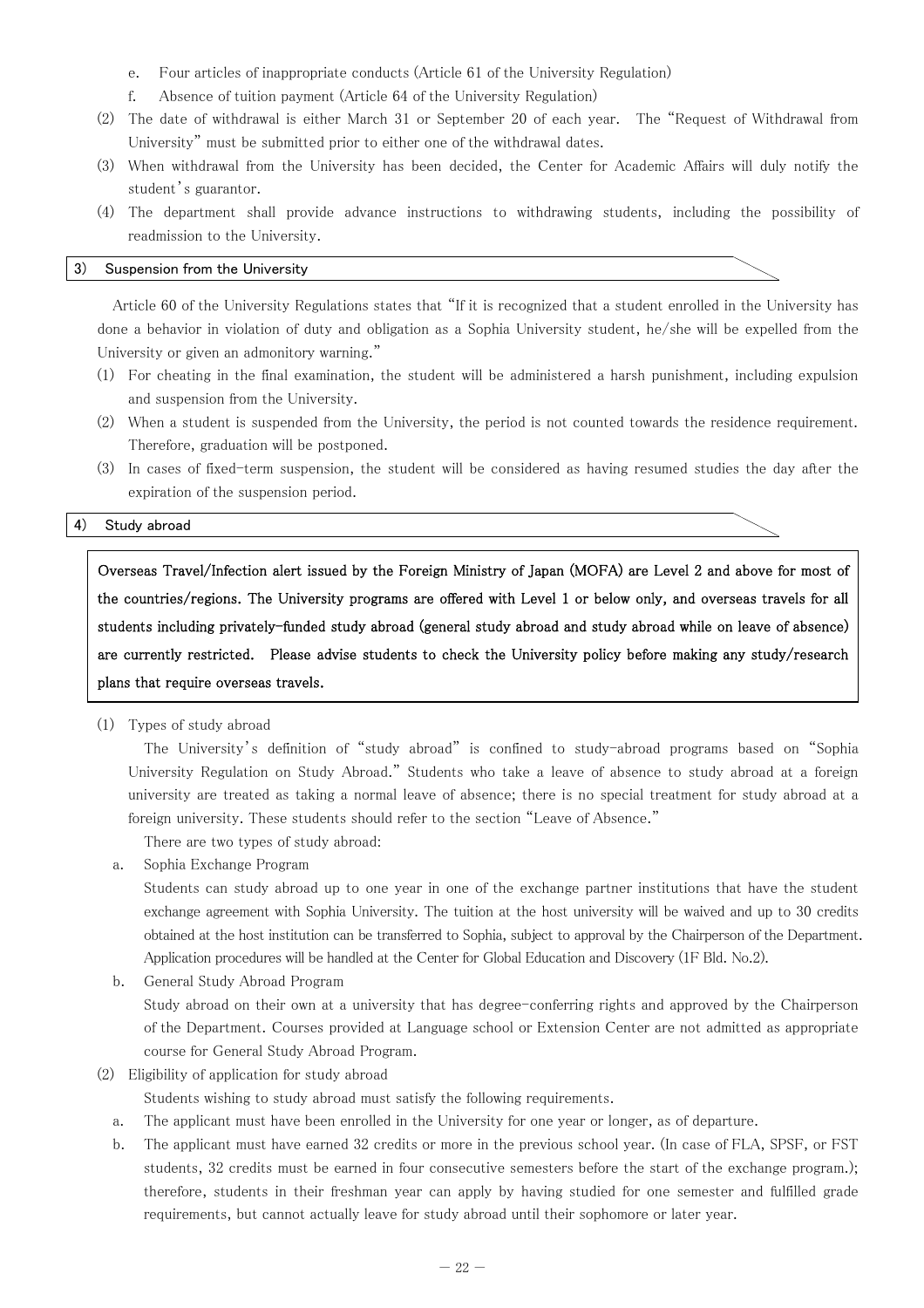#### (3) Period of study abroad

The period of study abroad is one or some quarters; the maximum period is two years. The period of study abroad is counted into the period of enrollment (i.e., eight years) at Sophia University. However, the maximum period of study abroad that can be counted into the residence requirement (i.e., four years) is one year. Therefore, in a case where a student has studied abroad for one year, he/she will be able to graduate within four years, depending on how he/she earned credits.

The period of Sophia Exchange Program is either two quarters or one year only. Basically, the exchange study abroad period cannot be changed (shortened or extended). Only when the host institutions official academic calendar allows students to join Sophia's 2nd or 4th quarter, they can shorten the period if they submit the designated form provided at the Center for Global Education and Discovery. A student is allowed to go on Sophia Exchange Program only once during enrollment at university.\*

- \* However, students can exceptionally study abroad on exchange twice by using the Sophia Exchange Program and following special programs: Still, the maximum period of study abroad counted into the residence requirement is one year.
	- Sophia AIMS (SAIMS) Program
	- Latin America Program (LAP)

In addition, when course taking and research activities are conducted in the form of a one-year "study at a different university in Japan" at a domestic partner university under the student exchange agreement, it is regarded as "study abroad" in terms of registration and, therefore, is counted toward the residence requirements (i.e., four years).

For student exchanges, refer to P.9

- (4) Documents to be submitted for study abroad
	- a. "Request for Study Abroad (Sophia Exchange Program)/(General Study Abroad Program)" (designated form) The "Request for Study Abroad (Sophia Exchange Program)/(General Study Abroad Program)" form includes a "Chairperson's or Research mentor's comment" where the guidance and instructions provided to the student prior to study abroad should be described. The following items are to be entered:
		- i. The title of the course for which the teacher had instructed the student to register
		- ii. Instructions on course registration upon returning to Sophia, including credit transfers

Deadline for submission of the "Request for Study Abroad"

Students who are to join Sophia Exchange Program, the Center for Global Education and Discovery will set the deadline for submission. Students participating in the general study abroad program should submit the "Request for Study Abroad" 1 month prior to start study abroad and the day before the quarter start day.

- b. The University-designated Overseas Travel Insurance and Crisis Management Service Students traveling overseas as part of university-related programs, including general study abroad program and study abroad during the leave of absence are required to purchase the university-designated overseas travel insurance and crisis management service. Please advise the students to inquire at the Center for Global Education and Discovery (1F, Bld. No.2 anzen-ofc@sophia.ac.jp) for details.
- c. If the student continues to study abroad on general study abroad for a period that exceeds the permitted period, he/she must submit another "Request for Study Abroad" to the Academic Records Section of the Center for Academic Affairs one month before the termination of the permitted period for study abroad. The department shall determine whether continuation of study abroad is beneficial and report the result of their decision on the "Request for Study Abroad," form circulated by the Center for Academic Affairs.
- d. If a study abroad period of two or more quarters is permitted, but the student wishes to cancel one or more quarters and return to university studies, a "Intent to Resume Studies" must be submitted prior to the intended date of returning.
- e. When the student returns to Japan, instruct him/her to submit a "Report of Return to Japan" to the Academic Records Section of the Center for Academic Affairs.
- (5) Transfer of credits

Up to 30 credits earned at the foreign university can be transferred as credits earned at Sophia University. When transferring, it is not necessary to match the course taken abroad to course offered at Sophia; credits are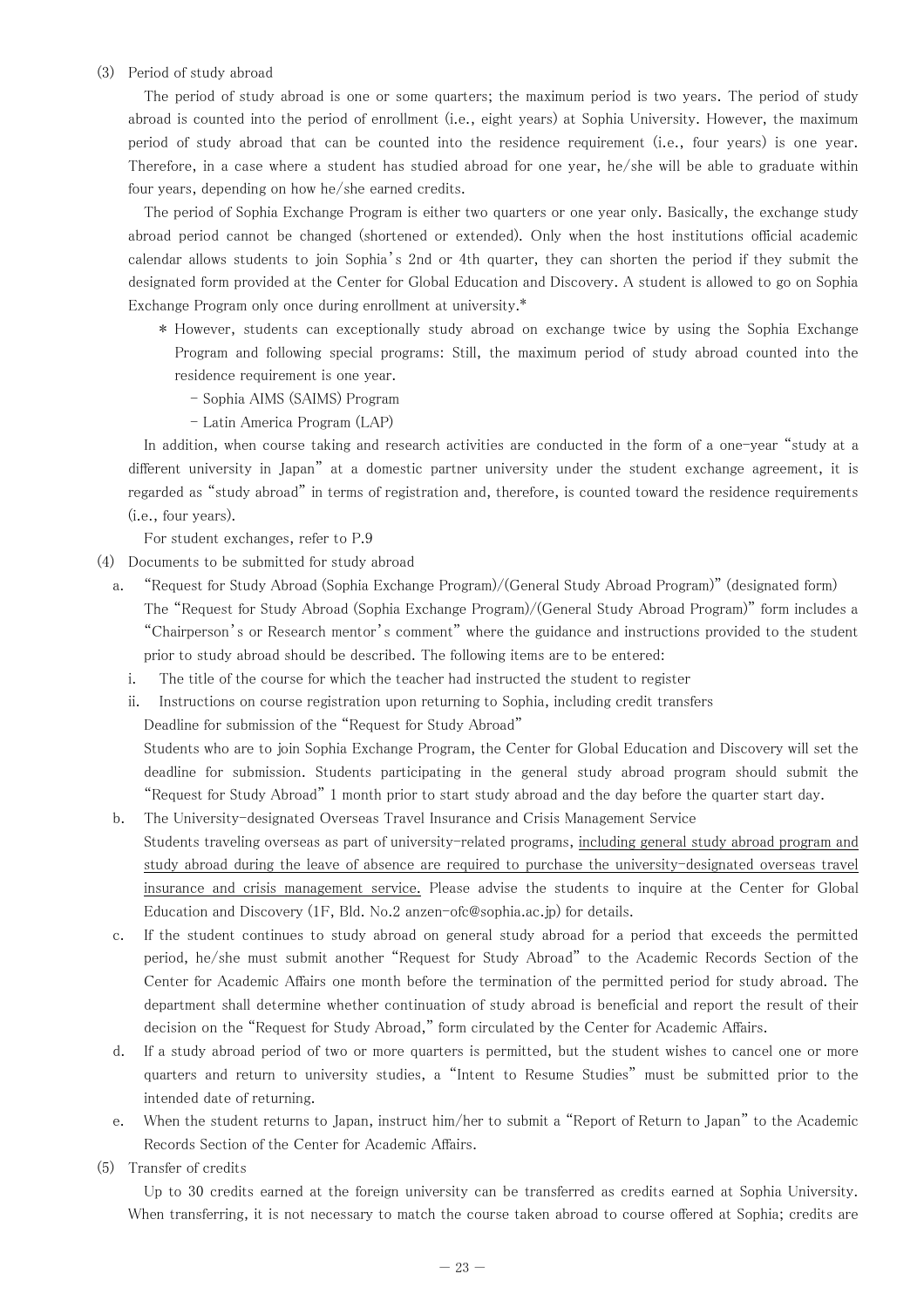transferred inclusively. Specifically, taking an account in contents of the course taken abroad and the credits calculated based on Sophia University's standard, category of the course (University-wide General Studies, Foreign language, Specialized Education) and level (compulsory, compulsory electives, electives) is clarified and approved as credits earned at Sophia University.

- a. Procedure of credit transfer
	- 1) Instruction by the department: The student who returned from study abroad should be instructed by the department to which he/she belongs. Consider the following points:
		- Classification of the course for which the student earned credits • • University-wide general studies (\*1), compulsory foreign language courses (\*2) or specialized education
		- (\*1) If the student wishes to transfer credits for the following university-wide general studies, approval by the person responsible for the course is necessary.
			- Studies in Christian Humanism courses (compulsory / elective)
				- ・・・・Chairperson, Studies in Christian Humanism Division
				- Liberal arts of the body (compulsory) / Wellness, the body and culture (compulsory)

・・・・Chairperson, Embodied wisdom Division

- Critical thinking & writing (compulsory)・・・・Chairperson, the Art of Thinking and Expression Division
- Overview of Data Science (compulsory)・・・・Chairperson, Data Science Division
- Thinking about issues, perspectives, positionality (compulsory)
	- ・・・・Chairperson, Knowledge Development and Exploration Division
- (\*2) Approval of the director of the Center for Language Education and Research is necessary for credit transfer of foreign language courses.
- ・The transfer of credits should be completed within the first three months after returning from overseas. The students can submit a request for transfer of credits only once, except for the case that students study abroad twice by using Exchange/SAIMS/LAP programs. Still, the limit of credit transfer is up to 30 credits in total. Instruct the student to consider his/her course registration plan thoroughly and in light of transfer and graduation requirements, before submitting the "Request for Transfer of Credits Earned."
- 2) Submission of documents: the student him/herself submits the following required documents to the Center for Academic Affairs.
	- a. The form "Request for Transfer of Credits"
	- b. Credit transfer calculation sheet
	- c. Transcript of records issued by the foreign university where the student studied
	- d. Document showing the grading system
	- e. Academic calendar of the foreign university where the student studied
	- f. Course schedule
	- g. Course Descriptions/Syllabus
- 3) Circulation of documents: Depending on the type of subject for which the student wishes to transfer credits, the documents are circulated to the Director of center for Liberal Education and Learning and the Department Chairperson.
	- ・Write "approved" or "rejected" for each subject for which a credit transfer has been requested for University-wide general studies and foreign language.
	- ・Write the subject group, "course title" (total number of credits), etc. in the comments section as necessary.
	- ・If the subject is a compulsory subject, write the corresponding course title for the waived course in the comments section. (This means that the student would be exempt from taking the compulsory subject.)
	- \* If necessary for assessment, an interview or an achievement test shall be conducted.
- 4) Faculty dean: Approval of credit transfer
- 5) Director of the Center for Academic Affairs: Final decision
	- ・After the Director of the Center for Academic Affairs has made his/her final decision, a full copy of the "Request for Transfer of Credits" will be handed to the student.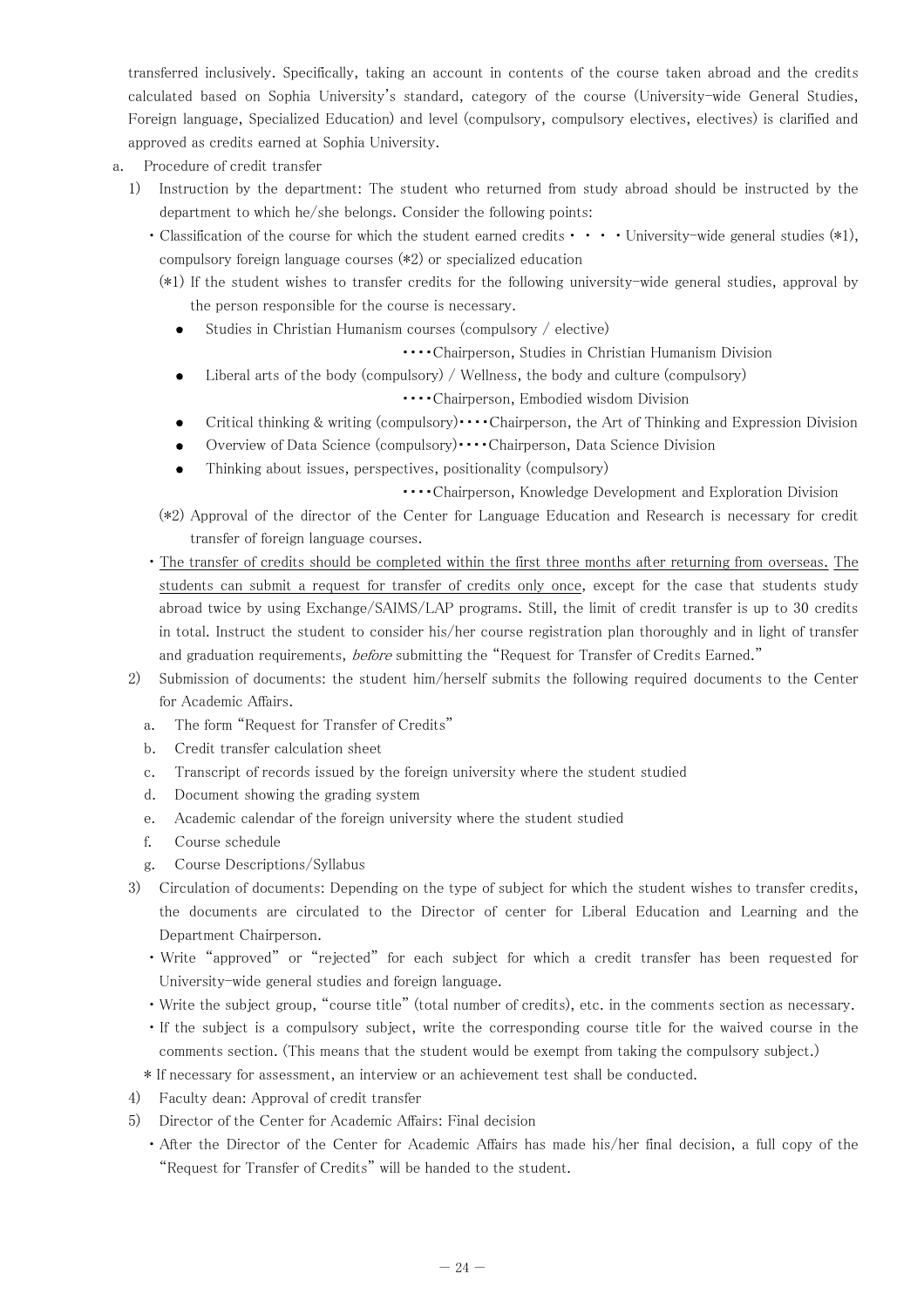- b. Please note:
	- ⅰ. Credit transfer is not possible in the case of study abroad on a leave of absence.
	- ⅱ. The total number of credits to be transferred is calculated to one decimal place for each category (i.e., integer; the number after the decimal point is to be dropped).
	- ⅲ. Refer to the "Handbook for Study Abroad" for the method of calculating transferred credits.

# 3. Transfer

"Transfer" students are those who enter Sophia at the junior year from another university, a junior college, or highly advanced professional school other than this University.

#### 1) Transfer of credits

Credits earned at a university, junior college, or highly advanced professional school before transfer, which are considered appropriate will be transferred to this University. It is not necessary to match the course taken at previous institions to course offered at Sophia; credits are transferred inclusively.

The "Request for Transfer of Credits" from a transfer student shall be submitted within three months following the transfer. Since this request can be made only once, advise the student to examine his/her course registration plan and graduation requirements thoroughly before submitting the "Request for Transfer of Credits."

- (1) Range of credits to be transferred
	- a. The maximum number of transferable credits is one-half of the total number of credits necessary for graduation. In transferring credits, the number of credits to be transferred must be determined while taking into consideration the student year of the individual student, when necessary credits may be transfered to fulfill requirements for compulsory courses.
	- b. The number of credits to be transferred cannot exceed the number of credits necessary for graduation, for either university-wide general studies or for specialized education courses decided by each department.
	- c. For transfer students from a highly advanced professional school, only credits for courses earned in the fourth and fifth years are transferable.
- (2) Transfer of credits earned in a teaching-license course
	- a. Credits for subjects earned at a four-year university or junior college "without teacher's lisence accreditation" may still be transferred as credits for "Subjects related to the license subject area." For details, please check with the Center for Teaching and Curator Credentials.
	- b. Credits earned at a foreign university as a part of the graduation requirements may be regarded as credits for "Subjects related to the license subject area." For details, please check with the Center for Teaching and Curator Credentials.
- (3) The following persons have the right to approve a credit transfer:
	- a. University-wide general studies  $(*) \cdot \cdot \cdot \cdot$  Director of Center for Liberal Education and Learning (\*) If the student wants to transfer credits in the following subjects, he/she must receive an approval from the person responsible for the course:
		- Studies in Christian Humanism courses (compulsory / elective)
			- ・・・・Chairperson, Studies in Christian Humanism Division
		- Liberal arts of the body (compulsory) / Wellness, the body and culture (compulsory)  $\bullet$

・・・・Chairperson, Embodied wisdom Division

- Critical thinking & writing (compulsory) • Chairperson, the Art of Thinking and Expression Division  $\bullet$
- Overview of Data Science (compulsory)・・・・Chairperson, Data Science Division
- Thinking about issues, perspectives, positionality (compulsory)

#### ・・・・Chairperson, Knowledge Development and Exploration Division

- b. Foreign language (compulsory) •••• Director, Center for Language Education and Research
- c. Specialized education・・・・Department chairperson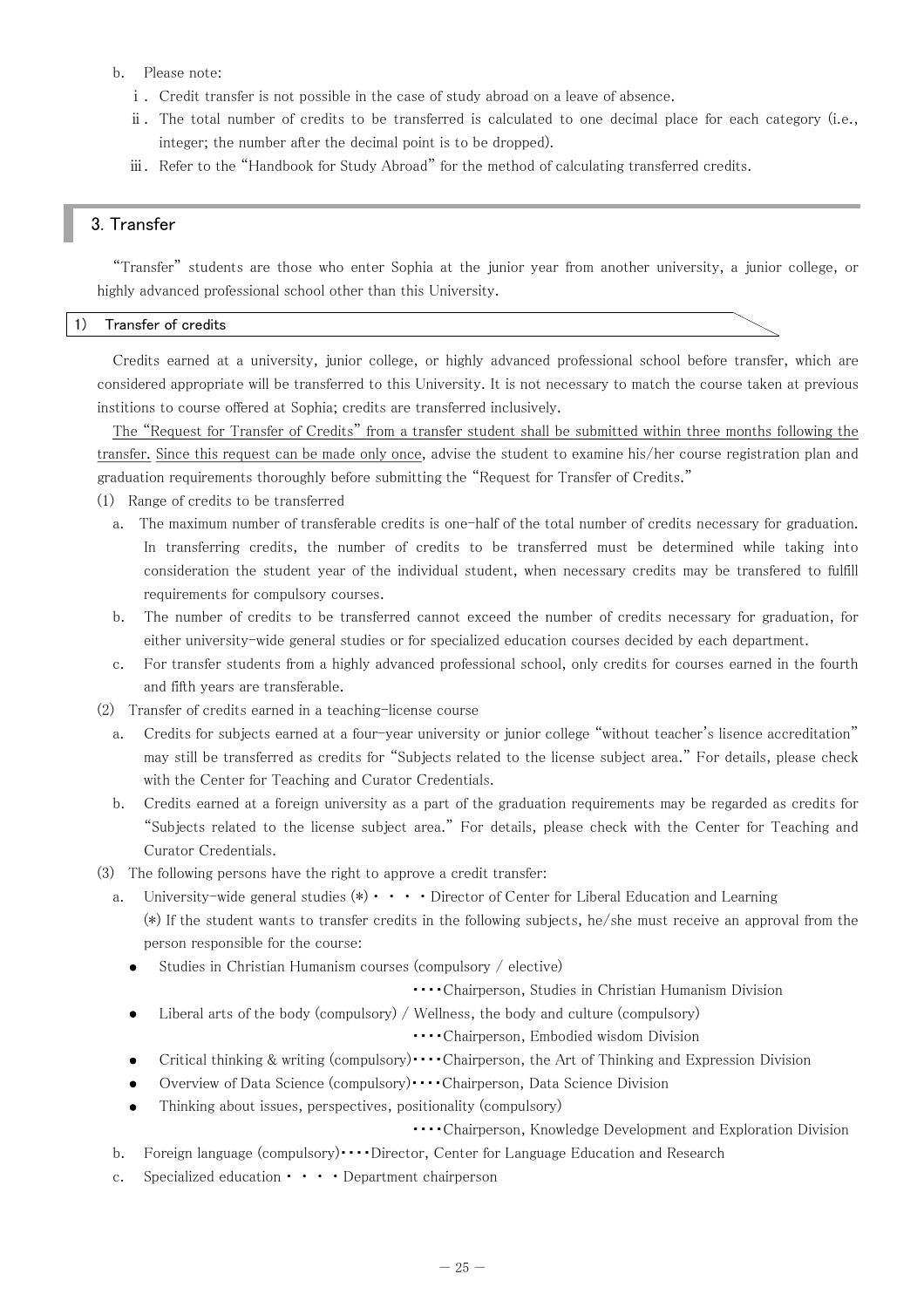- (4) Handling after transfer
	- a. The enrollment period required for graduation will be shortened to less than four years, depending on the student year decided at the time of entrance.

For example, if a student enters in the junior year, the enrollment period requirement for graduation will be two years.

b. The maximum period of enrollment will be shortened to less than eight years, depending on the student year decided at the time of entrance.

For example, if a student enters in the junior year, the maximum period of enrollment will be six years.

c. The period of the leave of absence cannot exceed two consecutive years or a total of four years, as is the case with students who entered in the freshman year.

#### 2) Reminders

- a. Approval or disapproval of transfer of credits shall be determined prior to course registration in April, in consideration of the student's registration plan.
- b. Be sure to consult with the Center for Teaching and Curator Credentials about the transfer of credits for subjects related to the teaching license course.
- c. Administration of transfer examinations is handled by the Admissions Office.

# 4. Transfer of faculty/department, second degree, re-admission

#### 1) Transfer of faculty/department

If a student wishes to transfer to a different department within his/her faculty or to another faculty, the candidate can take a transfer of faculty/department examination if he/she has a compelling reason and satisfies the eligibility of application criteria.

(1) Eligibility of application

- a. Student has completed or is expected to complete at least four semesters of study (period of leave of absence is not included).
- b. Student has a 2.6 GPA or higher for credits obtained in Foreign Language Courses (only required courses) and General Studies (Zengaku kyotsu).
- (2) Handling after transfer of faculty/department
	- a. Student year

Following the transfer of faculty/department, the student's year of entrance will be considered the student year.

b. Credit requirement review

Graduation requirements are reviewed after the transfer of faculty/department occurs. The Request for Credit Requirement Review is sent from the Center for Academic Affairs to each department; this shall then be submitted to the Director of the Center for Academic Affairs via the faculty dean. Each student must be informed of graduation requirements through individual guidance.

- (3) Restriction on transfer of faculty/department
	- a. A student can only apply for transfer of faculty/department once.
	- b. Transfer students and re-admitted students are not eligible for transfer of faculty/department.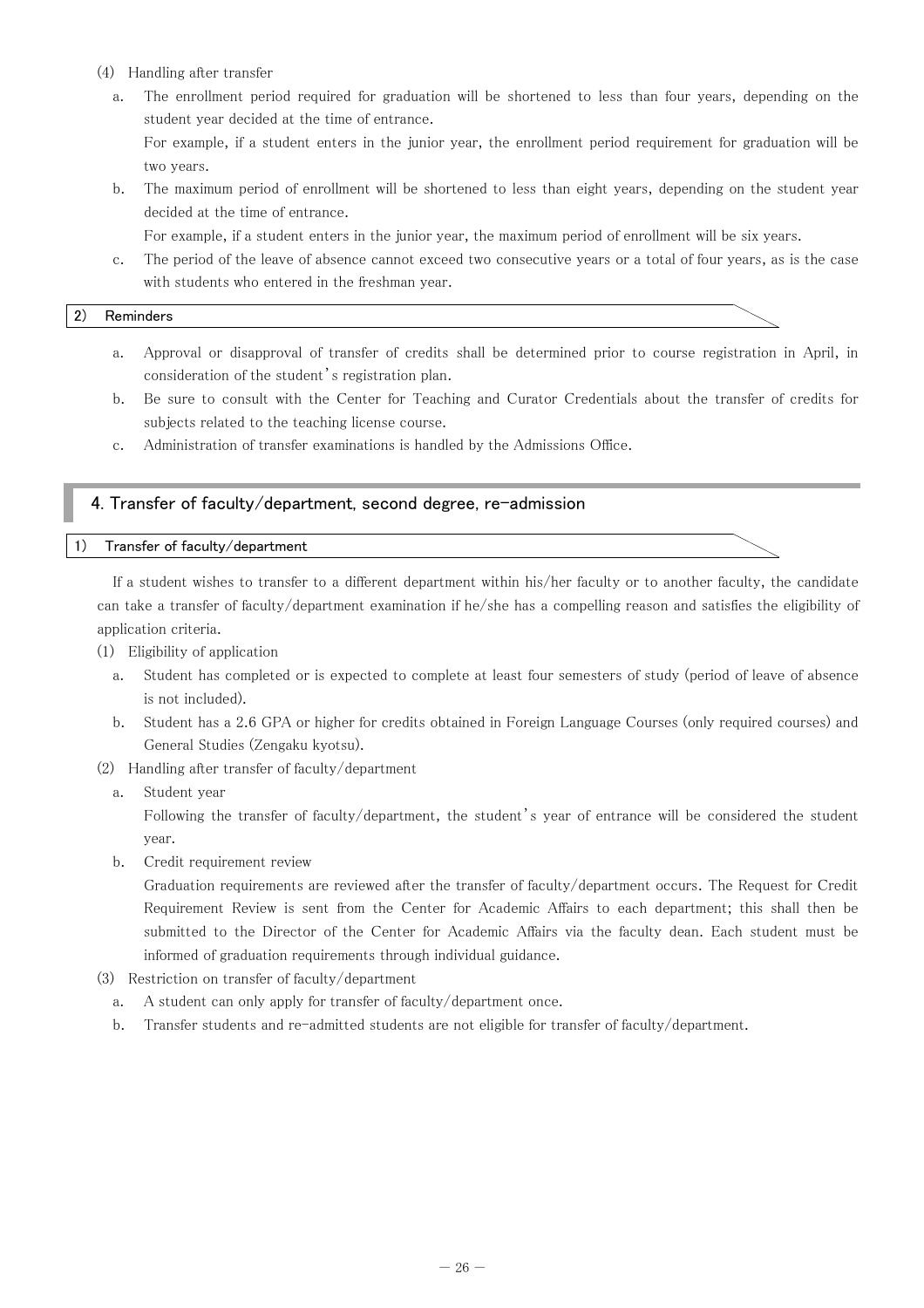#### 2) Second degree

A "second degree" student refers to a graduate (including graduate candidates) from this University who are entering a different department/faculty of the University. Based on Article 29 of the School Code, a separate policy has been established for handling these students.

(1) Handling after second degree entrance

a. Credit requirement review

The department chairperson needs to provide guidance to each student with regards to graduation requirements. The Center for Academic Affairs sends Request for Credit Requirement Review; the teacher should describe the graduation requirements and forward this form to the director of the Center for Academic Affairs, via the faculty dean.

- b. The enrollment period requirement for graduation will be shortened to less than four years, depending on the student year decided at the time of entrance. For example, if a second degree student enters in the junior year, the enrollment period requirement for graduation will be two years.
- c. Depending on the student year decided at the time of entrance, the maximum period of enrollment will be shortened to less than eight years. For example, if a second degree student enters the junior year, the maximum period of enrollment will be six years.
- d. The period of the leave of absence cannot exceed two consecutive years or a total of four years, as is the case with students who entered in the freshman year.

#### 3) Re-admission

A student seeking "re-admission" is one who was once enrolled in and withdrew from the University, and who is entering the University again (in principle, through the department to which the student previously belonged). Based on Article 29 of the School Code, a separate policy has been established for handling these students.

(1) When applying

Please see the Article 4 of the school code.

- (2) Handling after re-admission entrance
	- a. The credits earned before withdrawal are effective.
	- b. The enrollment period required for graduation will be shortened to less than four years, depending on the student year decided at the time of entrance.

For example, if the student is readmitted to the sophomore year, the enrollment period required for graduation will be three years.

- c. The maximum period of enrollment is eight years, including the enrollment period before withdrawal and that after re-admission.
- d. The period for leave of absence is up to two consecutive years or a total of four years, including periods for leave of absence before withdrawal and after re-admission. However, a leave of absence immediately before withdrawal and immediately after re-admission are not considered consecutive.
- e. Before the student completes his/her course registration, the department chairperson should provide him/her with guidance about registration and specify the courses and number of credits to be acquired by the time of graduation. Describe the graduation requirements on the "Request for Credit Requirement Review" sent from the Center for Academic Affairs and submit it to the Director of the Center for Academic Affairs via the faculty dean.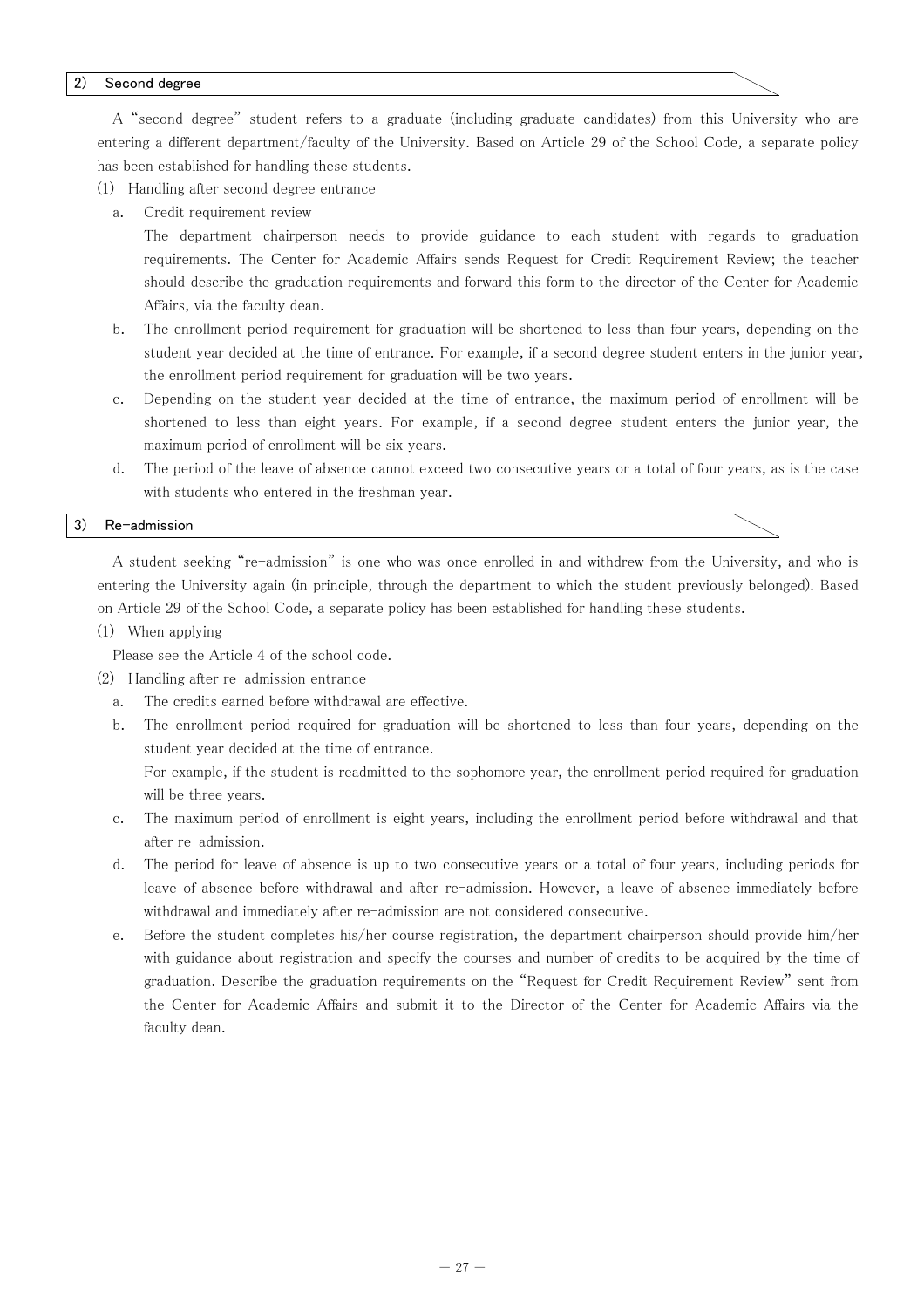# 5. Transfer of credits earned before entering

Transfer of credits earned before entry refers to the transfer of credits earned at a university, junior college, etc., in Japan or abroad, before entering this University as equivalent to credits earned at this University (see Article 34, Paragraphs 2 and 3 of the University Regulations).

- (1) Qualification
	- a. Students who entered or re-entered as a freshman of this University a separate rule will apply for transfer students
- (2) Transferable credits to this University

(Note that any credits approved in the past by Sophia cannot be transfered twice)

- a. Credits earned at a university, junior college, etc., in Japan or abroad, including credits earned as a nonmatriculated student
- b. Credits earned at the Sophia School of Social Welfare
- c. If a student wishes to be exempt from taking compulsory courses or compulsory-elective courses offered by this University by credit transfer, the number of credits to be transferred must be the same or greater than the number of credits for courses that he/she wishes to be exempt from. (It is possible to combine two or more subjects to account for one subject at this University.)
- (3) Maximum transferable credits
	- a. The maximum number of credits that can be transferred is 30 credits. ※If a re-admitted student in the first year at university has already applied for transfer of credits earned before entering university, 30 credits in total including credits already transfered.
	- b. For university-wide general studies and specialized education a student can transfer up to the number of credits necessary for graduation specified by each department.
	- c. Up to 60 credits, together with transferred credits (transfer of credits from study abroad, overseas short-term language course, etc.), after entrance to this University.
- (4) Transfer of credits for teaching license course related subjects
	- a. If a student wishes to transfer credits for courses completed at a junior college to a teaching license course related to the course, the course needs as approved by this University. In this case, up to 10 credits for subjects approved as specialized education are considered as "Subjects related to the license subject area". However, these are limited to subjects designated as "Subjects related to the license subject area." in the teaching license course in the school year of entrance. Please consult the Center for Teaching and Curator Credentials for details.
	- b. As for subjects completed at a four-year university that has teaching license courses, approval is not necessary if there is a certificate of earned credits issued from the previous university where the credits were earned.
	- c. In case a credit earned at a foreign university is approved as a specialized education course, there is a possibility that the course may be accepted as a credit for "Subjects related to the license subject area." Please consult the Center for Teaching and Curator Credentials for details.
- (5) The following persons have the right to grant approvals:
	- a. University-wide general studies  $(*) \cdot \cdot \cdot \cdot$  Director of Center for Liberal Education and Learning (\*) If the student wishes to transfer of credits for the following subjects, he/she requires approval from the
		- person responsible for the course:

 $\bullet$ 

- Studies in Christian Humanism courses (compulsory / elective)
	- ・・・・Chairperson, Studies in Christian Humanism Division
	- Liberal arts of the body (compulsory) / Wellness, the body and culture (compulsory)

・・・・Chairperson, Embodied wisdom Division

- Critical thinking & writing (compulsory)  $\cdots$  Chairperson, the Art of Thinking and Expression Division
- Overview of Data Science (compulsory)・・・・Chairperson, Data Science Division
- Thinking about issues, perspectives, positionality (compulsory)
	- ・・・・Chairperson, Knowledge Development and Exploration Division
- Foreign language (compulsory) •••• Director, Center for Language Education and Research
- b. Specialized education・・・・Department chairperson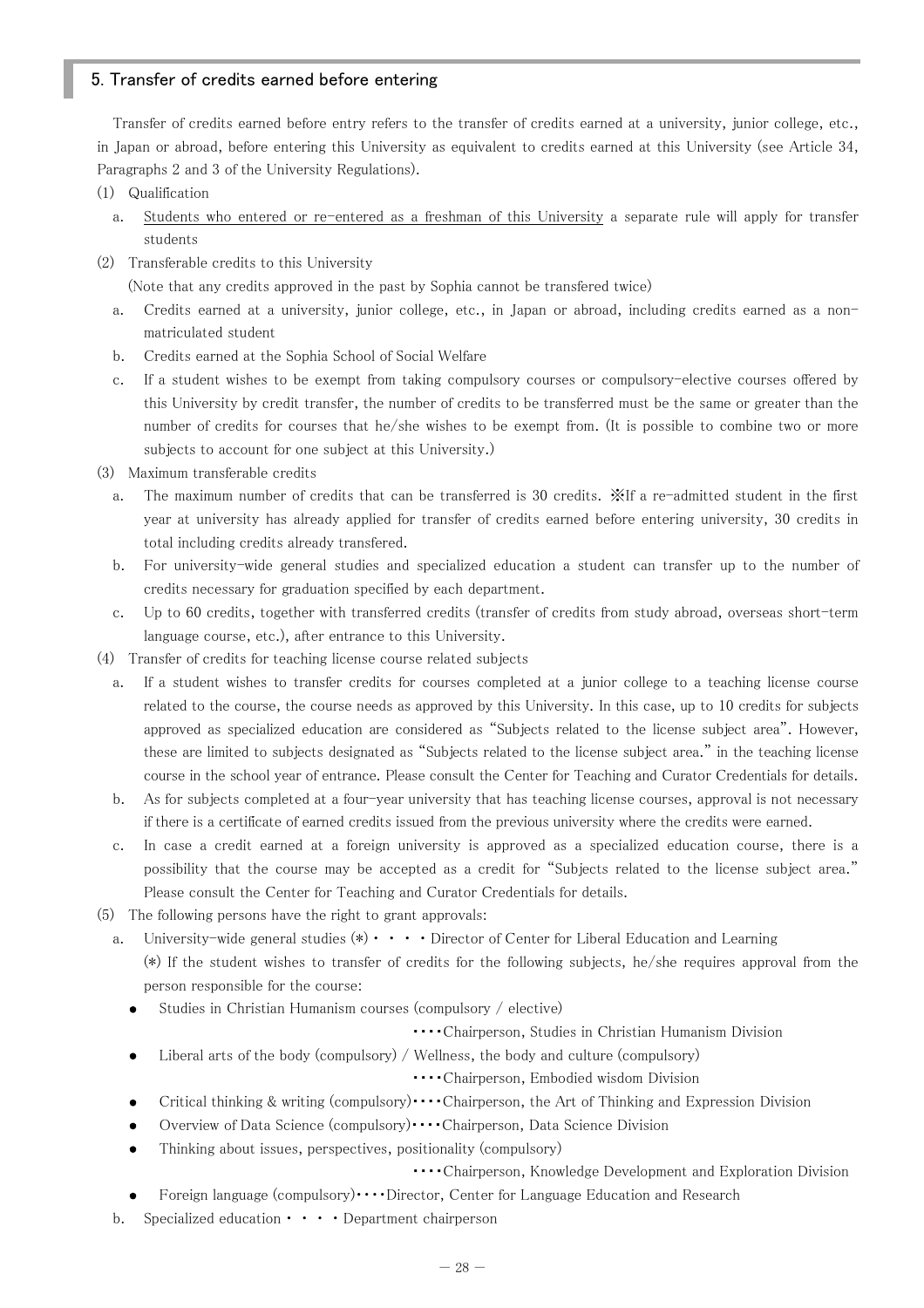(6) Application method

Students wishing to transfer credits earned prior to entry shall submit the "Request for Transfer of Credits Earned Before Entering" (prescribed form), together with other necessary documents, within three months following entry; these documents should be submitted to the teacher in charge of the department (course teacher etc.) and receive instruction thereafter.

|  |  | * Credit requirement review and number of transferable credits |  |  |  |  |  |  |
|--|--|----------------------------------------------------------------|--|--|--|--|--|--|
|--|--|----------------------------------------------------------------|--|--|--|--|--|--|

|                        | Credits earned at Sophia          |                                        |                                                  |  |  |
|------------------------|-----------------------------------|----------------------------------------|--------------------------------------------------|--|--|
| Credit transfer/review | Number of transferable<br>credits | Credits earned as a<br>regular student | Credits earned as a non-<br>matriculated student |  |  |
| Re-entering credit     | No limit                          | applicable                             | applicable                                       |  |  |
| Second-degree credit   | No limit                          | applicable                             | applicable                                       |  |  |
| Departmental transfer  | No limit                          | applicable                             | applicable                                       |  |  |

|               |                                  | Credits earned at other university before entering |                                                  |
|---------------|----------------------------------|----------------------------------------------------|--------------------------------------------------|
|               |                                  | and re-entering Sophia                             |                                                  |
|               | Number of credits<br>transferred | Credits earned as a<br>regular student             | Credits earned as a non-<br>matriculated student |
| Re-entering   | 30 credits maximum               | applicable                                         | applicable                                       |
| Second-degree | 30 credits maximum               | applicable                                         | applicable                                       |

# Ⅳ Certification Programs

1. Teaching license course

#### Dispatch of teachers to demonstration classes taught by students in a teaching license course

When students exercise teaching practice at Tokyo Metropolitan junior or senior high schools, observation by a University teacher is required on the day of the demonstration class conducted by a student practice teacher. Teaching practice normally takes place for a few weeks in May or June of the senior year. The department chairperson is responsible for the selection of teachers who perform the observations.

Each observing teacher is informed of the details concerning the visit to the teaching practice school, by the teaching license course officer.

For details regarding the teaching license course, refer to the "Sophia University Handbook of Course Registration -Certification Programs Edition (履修要覧-課程編)," which is distributed at the Center for Teaching and Curator Credentials.

# 2. Curator license course

Refer to the "Sophia University Handbook of Course Registration -Certification Programs Edition (履修要覧-課程 編),"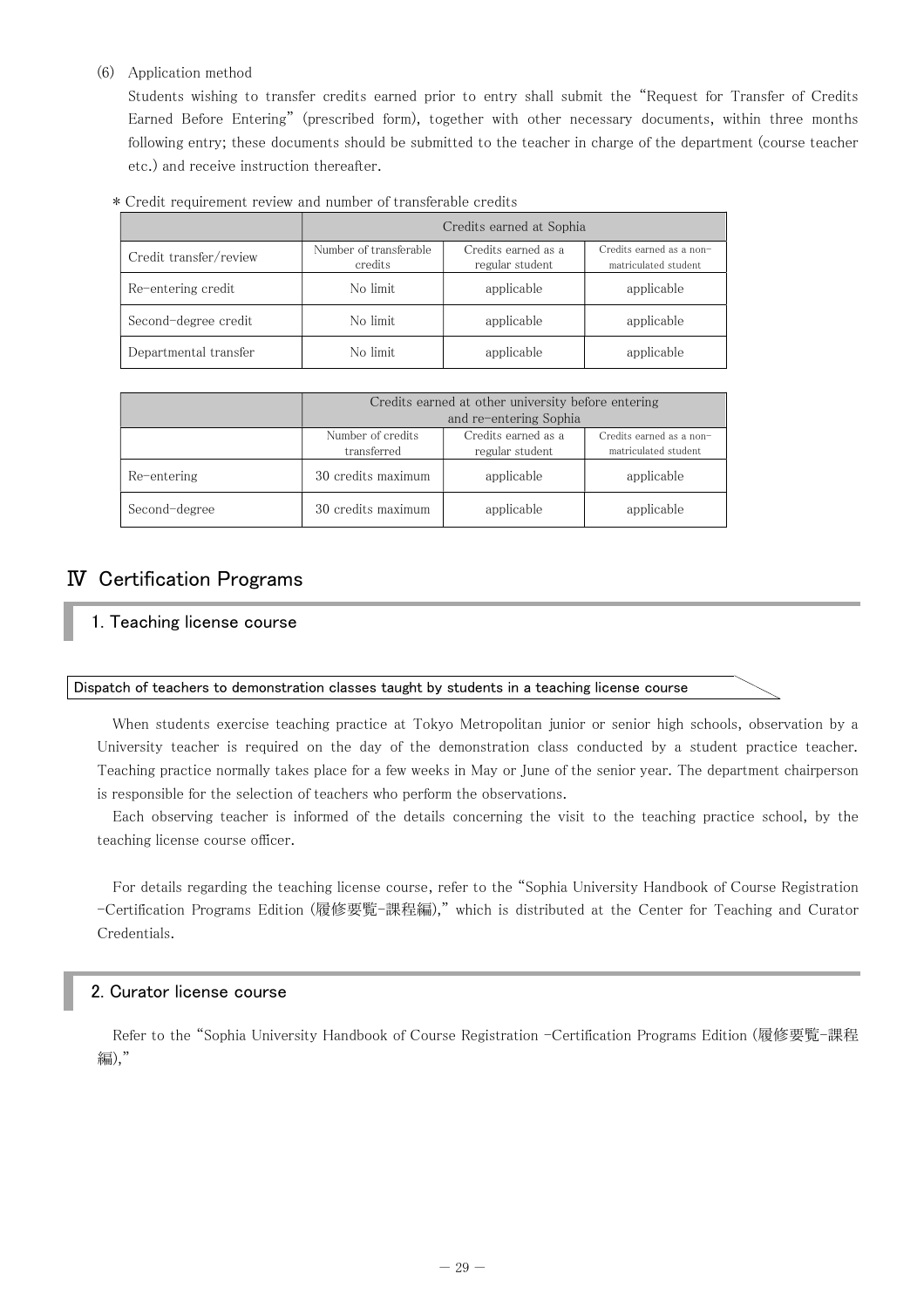# Graduate School

# Ⅰ Student Guidance on Registration

# 1. Registration

#### Course registration

Refer to "Event Calendar of Academic Affairs" for the course registration schedule.

- (1) Students use Loyola for course registration.
- (2) It is possible to add or delete courses during course registration and course adjustment period.
- (3) Students can confirm their course-registration results through Loyola whenever necessary. The class list and class size can also be checked by the teachers through Loyola at any time following the course registration period.
- (4) Article 17 of the Graduate School Regulation stipulates, "In each graduate division, if the research advisor considers it beneficial for the student, he/she can allow the student to take courses offered by another division or faculty";

If it is considered beneficial, graduate students may register for undergraduate courses under his/her advisor's guidance. However, the courses can not be registered via Loyola and the credits earned will not be counted as graduation requirement. To register for undergraduate courses, students need to submit a prescribed form, "Request to register for undergraduate courses" with the approval from his/her advisor as well as the director of his/her division. The students need to be advised to take registration procedure during the course registration period.

(5) Article 17, Paragraph 2 of the Graduate School Regulation stipulates, "Up to eight credits earned in the previous paragraph can be transferred to the current division, except those earned in undergraduate programs." Students wishing to take courses offered by other divisions or faculties shall be advised to consult with their research mentors in advance. When a student wishes to transfer credits earned from courses offered by other divisions as credits for completion based on Article 17, Paragraph 2, the student needs, in addition to completing course registration using Loyola, to submit the prescribed form to the Center for Academic Affairs within the period of course registration, after obtaining approval from his/her advisor and the program chairperson. The form needs to be signed by both the advisor and the program chairperson. Since the maximum number of credits that can be counted into graduation requirement is eight, the student needs to be advised to limit the number of credits to eight or less, including those earned in previous years, when registering for courses.

(6) If a student wants to transfer credits earned at other universities under an auditing agreement for his/her graduation requirements, he/she needs to obtain approval from his/her advisor or the program chairperson and submit the form prescribed by each auditing agreement to the Center for Academic Affairs, within the fixed period. The prescribed form for auditing needs to be signed by the research advisor or the program chairperson.

If the graduate division considers it beneficial for the education and research of the student, pursuant to Article 18 of the Graduation School Regulation, up to 10 cresits earned at other universities under the auditiong agreement and the foreign universities can be transferred as credits earned at Sophia University.

The number of credits that can be transferred differ for each program. Please refer to "Requirements for counses, redits, number of courses" of Bulletin of Information.

The following table lists the programs and partner schools that take part in the system for auditing other universities under the auditing agreement.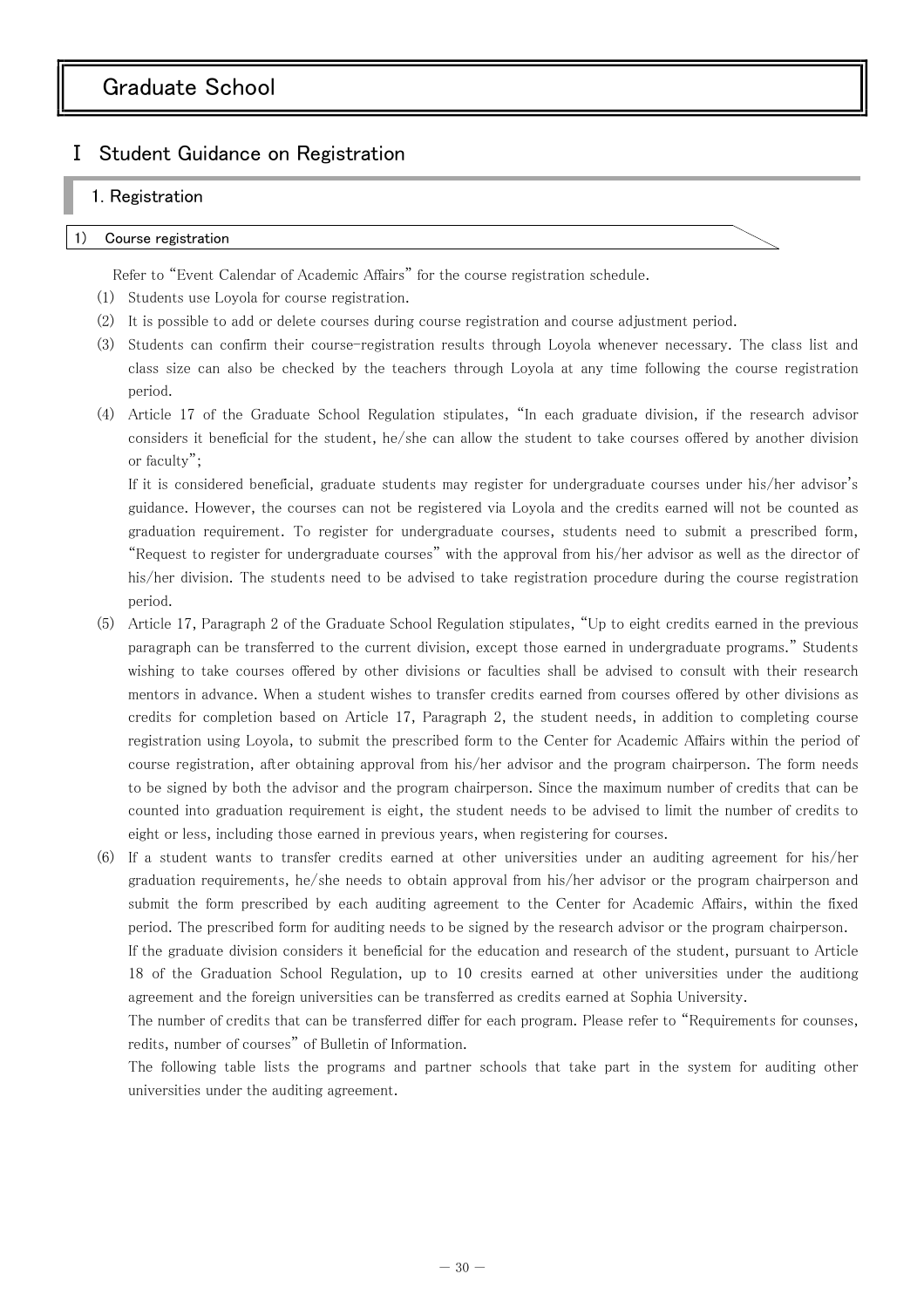| Program                                                           | Partner schools                                                                                                                                                                                                                                                            |
|-------------------------------------------------------------------|----------------------------------------------------------------------------------------------------------------------------------------------------------------------------------------------------------------------------------------------------------------------------|
| Philosophy                                                        | Keio University, Toyo University, Tokyo Woman's Christian University                                                                                                                                                                                                       |
| History                                                           | Aoyama Gakuin University, Kokushikan University, Kokugakuin University, Senshu University, Chuo<br>University, Meiji University, Rikkyo University, Komazawa University, Tokai University, Toyo University                                                                 |
| Japanese literature                                               | Aoyama Gakuin University, Chuo University, Tokyo Woman's Christian University                                                                                                                                                                                              |
| English and American<br>literature                                | Aoyama Gakuin University, University of the Sacred Heart, Tsuda College, Tokyo Woman's Christian<br>University, Tohoku Gakuin University, Toyo University, Hosei University, Japan Women's University,<br>Meiji University, Meiji Gakuin University, Rikkyo University     |
| French literature                                                 | Aoyama Gakuin University, Gakushuin University, Shirayuri College, Dokkyo University, Musashi<br>University, Meiji University, Meiji Gakuin University                                                                                                                     |
| German Literature                                                 | Waseda University                                                                                                                                                                                                                                                          |
| Death and Life Studies                                            | Toyo Eiwa University                                                                                                                                                                                                                                                       |
| Psychology                                                        | Shirayuri College                                                                                                                                                                                                                                                          |
| Social services, and<br>sociology (related to social<br>services) | Kanto Gakuin University, Shukutoku University, Taisho University, Toyo University, Japan Women's<br>University, Japan College of Social Work, Meiji Gakuin University, Rikkyo University, Rissho University,<br>Japan Lutheran College, Hosei University, Nihon University |
| Economics, management                                             | Gakushuin University, Seikei University, Seijo University, Musashi University                                                                                                                                                                                              |
| Law School                                                        | Waseda University, Hosei University, Nihon University                                                                                                                                                                                                                      |
| Science and Technology<br>(mathematics division)                  | Chuo University, International Christian University, Gakushuin University, Rikkyo University, Tokyo<br>Woman's Christian University, Tsuda College, Nihon University, Japan Women's University, Meiji<br>University, Tokyo University of Science                           |
| Global Environmental<br>Studies                                   | Tokyo University of Agriculture and Technology                                                                                                                                                                                                                             |
| All Programs                                                      | United Nations University                                                                                                                                                                                                                                                  |

# 2) Course withdrawal

 $\rightarrow$  Refer to the corresponding section under "Undergraduate School" (p.11).

# 2. Course student list

Refer to the corresponding section under "Undergraduate School" (p.12).

# 3. Grading

#### 1) Grading

Refer to the corresponding section under "Undergraduate School" (p.14).

#### 2) Grade registration

Teachers enter grades Loyola. For more details, refer to the page titled "Grade registration" of the Loyola Handbook.

- a. The deadline for the registration will be mid-August for 1st and 2nd quarter course and spring-semester courses and mid-February for 3rd quarter and 4th quarter course and one-year and autumn-semester courses.
- b. Be sure to enter the grading correctly, with grades "A," "B," "C," "D," or "F."
- c. The grade "W" is pre-entered for the students who withdrew from the course.
- d. For auditing students under the auditing agreement, fill in scores (on a scale of 0 to 100) on a separate form.
- e. For the grade sheet for the master's thesis, refer to "section II: Thesis for Degree."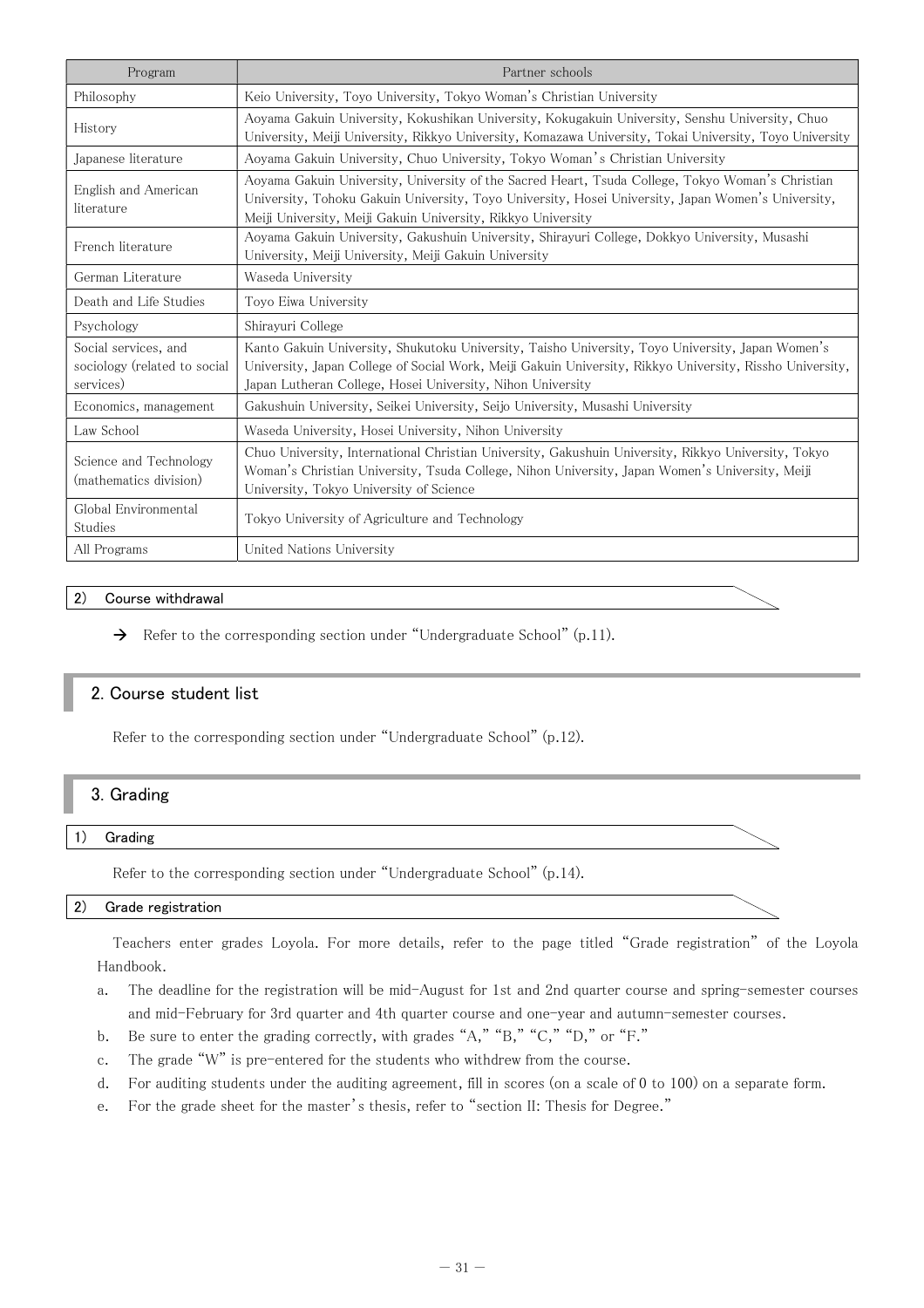#### 3) Grade Change

Should a grade need to be changed for a compelling reason such as an error or grading omission-the teacher needs to submit a "Request for Grade Change" to the Director of the Center for Academic Affairs. While there is no prescribed format for the "Request for Grade Change," the teacher should prepare a form that includes information shown in a example format. The format is arbitrary, but the paper must be A4 size. The deadline for submitting a "Request for Grade Change" is March 31 of the current school year for 1st and 2nd quarter courses and spring-semester courses and September 20 of the following school year for 3rd and 4th quarter courses and oneyear and autumn-semester courses.

| MM DD, YYYY                                                 |  |
|-------------------------------------------------------------|--|
| Director of the Center for Academic Affairs                 |  |
| Name of instructor: $\bigcirc$ $\bigcirc$ $\bigcirc$ (seal) |  |
| Request for Grade Change                                    |  |
| <b>Affiliation</b>                                          |  |
| Registration code                                           |  |
| Subject                                                     |  |
| Student ID No.                                              |  |
| Name of student                                             |  |
| Grade Change Before change $\rightarrow$ After change       |  |
|                                                             |  |
| Reason for change:                                          |  |
| 1. Error in grading                                         |  |
| 2. Error in calculation                                     |  |
| $3.$ Other $($                                              |  |
| Please choose 3. when neither 1 or 2 applies.               |  |
|                                                             |  |
| Dean of $\bigcirc$ Division                                 |  |
| Name $\bigcirc$ $\bigcirc$ $\bigcirc$ $\bigcirc$ (seal)     |  |
| $\bigcirc$ Program chairperson                              |  |
| Name $\bigcirc$ $\bigcirc$ $\bigcirc$ $\bigcirc$ (seal)     |  |

# 4. Personal dossier

Refer to the corresponding section under "Undergraduate School" (p.18).

# Ⅱ Thesis for Degree

Refer to "Sophia University Regulations on Granting of Degrees" for items necessary for degree conferral, such as the requirements of degree conferral and the thesis-review method. Described below is office procedure with regards to the thesis for degree, as performed by the Center for Academic Affairs, as well as and points to be noted.

| 1. Master's thesis |  |  |  |
|--------------------|--|--|--|
|                    |  |  |  |

1) Master's thesis registration

- (1) Students who plan to submit their master's thesis in the current school year need to register for master's thesis.
- (2) Master's thesis registration shall be completed by Loyola, in the semester when a master's thesis is submitted (autumn semester for regular March graduates), together with other courses during the course registration period. As for students graduating in September, the registration procedure is handled over the counter of the Center for Academic Affairs, rather than through Loyola; such students need to be advised to report to the Center for Academic Affairs. (For students of Graduate Programs in Global Studies, Global Environmental Studies and Science and Technology ((Green Science/Green Engineering)), registration of Master's thesis is also completed via Loyola for September graduation)

#### 2) Receipt of master's thesis

- (1) Depending on the program, master's thesis need be submitted to the program office, the program chairperson/research advisor, or the Center for Academic Affairs. Master's thesis received by the Center for Academic Affairs will be delivered to each program, all at one time, either on the deadline for the submission of master's thesis or the day after.
- (2) Students need to be advised to observe the deadline of submission to the Center for the Academic Affairs. Any thesis submitted past the deadline will not be accepted.
- (3) Only completed thesis can be submitted. No incomplete thesis will be accepted, regardless of the reason.
- (4) If the title of a thesis needs to be changed after submission, a document for change prepared by the student and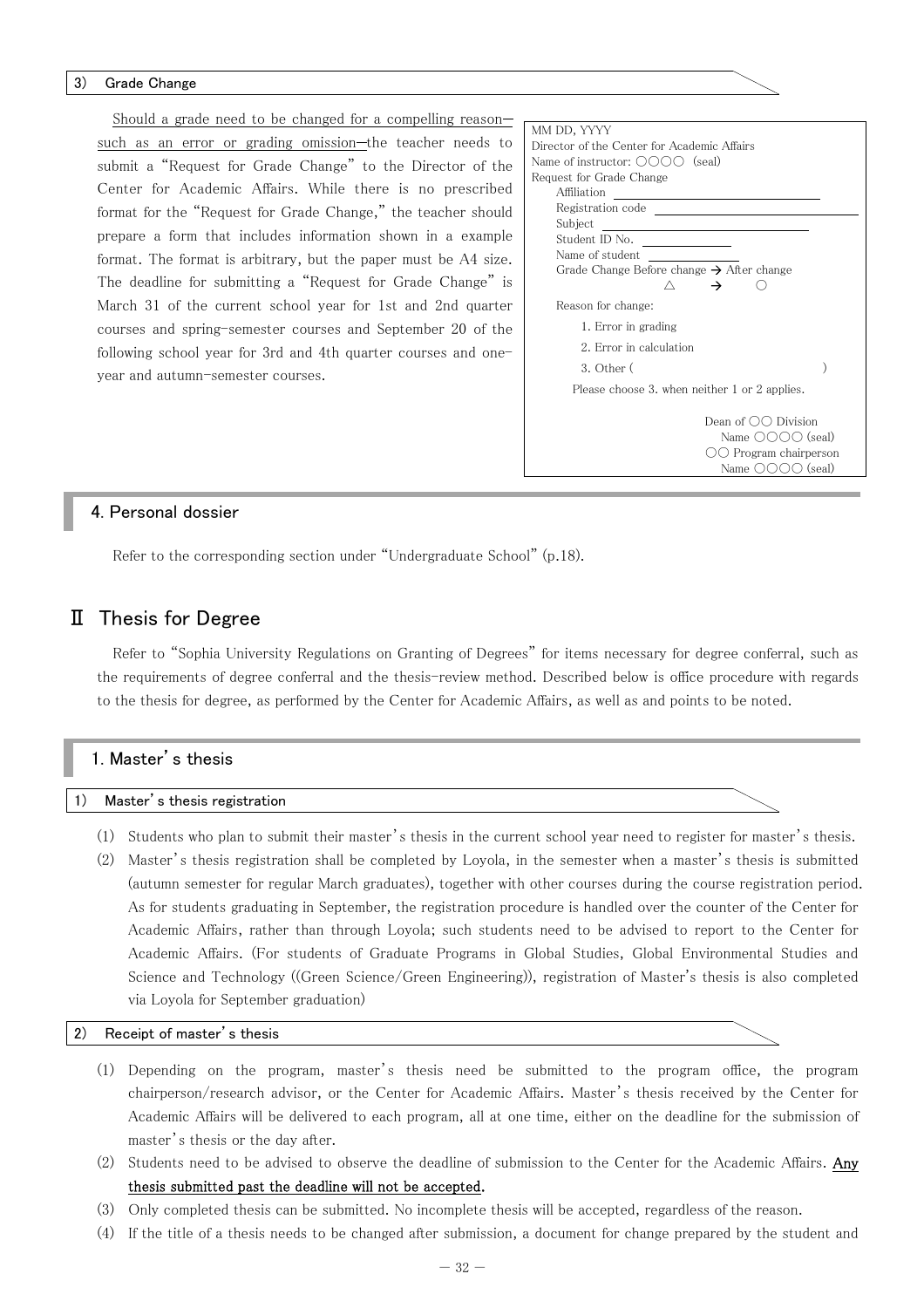approved by the research advisor/program chairperson shall be submitted to the Director of the Center for Academic Affairs, and the title listed on the grade sheet must also be changed.

# 3) Grade sheet for master's thesis

Upon completion of the thesis review and examination, the required sections on Master's thesis registration list (修 士論文成績記入表) shall be filled in, and they shall be collected by each program and delivered to the person responsible at the Center for Academic Affairs.

#### 4) Withdrawal (cancellation) of master's thesis

The following procedure shall be taken by the student.

- (1) The student submits a request for withdrawal of master's thesis (prescribed form) to the Center for Academic Affairs, within the course withdrawal period, after obtaining approval from the program chairperson.
- (2) If the student wishes to withdraw during the period between the end of the course withdrawal period and the deadline for submission of a thesis, he/she shall submit a request for withdrawal of master's thesis (free format) to the Center for Academic Affairs, after obtaining approval from both the program chairperson and the student's research advisor.
- (3) In principle, withdrawal (cancellation) of a master's thesis after the completion of a master's thesis submission period is not accepted. However, if cancellation takes place before defense and examination for master's thesis, the student can submit a request for withdrawal (free format) to the Center for Academic Affairs. Approval from both the program chairperson and the student's research advisor is required for submitting the request, and it must include a clear description of the reason for withdrawal (cancellation).
	- \* A withdrawn (cancelled) master's thesis will be graded "W."
	- \* If the procedure for withdrawal is not taken but the student fails to submit the master's thesis, a master's thesis will be graded as "F," and this will be stated on the student's transcript.

#### 5) Collection of master's thesis for the Library

Original copies of theses must be gathered in each program and forwarded to the Center for Academic Affairs in late March. Each thesis will be bound and delivered to the Library together. The master theses delivered to the Library will be stored in the closed shelves and made available to users upon request; information about each thesis (title, author, year of degree conferral, division, and program of affiliation) will be digitize for inclusion in a database published within the University.

 Only when you submit "Sophia University Repository for Academic Resources Application Form", the full text PDF file and information will be make it public on Sophia-R via the Internet (public registration takes about 5 months after submission).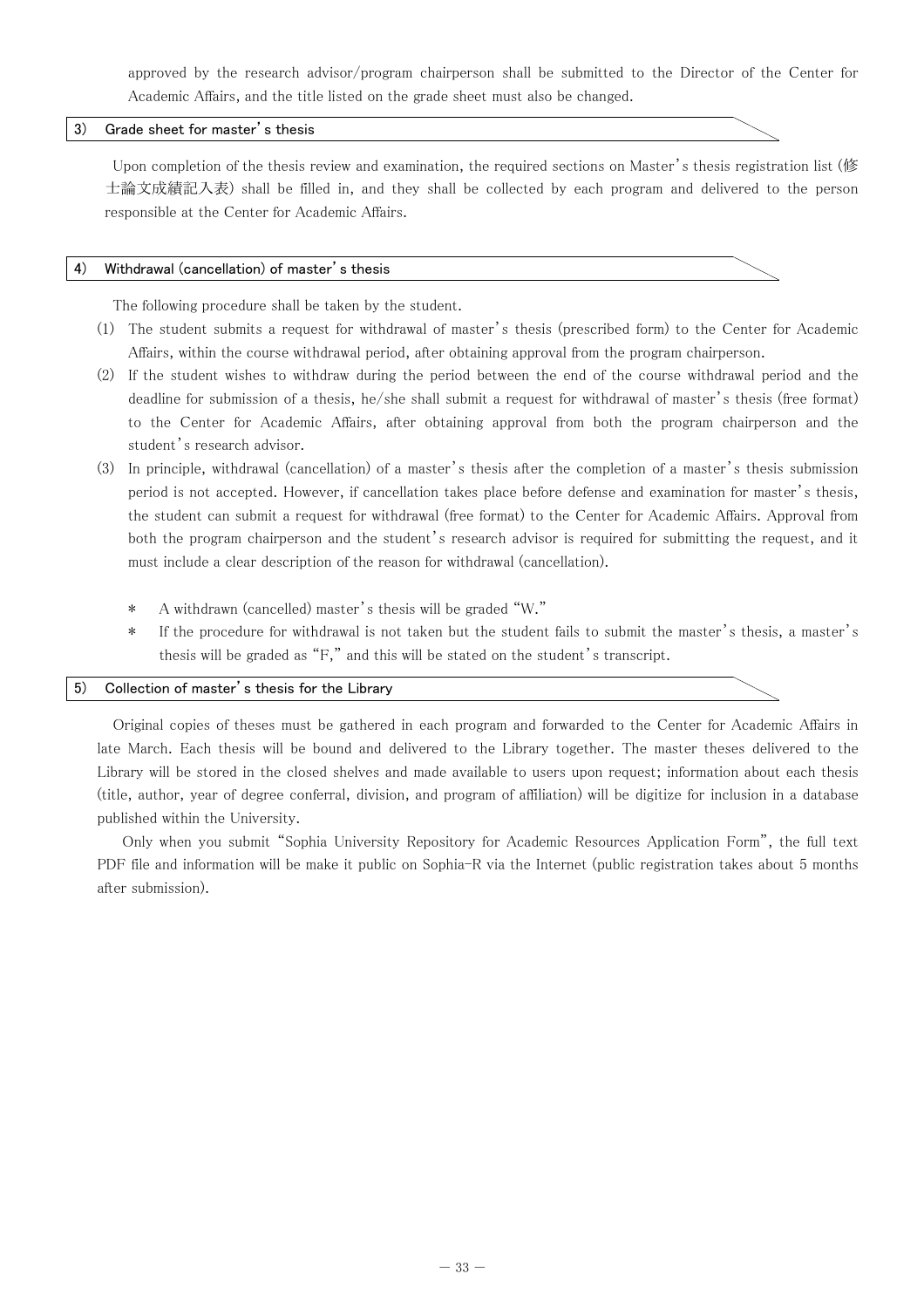# 2. Doctoral dissertation

#### 1) Conferral of (doctoral) degrees and review procedures

Refer to chart 1 and chart 2.

#### 2) Reminders about doctoral dissertations

- (1) To receive a Katei hakase (course-based doctoral) degree, the student needs to be enrolled in the University (Except in special cases involving applications for a Katei hakase (course-based doctoral) degree. This special treatment is applicable for students who enrolled on and before September 2013. Application for a doctoral degree and review of such an application are not possible when the student is taking a leave of absence or studying abroad (Article 15, Paragraph 2 of the Sophia University Regulations on Granting of Degrees). Guidance should be given to graduate students, taking into consideration the time required for thesis review. Also, the schedule for the Graduate School Meeting (decision of granting a degree) and the Graduate Programs Committee Meeting (decision of degree conferral) needs to be taken into account.
- (2) When requesting an external person to serve as an assistant reviewer, a "Request for Decision of Personnel of Thesis Reviewer (学位論文審査員人事稟議書)" shall be submitted.
- (3) Students are responsible to arrange for the binding of thesis in a style with black cover page.
- (4) After the conferral of degrees has been decided at the Graduate School Meeting, the "Request for Decision of Degree Conferral" (prescribed form), duly signed and sealed by the dean of graduate school, shall be submitted to the chairperson of the Graduate Programs Committee Meeting (the President). The "Dissertation Review Report", the original dissertation and the "Confirmation of Release of Dissertation on the Internet" must be attached to the form.
- (5) In special cases concerning Katei hakase (course-based doctoral) degrees and applications for Katei hakase (course-based doctoral) degrees, the diplomas are issued at the commencement in March or in September. In the case of a doctoral thesis, the diplomas are issued at the commencement in March or in September, as long as doing so is convenient; otherwise, they are issued on date and time considered appropriate.
- (6) It should be noted that when publishing a thesis, the explicit statement that it is a "dissertation reviewed by Sophia University" is required.
- (7) Students who entered a doctoral program on and before September 2013 can receive a review for a Katei hakase (course-based doctoral) degree, if a dissertation is submitted within the three years following withdrawal by completion (although the student will not be considered to have completed graduate school). When using this system, it is necessary to submit a prescribed "Application for Submission of Dissertation by Katei hakase" and three copies of a dissertation preparation plan (including the desired research mentor, the research plan, and a schedule), together with the "Request for Withdrawal by Completion" form.
- (8) For students who entered a doctoral program after 2014, please refer to p.40 "Re-admission for dissertation review as a katei hakase (course-based doctoral) candidare.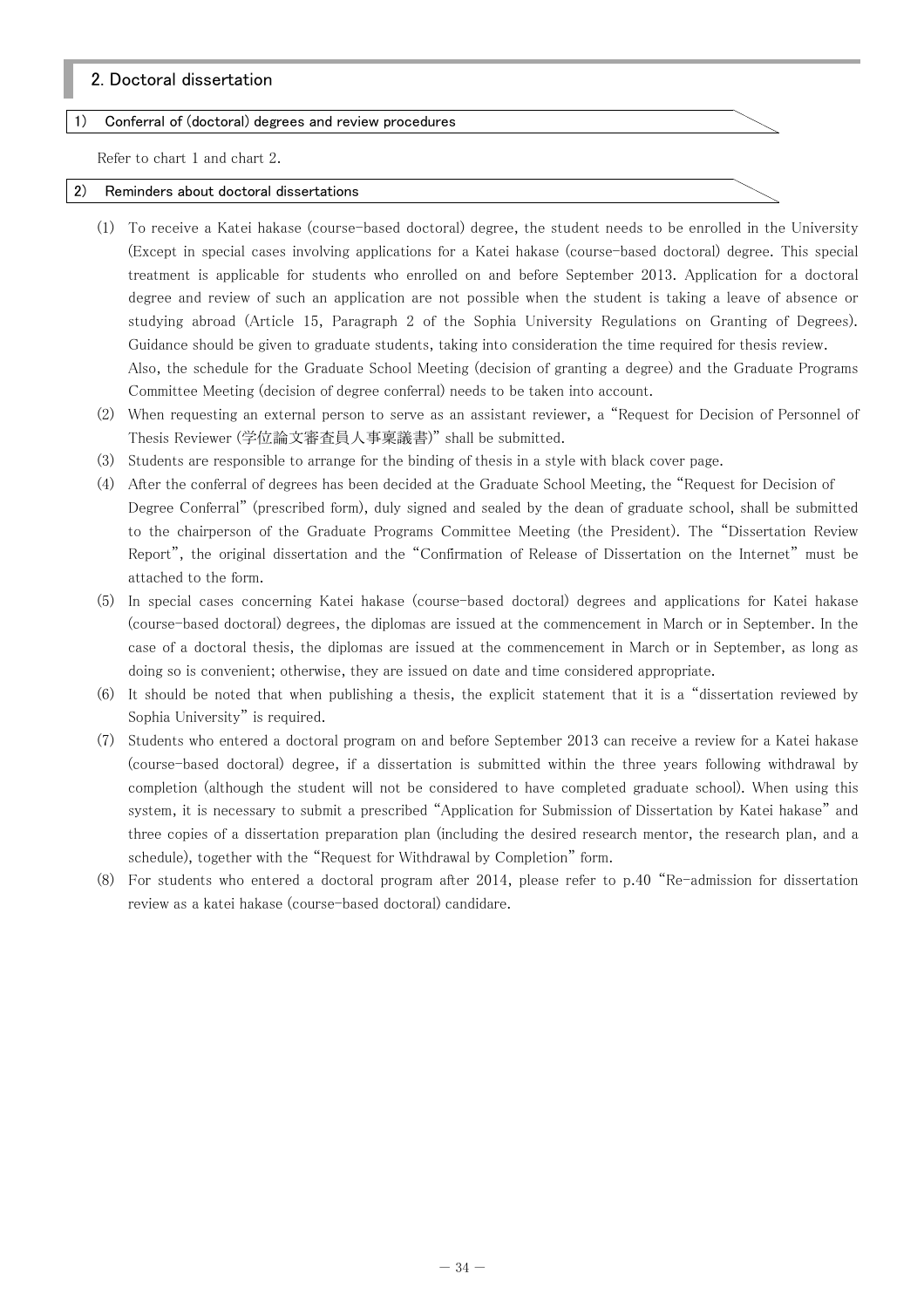# Chart 1. Flow Chart for Ph.D. Dissertation Review-from Application to Degree Conferral



(※1) Submission is needed if there is any unavoidable reason for not being able to release dissertation online.

(※2) Release Abstract in the case of not being able to release dissertation and a data of entire text is sent to NDL.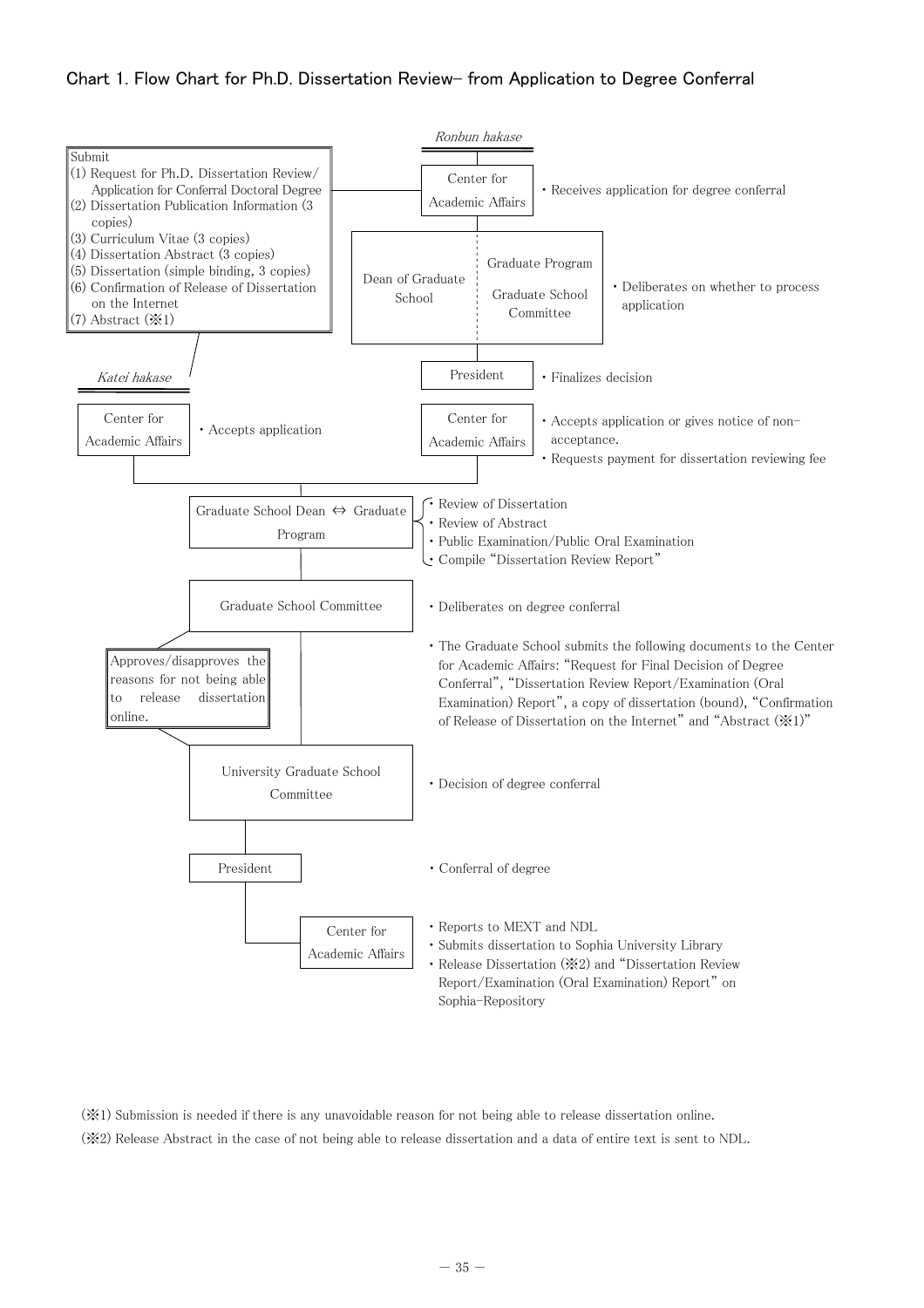# Chart 2. Special Cases of Katei Hakase (特例課程博士)

# [Applicable only for students who enrolled from April 2001 to September 2013]



(※1) Submission is needed if there is any unavoidable reason for not being able to release dissertation online.

(※2) Release Abstract in the case of not being able to release dissertation and a data of entire text is sent to NDL.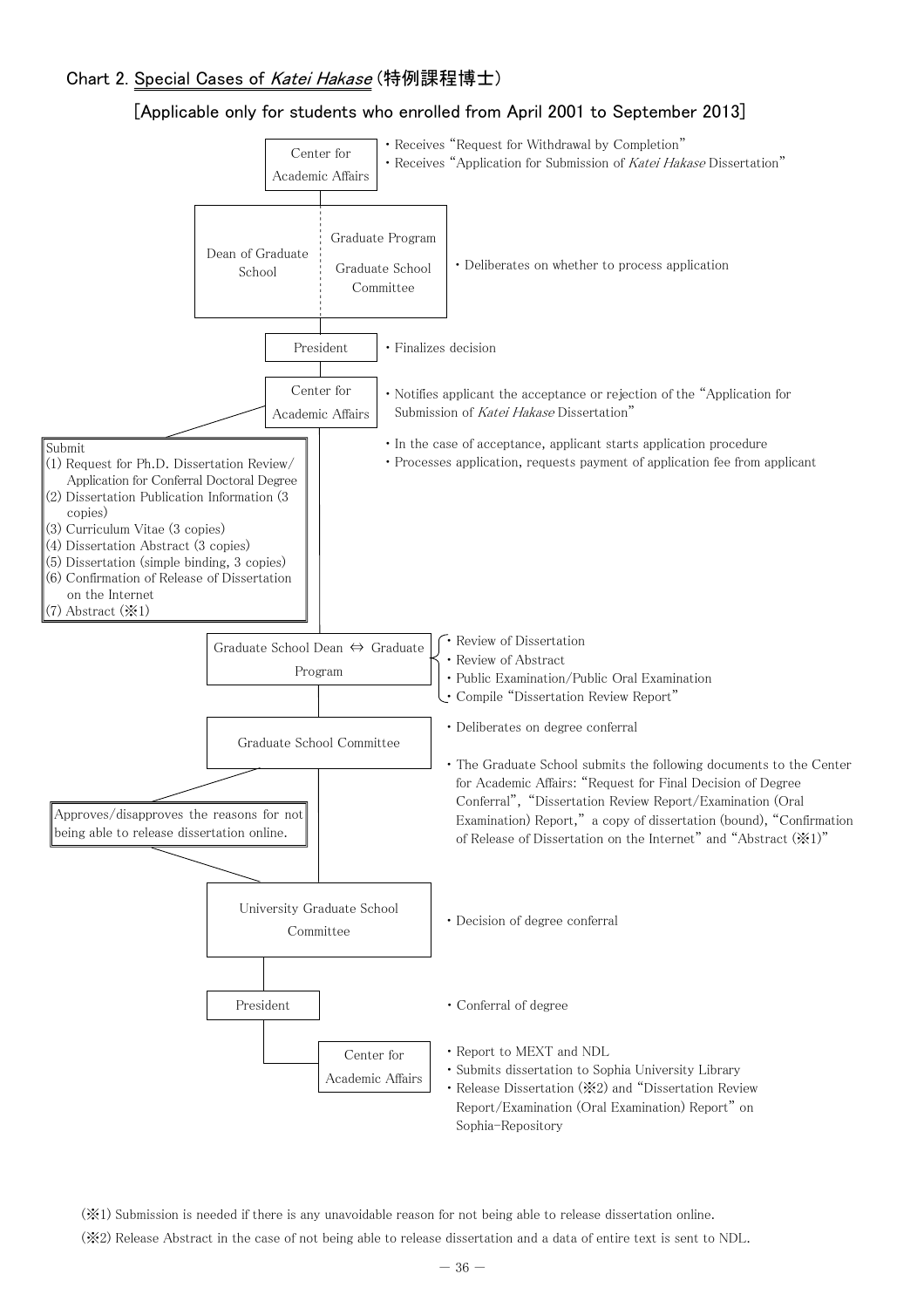# 1. Leave of absence and resuming studies

#### Request for leave of absence

A student who plans to take a leave of absence on account of illness or another unavoidable reason needs first to consult with the program chairperson or his/her research mentor, and then to submit a prescribed "Request for Leave of Absence" to the Academic Records Section of the Center for Academic Affairs. If the reason is illness, they should attach a medical certificate. If the reason is study abroad, they are required to purchase the university-designated overseas insurance and crisis management service. The center for Global Education and Discovery is in charge of this insurance and crisis management service.

Once the request for leave of absence has been submitted, basically students cannot cancel the request. Only before the quarter starts date that students wish to cancel, they can request the cancellation of leave of absence. Please note that students who hold college student status take a leave of absence should leave Japan or change their residence status.

#### 2) Period of leave of absence

(1) The period of the leave of absence is based on the quarter unit  $(1st/2nd/3rd/4th)$ .

The deadline for the submission of a "Request for Leave of Absence" is: Spring semester • 1st quarter ... April 30, 2nd quarter ... June 30 Autumn semester・3rd quarter ... October 31, 4th quarter ... December 20 When submission by postal mail, it must be postmarked by the deadline. If the deadline is a school holiday, it

must be submitted by 3:30p.m. on the weekday prior to the deadline when submitted at the office.

- (2) The period of the leave of absence cannot exceed a total of five years throughout the master's and doctoral programs. As for professional degree programs and master's program in Nursing, International Cooperation Studies and Juris doctor program, the maximum is a total of two years.
- (3) The period of the leave of absence is not considered in the residence requirement; completion will be postponed by this period.

He/she cannot graduate in a quarter taking a leave of absence, even if he/she has met all graduation requirements.

(4) Request for leave of absence can be made for up to two consecutive years.

#### 3) Changes to resuming studies and the period of leave of absence

- (1) When the approved period of leave of absence expires, the student automatically resumes his/her studies. However, if the student was permitted to take a leave of absence on account of illness, he/she needs to submit a "Intent to resume studies" together with a medical certificate prepared by a physician.
- (2) In a case where a leave of absence for two or more quarters has been permitted, if the reason for the leave of absence has been removed in a certain quarter and the student therefore wishes to cancel the leave of absence for the remaining quarter(s) and resume studies, he/she must submit a prescribed "Intent to resume studies" prior to the day on which he/she resumes studies.

#### 4) Course registration for students taking a leave of absence

(1) Students who are taking a leave of absence cannot register courses. When the request for leave of absence is granted after his/her course registration, the courses held in that quarter or semester will be deleted automatically. For example, a student who takes a leave of absence in 1st quarter, can register courses held in 2nd, 3rd, 4th quarter and autumn semester, but cannot register courses held in 1st quarter and spring semester.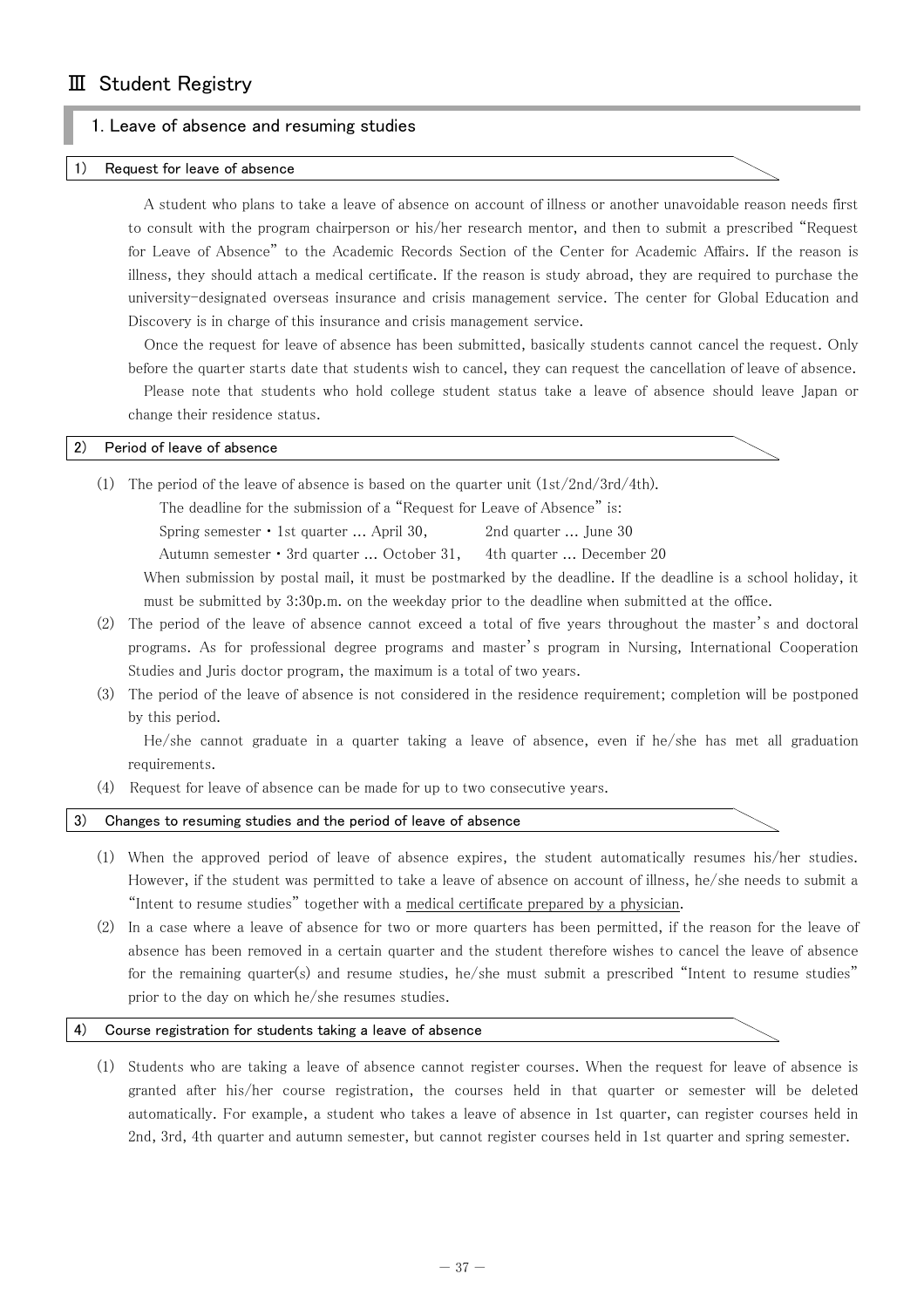# 2. Withdrawal, and withdrawal by completion

- 1) The following are reasons for withdrawal from the University:
	- (1) Voluntary withdrawal (Article 28 of the Graduate School Regulations)
	- (2) Absence of tuition payment (Article 29 of the Graduate School Regulations)
	- (3) Maximum enrollment period permitted (Article 29 of the Graduate School Regulations)
	- (4) Unlikelihood of completion (Article 29 of the Graduate School Regulations) When withdrawal from the University has been decided, the Center for Academic Affairs will duly notify the student's guarantor. The program shall provide advance instructions to withdrawing students, including the possibility of readmission to the University.
- 2) Withdrawal from the University by a graduate student (doctoral program) who has satisfied all program completion requirements\* (except dissertation) is called "withdrawal by completion." Withdrawal by completion is treated differently from ordinary withdrawal, since it involves readmission for dissertation review as a Katei hakase (course-based doctoral) degree candidate, a review fee for a Ronbun hakase (thesis-based doctoral) degree application, conditions for employment, and the execution of a survey conducted by the Ministry of Education, Culture, Sports, Science, and Technology, among other things.

\* Program completion requirements: the period of enrollment (three years or more, up to five years (excluding any period for leave of absence)), compulsory courses, qualifying examination, obligations such as the obligation to publish thesis, course registration, research training, and the like are to be designated by the research mentor.

The "Request for Withdrawal," when received from the student, will be circulated to the program chairperson for verification of requirements fulfillment, other than the enrollment period and compulsory courses. If the requirements are not met, such a case shall be treated as ordinary withdrawal from the University. The program chairperson shall provide that information in the "Observation and result of review" column of the form.

Students who enrolled from April 2001 to September 2013, wishing to submit a dissertation as a Katei hakase (course-based doctoral) degree candidate within the three years following withdrawal by completion need to submit a "Request for Withdrawal" as well as the "Application for Submission of Dissertation by Katei hakase." The application and the request for withdrawal are circulated at approximately the same time for review, to determine whether the thesis can be accepted. This treatment applies to students who enrolled on and before September 2013. Students who enrolled on and after April 2014, and wishes to receive a Katei hakase (coursebased doctoral) degree needs to be enrolled in the graduate program.

# 3. Study abroad

Overseas Travel/Infection alert issued by the Foreign Ministry of Japan (MOFA) are Level 2 and above for most of the countries/regions. The University programs are offered with Level 1 or below only, and overseas travels for all students including privately-funded study abroad (general study abroad and study abroad while on leave of absence) are currently restricted. Please advise students to check the University policy before making any study/research plans that require overseas travels.

#### 1) Types of study abroad

The University's definition of "study abroad" is confined to study-abroad programs based on "Sophia University Graduate School Regulation on Study Abroad." Students who take a leave of absence to study abroad at a foreign university are treated as taking a normal leave of absence; there is no special treatment for study abroad at a foreign university. These students should refer to the section "Leave of Absence" in this Handbook.

There are two types of study abroad: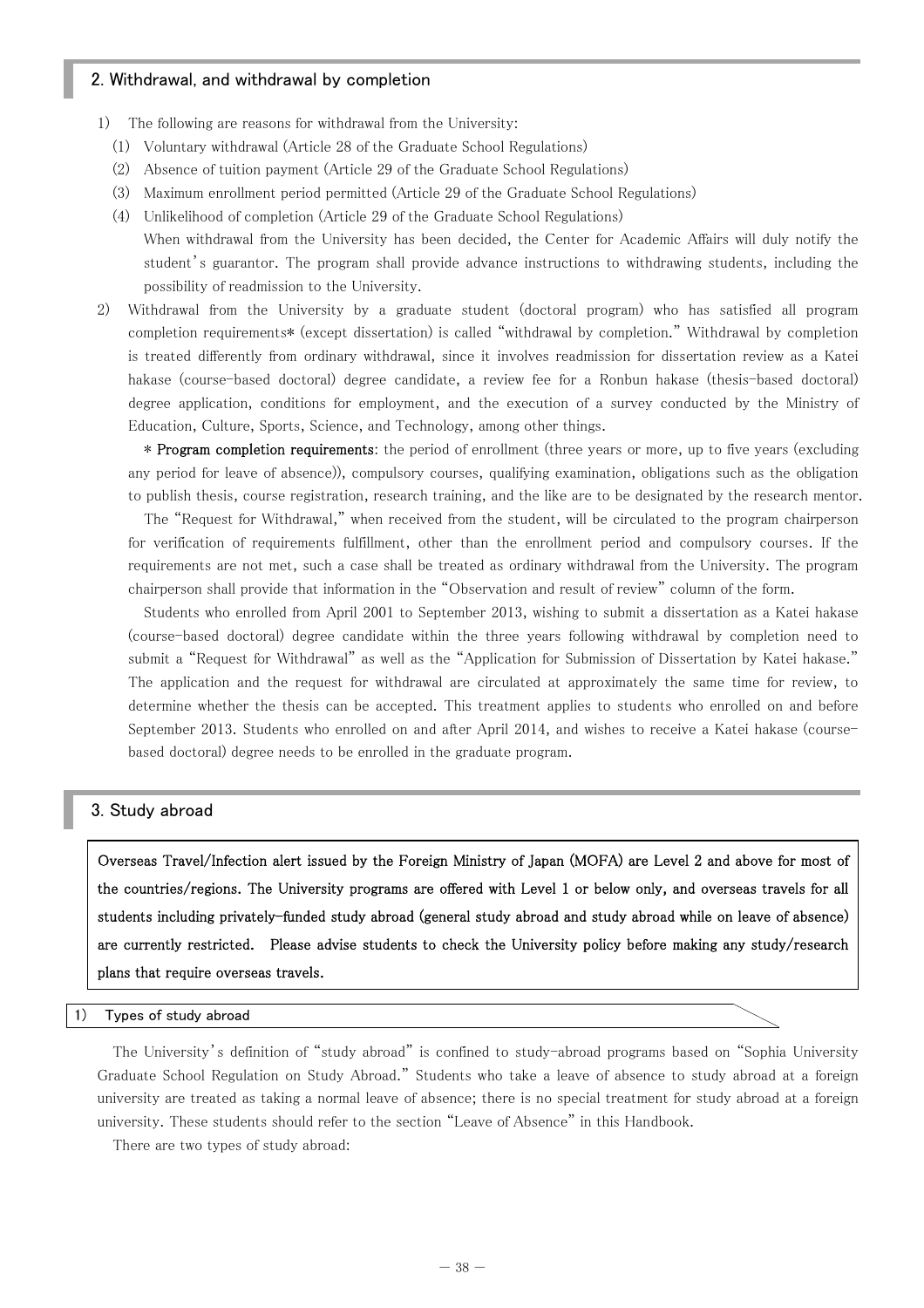#### (a) Sophia Exchange Program

This type involves study abroad at one of the exchange partner institutions that have the student exchange agreement with Sophia University. The tuition at the host university will be waived and up to 10 credits obtained at the host institution can be transferred to Sophia, subject to approval by the chairperson of Graduation Program. As some institutions do not accept graduate students or only accept them as undergraduate students, applicant should inquire the Center for Global Education and Discovery (1F Bld. No.2) at least one month before the application period. The Center for Global Education and Discovery shall be responsible for the recruiting of students.

(b) General Study Abroad Program Study abroad on their own at a university that has degree-conferring rights and approved by the Chairperson of the Graduate Program. Courses provided at Language school or Extension Center are not admitted as appropriate course for General Study Abroad Program

#### 2) Eligibility for study abroad

The eligibility criteria for applications to study abroad are detailed below. For further details, refer to "Sophia University Graduate School Details Concerning Study Abroad." Students wishing to study abroad must satisfy the following requirements:

- (1) Students who have been enrolled in a graduate school at this University for one year or longer, as of departure.
- (2) If the student is a graduate student in a master's program, he/she must have earned 10 or more credits from courses offered by this University, which the student should have taken. Notwithstanding the above requirements, however, if the program chairperson and the student's research mentor believe that study abroad will enhance a student's research or learning, they can declare him/her eligible for study abroad, provided he/she has been enrolled in a graduate school at this University for a semester and has registered for courses to earn 10 or more credits.

#### 3) Period of study abroad

The period of study abroad is one or some quarters; the maximum period is two years. The period of study abroad is counted into the period of enrollment in this University's graduate school. However, the maximum period that can be counted into the residence requirement is one year.

The period of exchange study abroad is either two quarters or one year only. Basically, the exchange study abroad period cannot be changed (shortened or extended). Only when the host institutions official academic calendar allows students to join Sophia's 2nd or 4th quarter, they can shorten the period if they submit the designated form provided at the Center for Global Education and Discovery. A student is allowed to go on exchange study abroad only once during enrollment at university.\*

- \* However, students can exceptionally study abroad in exchange twice by using the Sophia Exchange Program and following special programs: Still, the maximum period of study abroad counted into the residence requirement is one year.
	- Latin America Program (LAP)

#### 4) Documents to be submitted for study abroad

- (1) "Request for Study Abroad (Sophia Exchange Program)/(General Study Abroad Program)" (designated form) The "Request for Study Abroad (Sophia Exchange Program)/( General Study Abroad Program)" form includes a "Research mentor's comment" section where the mentor describes the guidance and instructions provided to the student prior to study abroad. The following items are to be entered:
	- a. The title of the course for which the teacher had instructed the student to register
	- b. instructions on course registration upon returning to Sophia, including credit transfers

Deadline for submission of the "Request for Study Abroad"

Students participating in the exchange program, the Center for Global Education and Discovery will set the deadline for submission. Students who are to join the general study abroad program should submit the "Request for Study Abroad" 1 month prior to start study abroad and the day before the semester start day.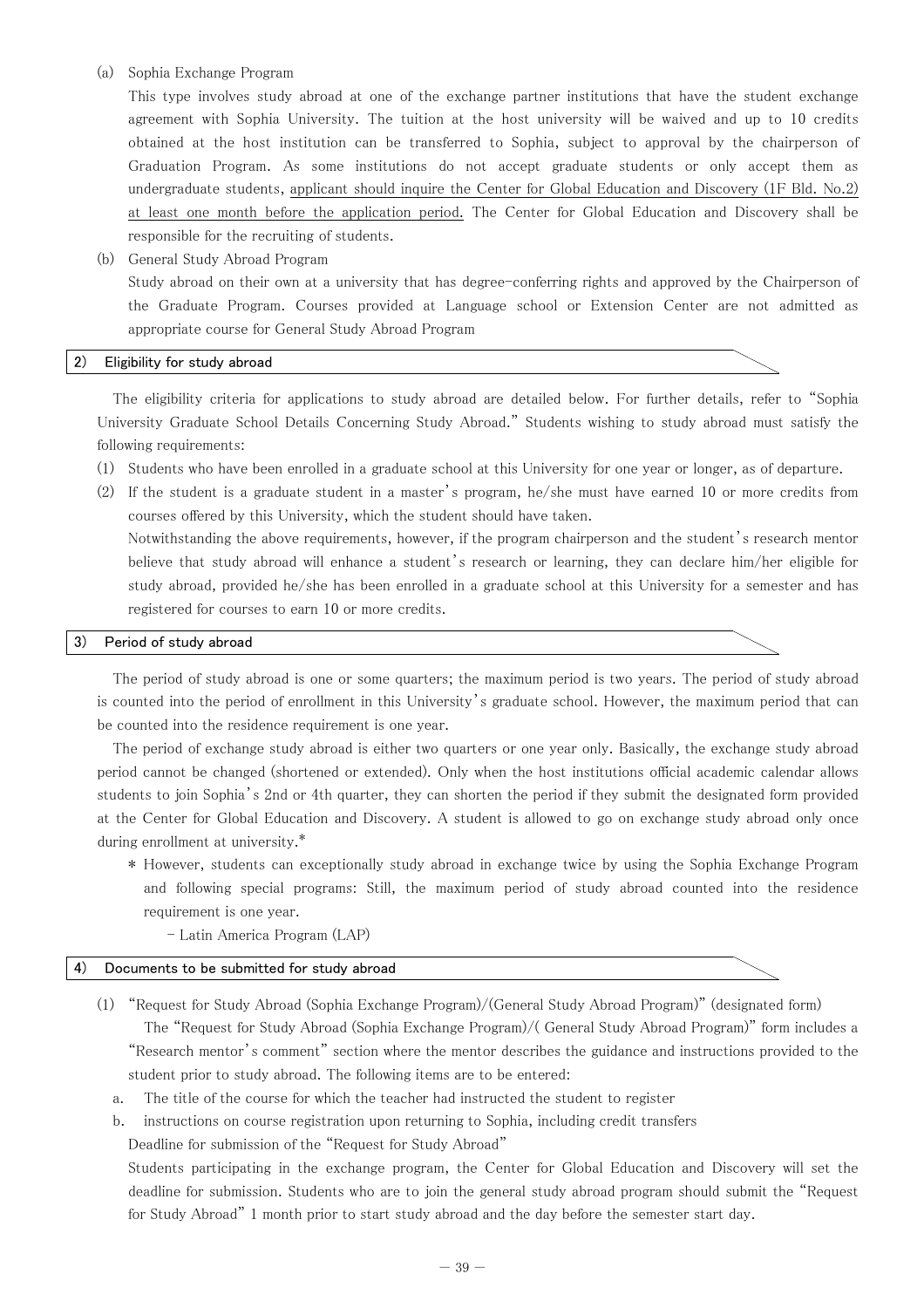- (2) The University-designated Overseas Travel Insurance and Crisis Management Service Students traveling overseas as part of university-related programs, including general study abroad program and study abroad during the leave of absence are required to purchase the university-designated overseas travel insurance and crisis management service. Please advise the students to inquire at the Center for Global Education and Discovery (1F, Bld. No.2 anzen-ofc@sophia.ac.jp) for details.
- (3) If the student continues to study abroad for a period that exceeds the permitted period for study abroad, he/she must submit another "Request for Study Abroad" to the Academic Records Section of the Center for Academic Affairs, within one month of completing the permitted period for study abroad. Program personnel shall determine whether continuation of study abroad is beneficial and indicate the result of their decision on the "Request for Study Abroad," form which is circulated by the Center for Academic Affairs.
- (4) If a study abroad period of two or more quarters is permitted, but the student wishes to cancel one or more quarters and return to university studies, an "Intent to resume studies" must be submitted prior to the intended date of returning.
- (5) When the student returns to Japan, advise him/her to submit a "Report of Return to Japan" to the Academic Records Section of the Center for Academic Affairs.

#### 5) Course registration by students on study abroad

Refer to "Undergraduate Faculty, I, 1. Registration Procedure, 4)" for information on course continuation.

#### 6) Transfer of credits

Up to 10 credits earned at the foreign university can be transferred as credits earned at Sophia University. When transferring, it is not necessary to match the course taken abroad to the course offered at Sophia; credits are transferred inclusively. Specifically, credits will be approved as credits earned at Sophia by taking into account the contents of the course taken abroad and the credits calculated based on Sophia University's standard, category of the course and level (compulsory, compulsory electives, electives).

# 4. Re-admission

If a student who had withdrawn from a graduate school of this University has requested re-admission, this may be approved following discussion at the relevant Graduate School Meeting (Article 30 of the Graduate School Regulations).

(1) When applying

The year for re-admission may differ, depending on the reason for withdrawal. Please see the Article 39, 40, 60 and 61 of the School Code.

Note: Students who had withdrawn by reaching the maximum period of enrollment are not allowed to request readmission.

(2) Handling after re-admission entrance

The maximum enrollment period of this graduate school is nine years, including the enrollment period before withdrawal. It cannot exceed four years in a master's program or five years in a doctoral program.

#### Re-admission for dissertation review as a Katei hakase (course-based doctoral) candidate (論文再入学)

Re-admission of a student who had withdrawn by completion, in order to undertake a doctoral dissertation review, is a special case of re-admission.

- (1) A student eligible for this special re-admission is the one who had withdrawn from the university by completion, and have met all of the following conditions;
	- a. To be within 3 academic years after the time of withdrawal.
	- b. Those who has not been re-admitted before.
	- c. To have more than one semester of remaining enrollment period.
- (2) Tuition and fees for this special re-entry route are lower than those for ordinary re-admission.
- (3) It should be noted that the student should submit a doctoral dissertation at the time of re-admission. In other words, if the student has not completed his/her dissertation, he/she is not allowed to submit the request for readmission in this special case.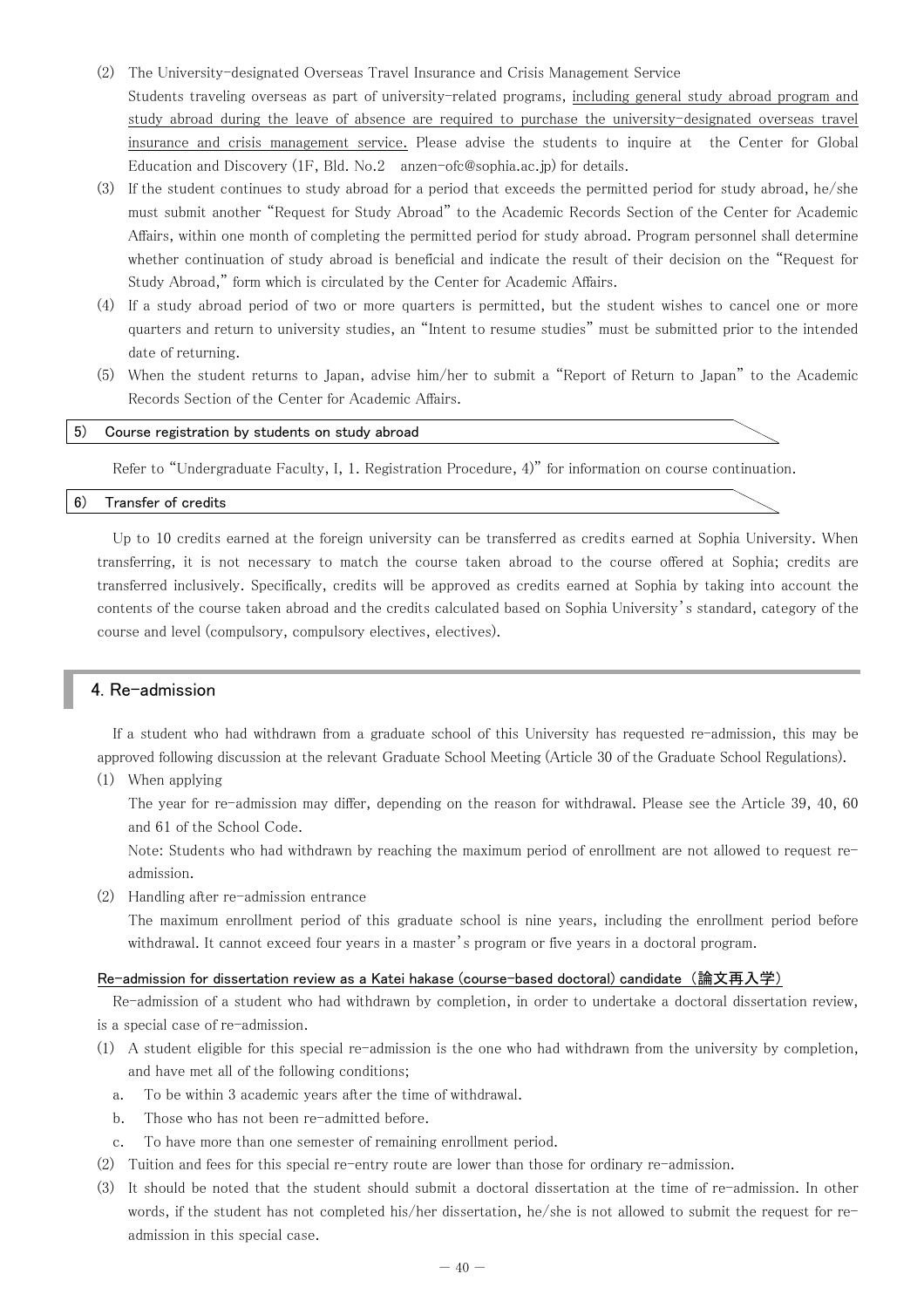- (4) Since the timing of re-admission is April or September, a request for re-admission must be submitted during the prescribed application period. The date of completion (i.e., degree conferral) is September 20 or March 31. This should be taken into consideration when giving guidance to students.
- (5) When a request for re-admission is circulated, it shall be reviewed in accordance with the "Guidance on Graduate School Re-admission Review and Procedure (大学院再入学審査・手続実施要領)."
- (6) In this special case of re-admission, if the student's period of enrollment has reached the limit, he/she is not eligible for re-admission. This should be noted when giving guidance to students.

The year for re-admission may differ, depending on the reason for withdrawal. Please see the Article 39, 40, 60 and 61 of the School Code.

# 5. Transfer of credits earned before entering

"Transfer of credits earned before entering" refers to the transfer of credits earned at a graduate school in Japan or abroad before entering a graduate school at this University, as the equivalent of credits earned at a graduate school at this University (Article 18, Paragraphs 2 of the Graduate School Regulations).

- (1) The following credits can be transferred to a graduate school of this University: credits earned at graduate school at this or another University, and credits for courses offered by a graduate school at this University that are earned when enrolled in Sophia University undergraduate program (\*advanced completion of graduate courses). (These include credits earned as a non-matriculated student.)
- (2) The maximum total number of credits that can be transferred is 10. (These include credits transferred on the basis of Article 18, Paragraph 1 of the Graduate School Regulations.)
- (3) Students wishing to transfer credits earned prior to entry will be provided with guidance from the Center for Academic Affairs regarding the application method.
	- \* In the 2022 school year, the system for advanced completion of graduate-level courses are implemented in the Graduate School of Theology, the Graduate Program in French Literature, the Graduate Program in Social Services, Juris Doctor Program ( Law School), the Graduate School of Economics, the Graduate School of Science and Technology, and the Graduate School of Global Environmental Studies.

#### 6. September completion

- (1) Students seeking September completion need to submit a "Request for September Completion" to the Center for Academic Affairs by a designated date (in 2022, it is Thursday, June 30) (excluding students in a master's or doctoral program in Global Studies, Global Environmental Studies, Green Science and Engineering Division).
- (2) This "Request for September Completion" needs to be approved by the student's research mentor, the program chairperson, and the dean of the student's graduate school. This request form needs to be signed and sealed in the respective, designated sections after instructing the student about the deadline for submitting a master's thesis and the submission's destination.
- (3) Since approval of September completion is given at the Graduate Programs Committee Meeting in September, it is necessary to set the deadline for thesis submission while taking into consideration the number of days necessary for review, etc. For details, make an inquiry to the Center for Academic Affairs.
- (4) Upon submitting a master's thesis, a "Master's thesis registration list (修士論文採点対象者一覧)" is delivered to the office of the relevant program. Upon completion of the thesis review and the examination, the grade sheet shall be submitted to the Center for Academic Affairs, via the program chairperson. In consideration of the time needed to prepare reference documents for approval/disapproval of completion, etc., the deadline for submission will need to be set well in advance.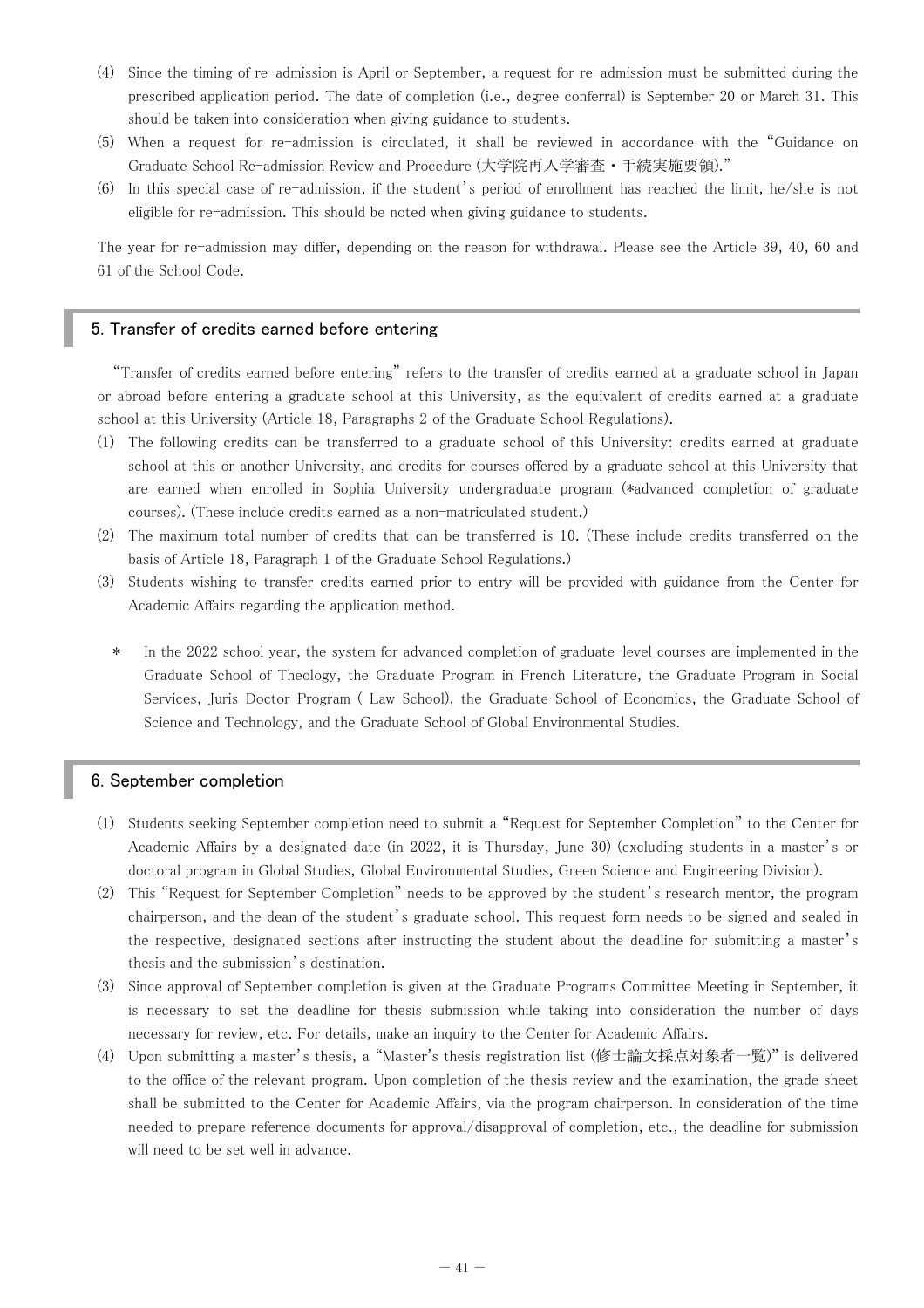# About Mejiro Seibo Campus

The following is a list of items that can be handled at the Office of Mejiro Seibo Campus for items marked "\*Please refer to p.42 regarding Mejiro Seibo Campus."

| Item                                                                          | Page           | Content and remark                                                                                                                                                                                                                                                                                                                                                                                                                                                                                                        |
|-------------------------------------------------------------------------------|----------------|---------------------------------------------------------------------------------------------------------------------------------------------------------------------------------------------------------------------------------------------------------------------------------------------------------------------------------------------------------------------------------------------------------------------------------------------------------------------------------------------------------------------------|
| [Class-related items]                                                         |                |                                                                                                                                                                                                                                                                                                                                                                                                                                                                                                                           |
| Supporting service for the use of AV<br>equipment and microphones for classes | $\overline{4}$ | For all classrooms at Mejiro Seibo Campus, the staff in the Computer Room on 2nd<br>floor, Bldg. 1 will provide support service for operation and sign-out of AV<br>equipment, sign-out of keys, handling of AV equipment problems in classes.<br>In addition, the rental of note PC service for classes reaches, too.<br>When I am connected to the Internet, a media center account is necessary.<br>Please check the schedule at Mejiro Seibo Campus                                                                   |
| Reserve Book System                                                           | 5              | If you wish to have a book reserved for a course conducted in Mejiro Seibo Campus,<br>you can submit application forms at the Mejiro Seibo Campus Library.                                                                                                                                                                                                                                                                                                                                                                |
| Use of COM Rooms, CALL Rooms, AV<br>Room                                      | 6              | If you wish to use the Computer Room on temporary basis for classes, please<br>contact office of Mejiro Seibo Campus in advance.                                                                                                                                                                                                                                                                                                                                                                                          |
| Teaching (reference) materials distributed<br>to students                     | 8              | Materials are to be prepared by teachers. Teachers can use the printer in the<br>Kyozai Jumbi Shitsu (1st floor, Bldg. No. 1).                                                                                                                                                                                                                                                                                                                                                                                            |
| Use of teachers' lounge and services                                          | 8              | Part-time teachers can use the teachers' lounge located on the 1st floor of Bldg.<br>No. 1 of Mejiro Seibo Campus. The lounge is also available to full-time teachers.                                                                                                                                                                                                                                                                                                                                                    |
| [Student guidance]                                                            |                |                                                                                                                                                                                                                                                                                                                                                                                                                                                                                                                           |
| Class attendance                                                              | 14             | Attendance cards are distributed at MSC (attendance card format is the same as<br>that of those distributed at Yotsuya Campus).                                                                                                                                                                                                                                                                                                                                                                                           |
| Temporary student ID (for use in final<br>examinations)                       | 14             | Temporary student IDs are issued by the automatic issuing machine at MSC<br>(charge: ¥500).                                                                                                                                                                                                                                                                                                                                                                                                                               |
| Receipt of reports                                                            | 15             | Since reports are to be received by teachers directly from students or via Loyola .<br>moodle "Report Uploading System", students cannot submit them to MSC. Use<br>Loyola when posting a notice about reports.                                                                                                                                                                                                                                                                                                           |
| Permit for attendance after recovery from<br>infectious disease               | 18             | Students can receive and submit the permit at MSC after recovery.                                                                                                                                                                                                                                                                                                                                                                                                                                                         |
| Student registry-related items, request<br>forms                              | $21 - 24$      | Forms for requesting leave of absence, resuming studies, withdrawal from<br>university, study abroad,* etc., are distributed and received at MSC.* Confirm the<br>type of study abroad:<br>Exchange study abroad: Students need to submit request for study abroad<br>(exchange study abroad) to the The Center for Grobal Discovery.<br>General study abroad, study abroad with leave of absence: Students can submit a<br>request for study abroad (general study abroad) and a request for leave of absence<br>to MSC. |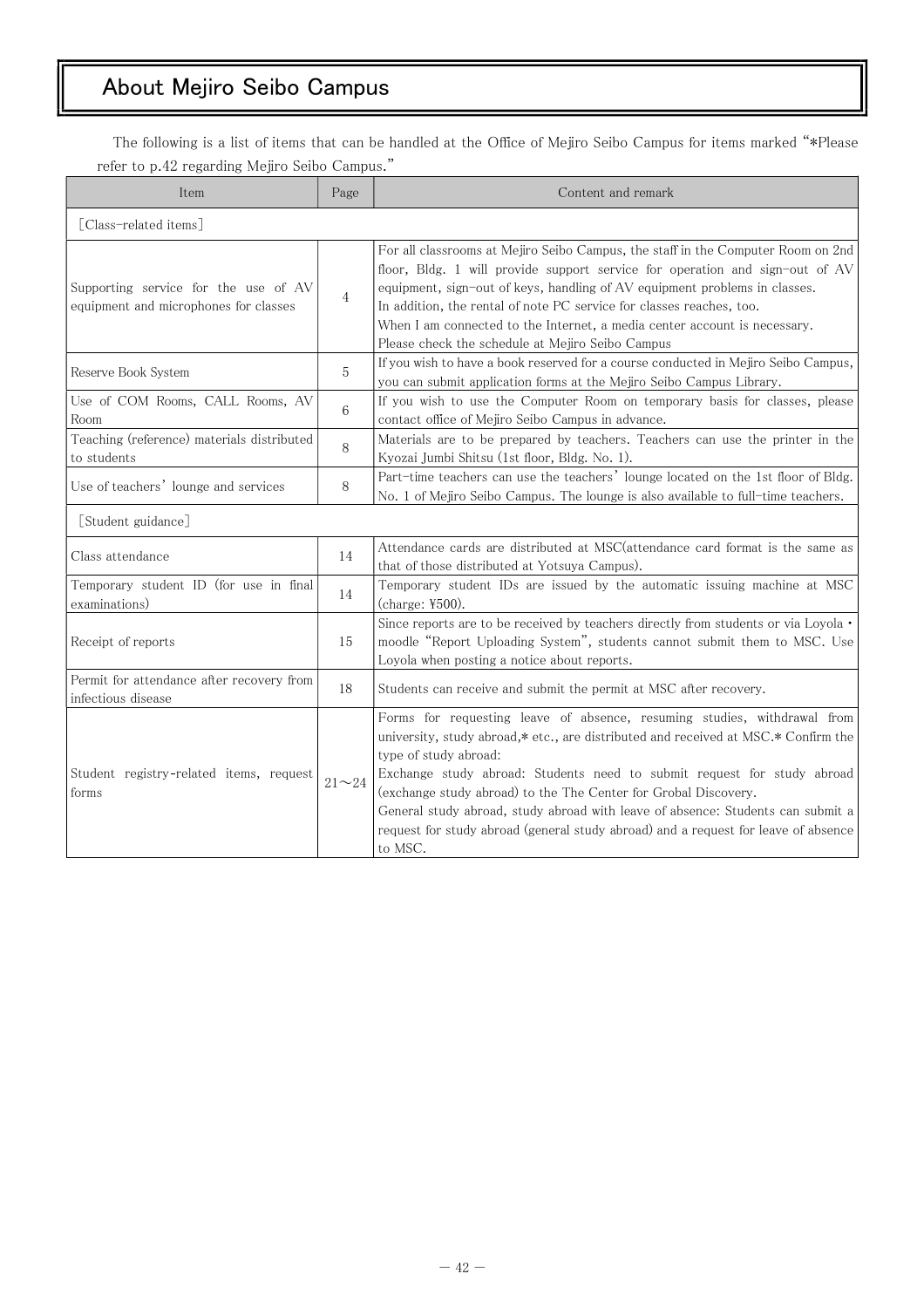# List of Classrooms etc. (Capacity/Facilities)

# ■Yotsuya Campus as of January 18, 2022

|                          |            | Capacity                       |                      |               |            | Equipment  |                    |                                            |                                  |              | <b>AV Equipment</b>              |                                |         |                                 |              | Media        |                           |                   |           | External devices input |              |                             |                                                       |
|--------------------------|------------|--------------------------------|----------------------|---------------|------------|------------|--------------------|--------------------------------------------|----------------------------------|--------------|----------------------------------|--------------------------------|---------|---------------------------------|--------------|--------------|---------------------------|-------------------|-----------|------------------------|--------------|-----------------------------|-------------------------------------------------------|
|                          |            |                                |                      |               |            |            |                    |                                            |                                  |              |                                  |                                |         |                                 |              |              |                           |                   |           | terminal ,other notes  |              |                             |                                                       |
|                          |            |                                | Infection Prevention |               |            |            | Blind or Black-out |                                            |                                  |              |                                  | Input                          |         | Built-in Laptop<br>for teachers |              |              | Lock/unlock               |                   |           |                        |              | Size of Projector<br>(inch) |                                                       |
| Name of<br>class-room    |            | Examination                    |                      | Movable Desks | Whiteboard | Blackboard |                    | Projector                                  | LCD Monitor                      |              | Wireless Mic                     |                                |         |                                 |              | DVD-CD       | AV equipment              | <b>HDMI</b> input | RGB Input | Audio input            | LAN port     |                             | Notes                                                 |
|                          | Class      |                                |                      |               |            |            | curtain            |                                            |                                  | Screen       |                                  |                                | ЭHО     |                                 | Blu-ray      |              | systems                   |                   |           |                        |              |                             |                                                       |
|                          |            |                                |                      |               |            |            |                    |                                            |                                  |              |                                  | Wired Mic                      |         |                                 |              |              |                           |                   |           |                        |              |                             |                                                       |
|                          |            |                                |                      |               |            |            |                    |                                            |                                  |              |                                  |                                |         |                                 |              |              |                           |                   |           |                        |              |                             |                                                       |
| $1 - 101$                | 34         | 34                             | 34                   | O             |            | O          | B                  |                                            | $\overline{2}$                   | М            |                                  | $\mathbf{1}$                   |         |                                 | O            | O            | IC Card                   | O                 |           |                        | O            |                             |                                                       |
| $1 - 102$                | 35         | 35                             | 35                   | $\circ$       |            | O          | В                  |                                            | $\overline{2}$                   | М            |                                  | $\mathbf{1}$                   |         |                                 | O            | O            | IC Card                   | O                 |           |                        | O            |                             |                                                       |
| $1 - 103$                | 35         | 35                             | 35                   | O             |            | O          | В                  |                                            | $\overline{2}$                   | М            |                                  | $\mathbf{1}$                   |         |                                 | O            | O            | IC Card                   | O                 |           |                        | O            |                             |                                                       |
| $1 - 104$                | 35         | 35                             | 35                   | O             |            | O          | В                  |                                            | $\overline{\mathbf{c}}$          | М            |                                  | $\mathbf{1}$<br>$\overline{1}$ |         |                                 | O            | O            | IC Card                   | O                 |           |                        | O            |                             |                                                       |
| $1 - 105$<br>$1 - 106$   | 35<br>35   | 35<br>35                       | 35<br>35             | O<br>O        |            | O<br>O     | в<br>в             |                                            | $\overline{2}$<br>$\overline{2}$ | М<br>М       |                                  | $\mathbf{1}$                   |         |                                 | O<br>O       | O<br>O       | IC Card<br>IC Card        | O<br>O            |           |                        | O<br>O       |                             |                                                       |
| $1 - 201$                | 34         | 34                             | 34                   | O             |            | O          | в                  |                                            | $\overline{2}$                   | М            |                                  | $\mathbf{1}$                   |         |                                 | $\circ$      | O            | IC Card                   | $\circ$           |           |                        | $\circ$      |                             |                                                       |
| $1 - 202$                | 35         | 35                             | 35                   | $\circ$       |            | O          | в                  |                                            | $\overline{2}$                   | М            |                                  | $\mathbf{1}$                   |         |                                 | O            | O            | IC Card                   | O                 |           |                        | O            |                             |                                                       |
| $1 - 203$                | 35         | 35                             | 35                   | O             |            | O          | в                  |                                            | $\overline{\mathbf{2}}$          | М            |                                  | $\mathbf{1}$                   |         |                                 | O            | O            | IC Card                   | O                 |           |                        | O            |                             |                                                       |
| $1 - 204$                | 35         | 35                             | 35                   | O             |            | O          | В                  |                                            | $\overline{2}$                   | М            |                                  |                                |         |                                 | O            | O            | IC Card                   | O                 |           |                        | O            |                             |                                                       |
| $1 - 205$                | 35         | 35                             | 35                   | O             |            | O          | в                  |                                            | $\overline{2}$                   | M            |                                  | $\mathbf{1}$                   |         |                                 | O            | O            | IC Card                   | O                 |           |                        | O            |                             |                                                       |
| $1 - 206$                | 35         | 35                             | 35                   | O             |            | O          | в                  |                                            | $\overline{2}$                   | М            |                                  | $\mathbf{1}$                   |         |                                 | O            | O            | IC Card                   | O                 |           |                        | O            |                             |                                                       |
| $1 - 301$                | 50         | 33                             | 33                   | O             |            | O          | В                  |                                            | $\overline{\mathbf{2}}$          | м            |                                  | $\mathbf{1}$                   |         |                                 | O            | O            | IC Card                   | O                 |           |                        | O            |                             |                                                       |
| $1 - 302$                | 51         | 34                             | 34                   | O             |            | O          | в                  |                                            | $\overline{2}$                   | М            |                                  | $\mathbf{1}$                   |         |                                 | O            | O            | IC Card                   | O                 |           |                        | O            |                             |                                                       |
| $1 - 303$                | 51         | 34                             | 34                   | O             |            | O          | в                  |                                            | $\overline{\mathbf{2}}$          | М            |                                  | -1                             |         |                                 | O            | O            | IC Card                   | O                 |           |                        | O            |                             |                                                       |
| $1 - 304$                | 51<br>51   | 34<br>34                       | 34<br>34             | O<br>O        |            | O<br>O     | В<br>в             |                                            | $\overline{2}$<br>$\overline{2}$ | M<br>М       |                                  | $\overline{1}$<br>$\mathbf{1}$ |         |                                 | O<br>O       | O<br>O       | IC Card<br>IC Card        | O<br>O            |           |                        | O<br>O       |                             |                                                       |
| $1 - 305$<br>$1 - 306$   | 51         | 34                             | 34                   | O             |            | O          | в                  |                                            | $\overline{2}$                   | М            |                                  | $\mathbf{1}$                   |         |                                 | O            | O            | IC Card                   | O                 |           |                        | O            |                             |                                                       |
| $1 - 401$                | 50         | 33                             | 33                   | O             |            | O          | В                  |                                            | $\overline{\mathbf{2}}$          | м            |                                  | $\mathbf{1}$                   |         |                                 | $\circ$      | $\circ$      | IC Card                   | O                 |           |                        | O            |                             |                                                       |
| $1 - 402$                | 51         | 34                             | 34                   | O             |            | O          | В                  |                                            | $\overline{2}$                   | М            |                                  | $\mathbf{1}$                   |         |                                 | O            | O            | IC Card                   | O                 |           |                        | O            |                             |                                                       |
| $1 - 403$                | 190        | 126                            | 95                   | O             |            | O          | В                  | $\overline{2}$                             | 4                                | Α            | 2                                | $\mathbf{1}$                   | O       |                                 | O            | O            | ID Card                   |                   | O         | O                      | O            | 120                         |                                                       |
| $1 - 405$                | 51         | 34                             | 34                   | O             |            | O          | в                  |                                            | $\overline{2}$                   | М            |                                  | $\mathbf{1}$                   |         |                                 | O            | O            | IC Card                   | O                 |           |                        | O            |                             |                                                       |
| $1 - 406$                | 51         | 34                             | 34                   | O             |            | O          | В                  |                                            | $\overline{2}$                   | M            |                                  | $\mathbf{1}$                   |         |                                 | O            | O            | IC Card                   | O                 |           |                        | O            |                             |                                                       |
| $1 - 407$                | 72         | 48                             | 48                   | O             |            | O          | в                  | 1                                          |                                  | A            | $\overline{\mathbf{2}}$          |                                | O       |                                 | O            | O            | IC Card                   | O                 | O         | O                      | O            | 100                         |                                                       |
| $1 - 408$                | 108        | 70                             | 70                   | O             |            | O          | B                  | $\mathbf{1}$                               |                                  | A            | $\overline{2}$                   |                                | O       |                                 | O            | O            | IC Card                   | $\circ$           | O         | O                      | O            | 100                         |                                                       |
|                          |            |                                |                      |               |            |            |                    |                                            |                                  |              |                                  |                                |         |                                 |              |              |                           |                   |           |                        |              |                             |                                                       |
| $2 - B211$               | 35         | 18                             | 18                   | $\circ$       | O          |            | М                  | $\overline{\mathbf{c}}$                    |                                  | A/WB         |                                  |                                |         |                                 | O            | O            | IC Card                   | $\circ$           |           |                        | O            | 100                         |                                                       |
| $2 - B212$<br>$2 - B213$ | 30<br>30   | 15<br>15                       | 15<br>15             | $\circ$<br>O  | O<br>O     |            | М<br>м             | $\overline{2}$<br>$\overline{2}$           |                                  | A/WB<br>A/WB |                                  |                                |         |                                 | $\circ$<br>O | $\circ$<br>O | IC Card<br>IC Card        | O<br>O            |           |                        | $\circ$<br>O | 100<br>100                  |                                                       |
| $2 - B214$               | 30         | 15                             | 15                   | O             | O          |            | М                  | $\overline{\mathbf{c}}$                    |                                  | A/WB         |                                  |                                |         |                                 | O            | O            | IC Card                   | O                 |           |                        | O            | 100                         |                                                       |
| $2 - B215$               | 30         | 15                             | 15                   | O             | O          |            | м                  | $\overline{2}$                             |                                  | A/WB         |                                  |                                |         |                                 | O            | O            | IC Card                   | O                 |           |                        | O            | 100                         |                                                       |
| $2 - 306$                | 49         | 28                             | 28                   |               | O          |            | A                  | $\mathbf{1}$                               | $\overline{2}$                   | Α            | $\overline{2}$                   |                                | O       | O                               | O            | O            | ID Card                   | O                 |           |                        | O            | 120                         | PC Room available                                     |
| $2 - 308$                | 60         | 40                             | 40                   |               | O          |            | A                  | $\mathbf{1}$                               | $\overline{4}$                   | Α            | $\overline{2}$                   |                                | O       | O                               | $\circ$      | O            | <b>ID Card</b>            | $\circ$           |           |                        | $\circ$      | 120                         | PC Room available                                     |
| $2 - 309$                | 152        | 85                             | 85                   |               | O          |            | A                  | $\overline{2}$                             |                                  | А            | 4                                |                                | O       | O                               | O            | O            | <b>ID Card</b>            | O                 |           |                        | O            | 130                         | Wheelchair seats ×1                                   |
| $2 - 310$                | 48         | 32                             | 32                   |               | O          |            | Α                  | 1                                          | $\overline{2}$                   | Α            | $\overline{2}$                   |                                | O       | O                               | O            | O            | ID Card                   | O                 |           |                        | O            | 120                         | PC Room available                                     |
| $2 - 401$                | 250        | 143                            | 143                  |               | O          |            | А                  | $\overline{\mathbf{c}}$                    |                                  | A            | 4                                |                                | O       |                                 | O            | O            | <b>ID Card</b>            | O                 |           |                        | O            | 130                         | Wheelchair seats × 1                                  |
| $2 - 402$                | 60         | 40                             | 40                   | O             | O          |            | A                  | $\mathbf{1}$                               |                                  | A            | $\overline{2}$                   |                                |         |                                 | O            | O            | ID Card                   | O                 |           |                        | O            | 80                          |                                                       |
| $2 - 403$<br>$2 - 404$   | 60<br>60   | 40<br>40                       | 40<br>40             | O<br>O        | O<br>O     |            | A<br>Α             | $\mathbf{1}$<br>1                          |                                  | A<br>Α       | $\overline{2}$<br>$\overline{2}$ |                                |         |                                 | O<br>O       | O<br>O       | ID Card<br><b>ID Card</b> | O<br>O            |           |                        | O<br>O       | 80<br>80                    |                                                       |
| $2 - 405$                | 60         | 40                             | 40                   | $\circ$       | O          |            | А                  | $\mathbf{1}$                               |                                  | A            | $\overline{2}$                   |                                |         |                                 | O            | O            | <b>ID Card</b>            | O                 |           |                        | O            | 80                          |                                                       |
| $2 - 406$                | 60         | 40                             | 40                   | O             | O          |            | А                  | 1                                          |                                  | Α            | $\overline{2}$                   |                                |         |                                 | O            | O            | ID Card                   | O                 |           |                        | O            | 80                          |                                                       |
| $2 - 407$                | 60         | 40                             | 40                   | O             | O          |            | A                  |                                            |                                  | A            | $\sqrt{2}$                       |                                |         |                                 | O            | O            | ID Card                   | O                 |           |                        | O            | 80                          |                                                       |
| $2 - 408$                | 80         | 50                             | 50                   | O             | O          |            | A                  | 1                                          |                                  | A            | $\overline{2}$                   | $\mathbf{1}$                   | O       |                                 | O            | O            | ID Card                   | O                 |           |                        | O            | 130                         |                                                       |
| $2 - 409$                | 100        | 61                             | 61                   | $\circ$       | O          |            | A                  | $\mathbf{1}$                               |                                  | A            | $\overline{2}$                   | $\mathbf{1}$                   | $\circ$ |                                 | $\circ$      | O            | <b>ID Card</b>            | O                 |           |                        | O            | 130                         |                                                       |
| $2 - 410$                | 102        | 68                             | 68                   | O             | O          |            | Α                  | $\overline{2}$                             |                                  | Α            | 2                                | $\mathbf{1}$                   | O       |                                 | O            | O            | <b>ID Card</b>            | O                 |           |                        | O            | 130                         |                                                       |
| $2 - 411$                | 28         | $\overline{\phantom{a}}$       | 14                   | O             | O          |            | А                  | 5                                          |                                  | A/WB         |                                  |                                |         |                                 | O            | O            | ID Card                   | O                 |           |                        | O            | 80                          | Active learning                                       |
| $2 - 412$                | 20         | $\overline{\phantom{a}}$       | 10                   | $\circ$       | O          |            | Α                  | 5                                          |                                  | A/WB         |                                  |                                |         |                                 | O            | O            | <b>ID</b> Card            | O                 |           |                        | O            | 80                          | Active learning                                       |
| $2 - 413$<br>$2 - 414$   | 20<br>162  | $\overline{\phantom{a}}$<br>97 | 10<br>97             | O             | O<br>O     |            | А<br>A             | $5\phantom{.0}$<br>$\overline{\mathbf{c}}$ |                                  | A/WB<br>А    | 4                                | $\mathbf{1}$                   | O       |                                 | O<br>O       | O<br>O       | <b>ID Card</b><br>ID Card | O<br>O            |           |                        | O<br>O       | 80<br>130                   | Active learning                                       |
| $2 - 415$                | 100        | 61                             | 61                   | O             | O          |            | Α                  | $\mathbf{1}$                               |                                  | А            | $\overline{2}$                   | $\mathbf{1}$                   | O       |                                 | O            | O            | <b>ID</b> Card            | O                 |           |                        | O            | 130                         | Wheelchair seats × 1                                  |
| $2 - 507$                | 30         | 20                             | 20                   | O             | O          |            | М                  |                                            | $\mathbf{1}$                     |              |                                  |                                |         |                                 | O            | O            | <b>IC Card</b>            | O                 |           |                        | O            |                             |                                                       |
| $2 - 508$                | 101        | 53                             | 53                   |               | O          |            | М                  | $\overline{2}$                             |                                  | Α            | 4                                |                                |         |                                 | O            | O            | IC Card                   | O                 |           |                        | O            | 120                         | Wheelchair seats × 1                                  |
| $2 - 509$                | 81         | 54                             | 53                   | O             | O          |            | м                  | $\mathbf{1}$                               |                                  | Α            | 4                                |                                |         |                                 | O            | O            | <b>IC Card</b>            | O                 |           |                        | O            | 120                         |                                                       |
| $2 - 1701$               | 150        | 100                            | 100                  | O             | О          |            | Α                  | 2                                          | O                                | Α            | 16                               | 8                              | O       |                                 | O            |              | IC Card                   | O                 | O         | O                      | O            | 120                         |                                                       |
| $2 - 1702$               | 150        | 100                            | 100                  | O             | O          |            | А                  | $\overline{2}$                             | O                                | Α            | 16                               | 8                              | O       |                                 | O            |              | IC Card                   | O                 | O         | O                      | O            | 120                         |                                                       |
|                          |            |                                |                      |               |            |            |                    |                                            |                                  |              |                                  |                                |         |                                 |              |              |                           |                   |           |                        |              |                             |                                                       |
| $L - 821$                | 100        | 100<br>104                     | 60                   | $\circ$       | O          |            | М                  | 2                                          |                                  | Α            | 4                                | 8                              | O       |                                 | O            |              | $\qquad \qquad -$         | O                 | O         | O                      | $\circ$      | 120                         |                                                       |
| $L - 911$<br>$L - 921$   | 156<br>156 | 104                            | 79<br>79             | O<br>O        | O<br>O     |            | Α<br>М             | $\mathbf{1}$<br>$\overline{\mathbf{c}}$    |                                  | Α<br>Α       | 4<br>4                           | 8<br>8                         | O<br>O  |                                 | O<br>O       |              | $\overline{\phantom{0}}$  | O<br>O            | O<br>O    | O<br>$\circ$           | O<br>O       | 120<br>120                  |                                                       |
|                          |            |                                |                      |               |            |            |                    |                                            |                                  |              |                                  |                                |         |                                 |              |              |                           |                   |           |                        |              |                             |                                                       |
|                          |            |                                |                      |               |            |            |                    |                                            |                                  |              |                                  |                                |         |                                 |              |              |                           |                   |           |                        |              |                             | Joint Class available, Simultaneous                   |
| $6 - 101$                | 733        | $\qquad \qquad -$              | 366                  |               | O          |            |                    | $\mathbf{1}$                               | $\overline{2}$                   | A            | 8                                | 9                              | O       |                                 | O            | $\circ$      | IC Card                   |                   | O         | O                      | O            | 340                         | Interpretation available,                             |
|                          |            |                                |                      |               |            |            |                    |                                            |                                  |              |                                  |                                |         |                                 |              |              |                           |                   |           |                        |              | 230                         | Wheelchair seats × 1 Piano                            |
| $6 - 201$                | 150        | 100                            | 100                  | O             | O          |            | Α                  | 2                                          | $\mathbf{1}$                     | Α            | 3                                | 1                              | O       |                                 | O            | O            | IC Card                   | O                 |           |                        | O            | 100                         |                                                       |
| $6 - 202$                | 108        | 72                             | 72                   | O             | O          |            | Α                  | 1                                          | $\mathbf{1}$                     | Α            | $\overline{2}$                   | $\mathbf{1}$                   | O       |                                 | O            | O            | <b>IC Card</b>            | O                 |           |                        | O            | 110                         |                                                       |
| $6 - 203$                | 61         | 39                             | 39                   | O             | O          |            | Α                  | $\overline{2}$                             |                                  | Α            | $\overline{2}$                   | 1                              |         |                                 | O            | O            | IC Card                   | O                 |           |                        | O            | 80                          |                                                       |
| $6 - 204$<br>$6 - 205$   | 61<br>246  | 39<br>152                      | 39                   | O             | O<br>O     |            | Α<br>Α             | $\overline{2}$                             | 3                                | Α            | 2<br>4                           | 1<br>$\mathbf{1}$              | O       |                                 | O            | O            | IC Card                   | O<br>O            |           |                        | O<br>O       | 80<br>100                   |                                                       |
| $6 - 301$                | 246        | 146                            | 152<br>146           |               | O          |            | Α                  | $\overline{2}$<br>$\overline{2}$           | 3                                | Α<br>Α       | 4                                | $\mathbf{1}$                   | O       |                                 | O<br>O       | O<br>O       | IC Card<br>IC Card        | O                 |           |                        | O            | 100                         | Wheelchair seats $\times 2$<br>Joint Class available, |
| $6 - 302$                | 200        | 133                            | 133                  | O             | O          |            | Α                  | $\overline{\mathbf{c}}$                    | $\overline{\mathbf{2}}$          | Α            | 3                                | 1                              | O       |                                 | O            | O            | IC Card                   | O                 |           |                        | O            | 100                         |                                                       |
| $6 - 303$                | 102        | 68                             | 68                   | O             | O          |            | Α                  | $\overline{2}$                             | 3                                | Α            | $\overline{2}$                   | 1                              | O       |                                 | O            | O            | <b>IC Card</b>            | O                 |           |                        | O            | 80                          |                                                       |
| $6 - 304$                | 150        | 96                             | 96                   | O             | O          |            | Α                  | 2                                          |                                  | Α            | 3                                | 1                              | O       |                                 | O            | O            | IC Card                   | O                 |           |                        | O            | 80                          | Joint Class available                                 |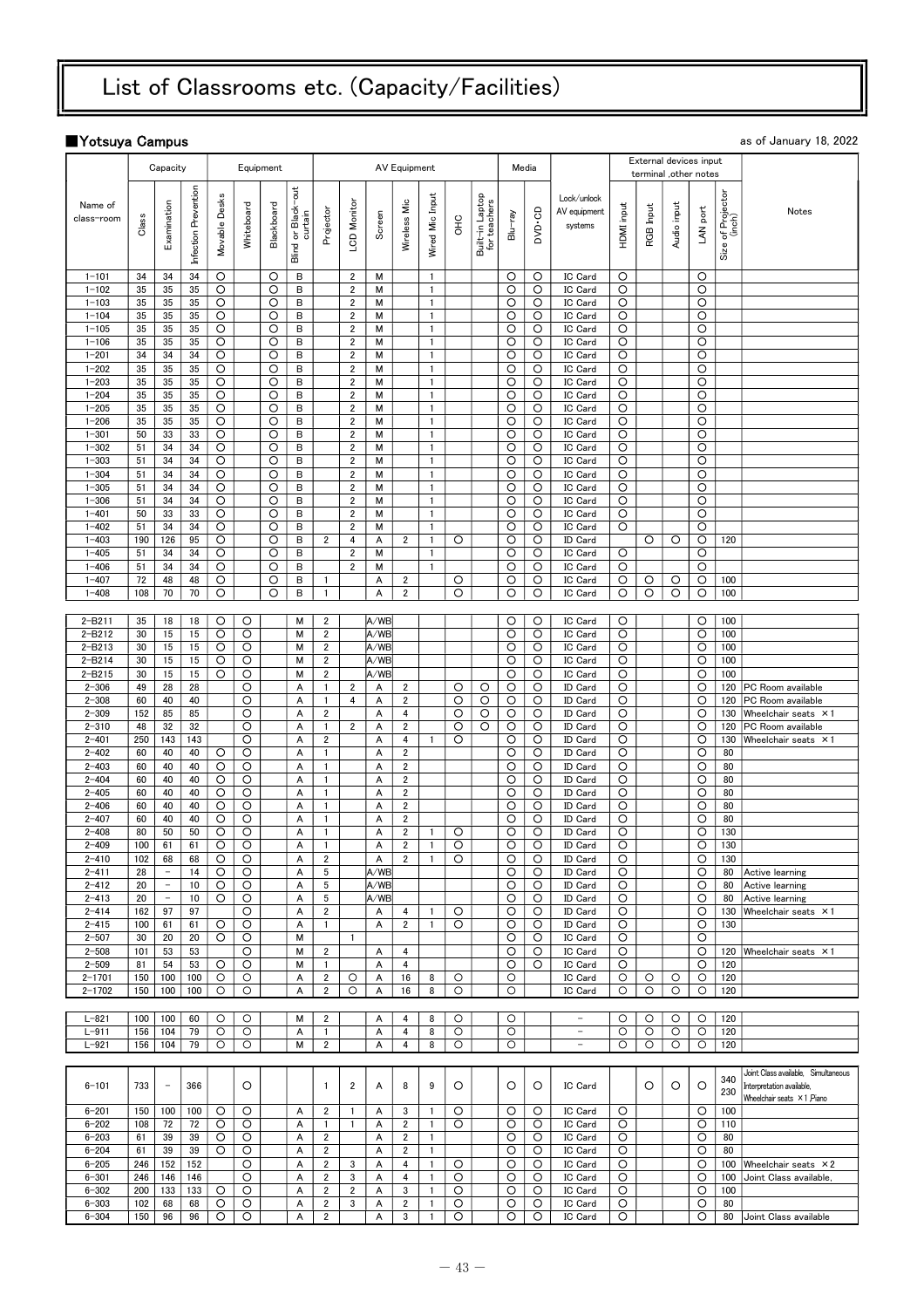as of January 18, 2022

|                       |       |                          |                      |               |            |            |                               |                         |                         |        |                         |                 |             |                                 |         |         |                                        |            |           | External devices input |                    |                             |                                        |
|-----------------------|-------|--------------------------|----------------------|---------------|------------|------------|-------------------------------|-------------------------|-------------------------|--------|-------------------------|-----------------|-------------|---------------------------------|---------|---------|----------------------------------------|------------|-----------|------------------------|--------------------|-----------------------------|----------------------------------------|
|                       |       | Capacity                 |                      |               |            | Equipment  |                               |                         |                         |        | AV Equipment            |                 |             |                                 |         | Media   |                                        |            |           | terminal ,other notes  |                    |                             |                                        |
| Name of<br>class-room | Class | Examination              | Infection Prevention | Movable Desks | Whiteboard | Blackboard | Blind or Black-out<br>curtain | Projector               | LCD Monitor             | Screen | Wireless Mic            | Wired Mic Input | $rac{C}{C}$ | Built-in Laptop<br>for teachers | Blu-ray | ap-co   | Lock/unlock<br>AV equipment<br>systems | HDMI input | RGB Input | Audio input            | LAN port           | Size of Projector<br>(inch) | Notes                                  |
| $6 - 305$             | 108   | 72                       | 72                   | O             | O          |            | A                             | $\mathbf{1}$            | 1                       | Α      | $\overline{2}$          | 1               | O           |                                 | O       | O       | IC Card                                | O          |           |                        | O                  | 110                         |                                        |
| $6 - 306$             | 108   | 72                       | 72                   | O             | O          |            | Α                             | $\mathbf{1}$            | $\mathbf{1}$            | А      | $\overline{2}$          | 1               | O           |                                 | O       | O       | IC Card                                | O          |           |                        | O                  | 110                         |                                        |
| $6 - 307$             | 405   | 235                      | 235                  |               | O          |            | Α                             | 3                       | $\overline{7}$          | Α      | 4                       | 1               | O           |                                 | O       | O       | IC Card                                | O          |           |                        | O                  | 100                         | Joint Class available.                 |
|                       |       |                          |                      |               |            |            |                               |                         |                         |        |                         |                 |             |                                 |         |         |                                        |            |           |                        |                    |                             | Wheelchair seats $\times 2$            |
| $6 - 401$             | 246   | 146                      | 146                  |               | O          |            | Α                             | $\overline{\mathbf{c}}$ | 3                       | Α      | 4                       | 1               | O           |                                 | O       | O       | IC Card                                | O          |           |                        | O                  | 100                         | Joint Class available,                 |
|                       |       |                          |                      |               |            |            |                               |                         |                         |        |                         |                 |             |                                 |         |         |                                        |            |           |                        |                    |                             | Wheelchair seats $\times 2$            |
| $6 - 402$             | 200   | 133                      | 133                  | O             | O          |            | A                             | $\overline{2}$          | $\overline{2}$          | Α      | 3                       | 1               | O           |                                 | O       | O       | IC Card                                | O          |           |                        | O                  | 100                         |                                        |
| $6 - 403$             | 102   | 68                       | 68                   | O             | O          |            | Α                             | $\overline{\mathbf{c}}$ |                         | Α      | $\overline{\mathbf{2}}$ | $\mathbf{1}$    | O           |                                 | O       | O       | IC Card                                | O          |           |                        | O                  | 80                          |                                        |
| $6 - 404$             | 150   | 96                       | 96                   | O             | O          |            | Α                             | $\overline{\mathbf{c}}$ |                         | Α      | 3                       | 1               | O           |                                 | O       | O       | IC Card                                | O          |           |                        | O                  | 80                          | Joint Class available                  |
| $6 - 405$             | 108   | 72                       | 72                   | $\circ$       | O          |            | Α                             | $\mathbf{1}$            | $\mathbf{1}$            | A      | $\overline{2}$          | $\mathbf{1}$    | O           |                                 | O       | O       | IC Card                                | O          |           |                        | O                  | 110                         |                                        |
| $6 - 406$             | 61    | 39                       | 39                   | O             | O          |            | A                             | $\boldsymbol{2}$        |                         | A      | $\overline{2}$          | $\mathbf{1}$    |             |                                 | $\circ$ | O       | IC Card                                | O          |           |                        | $\circ$            | 80                          |                                        |
| $6 - 407$             | 61    | 39                       | 39                   | O             | O          |            | Α                             | $\overline{2}$          |                         | Α      | $\overline{2}$          | $\mathbf{1}$    |             |                                 | O       | O       | IC Card                                | O          |           |                        | O                  | 80                          |                                        |
| $6 - 408$             | 150   | 100                      | 100                  | $\circ$       | O          |            | A                             | $\overline{2}$          | $\overline{\mathbf{c}}$ | A      | 3                       | $\mathbf{1}$    | O           |                                 | O       | O       | IC Card                                | O          |           |                        | O                  | 100                         |                                        |
| $6 - 409$             | 150   | 100                      | 100                  | $\circ$       | O          |            | A                             | $\boldsymbol{2}$        | $\sqrt{2}$              | Α      | 3                       | $\mathbf{1}$    | O           |                                 | O       | $\circ$ | IC Card                                | O          |           |                        | O                  | 100                         |                                        |
| $6 - 410$             | 299   | 179                      | 179                  |               | O          |            | Α                             | 2                       | 6                       | А      | 4                       | 1               | O           |                                 | O       | O       | IC Card                                | O          |           |                        | O                  | 100                         | Wheelchair seats × 1                   |
| $6 - 501$             | 150   | 100                      | 100                  | O             | O          |            | A                             | $\overline{2}$          | $\overline{2}$          | A      | 3                       | 1               | $\circ$     |                                 | $\circ$ | O       | IC Card                                | $\circ$    |           |                        | $\overline{\circ}$ | 100                         |                                        |
| $6 - 502$             | 150   | 100                      | 100                  | O             | O          |            | A                             | $\overline{\mathbf{c}}$ | $\overline{2}$          | Α      | 3                       | 1               | O           |                                 | O       | O       | IC Card                                | O          |           |                        | O                  | 100                         |                                        |
| $6 - 503$             | 67    | 0                        | 33                   | O             | O          |            | A                             | $\overline{2}$          |                         | A      | $\overline{2}$          | $\mathbf{1}$    |             |                                 | $\circ$ | O       | IC Card                                | O          |           |                        | $\circ$            | 80                          |                                        |
|                       |       |                          |                      |               |            |            |                               |                         |                         |        |                         |                 |             |                                 |         |         |                                        |            |           |                        |                    |                             |                                        |
| 10号館                  |       |                          |                      |               |            |            |                               |                         |                         |        |                         |                 |             |                                 |         |         |                                        |            |           |                        |                    |                             | Simultaneous Interpretation available, |
| 講堂                    | 804   | -                        | 402                  |               | O          | $\circ$    |                               | 1                       | 4                       | А      | 8                       | 8               | O           |                                 | O       | $\circ$ | IC Card                                | O          | O         |                        | O                  | 250                         | Wheelchair seats available, Piano      |
| 10-B105A              | 31    | 17                       | 17                   | O             | O          |            |                               |                         | $\mathbf{1}$            |        |                         |                 |             |                                 | O       | O       | <b>ID Card</b>                         |            | O         | O                      | O                  |                             | No window                              |
| 10-B105B              | 19    | 11                       | 11                   | $\circ$       | O          |            |                               |                         | $\mathbf{1}$            |        |                         |                 |             |                                 | $\circ$ | O       | ID Card                                |            | O         | $\circ$                | O                  |                             | No window                              |
| 10-B108A              | 56    | 28                       | 28                   | O             | O          |            |                               | 1                       |                         | Α      | $\overline{2}$          |                 | O           |                                 | O       | O       | ID Card                                | O          | O         | O                      | O                  | 120                         | No window                              |
| 10-B109               | 76    | 48                       | 48                   | O             | O          |            |                               | $\mathbf{1}$            |                         | M      | $\overline{2}$          |                 | O           |                                 |         | O       | ID Card                                |            | O         | O                      | O                  | 100                         | No window                              |
| 10-B115               | 70    | 45                       | 45                   | O             | O          |            | M                             | $\mathbf{1}$            |                         | М      | $\overline{2}$          |                 | O           |                                 |         | O       | ID Card                                |            | O         | O                      | O                  | 100                         |                                        |
|                       |       | $\overline{\phantom{a}}$ | 9                    |               |            |            |                               |                         | $\mathbf{1}$            |        |                         |                 |             |                                 |         |         | ID Card                                |            |           |                        |                    |                             |                                        |
| $10 - 323$            | 22    |                          |                      | O             |            | O          | М                             |                         |                         |        |                         |                 |             |                                 | O       | O       |                                        |            | O         | O                      | O                  |                             | No window, Seminar room                |
| $10 - 324$            | 22    | $\overline{\phantom{a}}$ | 9                    | $\circ$       |            | $\circ$    | М                             |                         | $\mathbf{1}$            |        |                         |                 |             |                                 | O       | O       | ID Card                                |            | O         | O                      | O                  |                             | No window, Seminar room                |
| $10 - 405$            | 30    | 20                       | 20                   | O             | O          |            | M                             |                         | $\mathbf{1}$            |        |                         |                 |             |                                 | O       | O       | <b>ID Card</b>                         |            | O         | O                      | O                  |                             |                                        |
| $10 - 407$            | 27    | 14                       | 14                   | O             | O          |            | М                             |                         | $\mathbf{1}$            |        |                         |                 |             |                                 | O       | O       | ID Card                                |            | O         | O                      | O                  |                             |                                        |
| $10 - 420$            | 24    | 15                       | 15                   | O             | O          |            | М                             |                         | $\mathbf{1}$            |        |                         |                 |             |                                 | O       | O       | ID Card                                |            | O         | O                      | O                  |                             |                                        |
|                       |       |                          |                      |               |            |            |                               |                         |                         |        |                         |                 |             |                                 |         |         |                                        |            |           |                        |                    |                             |                                        |
| $11 - 205$            | 56    | 35                       | 27                   | O             | O          |            | М                             |                         | $\overline{2}$          |        |                         | $\mathbf{1}$    | O           |                                 | $\circ$ | O       | IC Card                                | O          |           |                        | $\circ$            |                             |                                        |
| $11 - 209$            | 78    | 52                       | 40                   | O             | O          |            | B                             | $\mathbf{1}$            |                         | М      | $\overline{2}$          | 1               | O           |                                 | O       | O       | IC Card                                | O          |           |                        | O                  | 89                          |                                        |
| $11 - 215$            | 78    | 52                       | 40                   | $\circ$       | O          |            | B                             | $\mathbf{1}$            |                         | М      | $\overline{\mathbf{c}}$ | $\mathbf{1}$    | O           |                                 | O       | O       | IC Card                                | O          |           |                        | O                  | 89                          |                                        |
| $11 - 221$            | 78    | 52                       | 40                   | O             | O          |            | B                             | $\mathbf{1}$            |                         | M      | $\overline{2}$          | 1               | O           |                                 | O       | O       | IC Card                                | O          |           |                        | O                  | 89                          |                                        |
| $11 - 305$            | 78    | 52                       | 40                   | $\circ$       | O          |            | B                             | $\mathbf{1}$            |                         | M      | $\overline{2}$          | $\mathbf{1}$    | $\circ$     |                                 | O       | O       | IC Card                                | $\circ$    |           |                        | O                  | 95                          | Electric piano                         |
| $11 - 311$            | 110   | 70                       | 53                   | O             | O          |            | В                             | $\mathbf{1}$            |                         | М      | $\overline{2}$          | 1               | O           |                                 | O       | O       | IC Card                                | O          |           |                        | O                  | 95                          | Piano                                  |
| $11 - 320$            | 42    | 28                       | 28                   | O             | O          |            | M                             | $\mathbf{1}$            |                         | M      |                         | $\mathbf{1}$    |             |                                 | O       | O       | IC Card                                | O          |           |                        | O                  | 90                          |                                        |
| $11 - 321$            | 24    | 15                       | 15                   | O             | O          |            | M                             | $\mathbf{1}$            |                         | M      |                         | $\mathbf{1}$    |             |                                 | O       | O       | IC Card                                | O          |           |                        | O                  | 65                          |                                        |
| $11 - 325$            | 24    | 15                       | 15                   | O             | O          |            | M                             | $\mathbf{1}$            |                         | М      |                         | $\mathbf{1}$    |             |                                 | O       | O       | IC Card                                | O          |           |                        | O                  | 65                          |                                        |
| $11 - 326$            | 45    | 28                       | 28                   | $\circ$       | O          |            | M                             | $\mathbf{1}$            |                         | M      |                         | 1               |             |                                 | O       | O       | IC Card                                | O          |           |                        | $\circ$            | 90                          |                                        |
| $11 - 405$            | 78    | 52                       | 40                   | O             | O          |            | A                             | 1                       |                         | M      | $\overline{\mathbf{c}}$ | $\mathbf{1}$    | O           |                                 | O       | O       | IC Card                                | O          |           |                        | O                  | 110                         |                                        |
| $11 - 411$            | 114   | 76                       | 53                   | $\circ$       | O          |            | A                             | $\mathbf{1}$            |                         | М      | $\overline{2}$          | 1               | $\circ$     |                                 | $\circ$ | $\circ$ | IC Card                                | $\circ$    |           |                        | $\circ$            | 110                         |                                        |
| $11 - 419$            | 114   | 76                       | 53                   | O             | O          |            | Α                             | $\mathbf{1}$            |                         | М      | $\overline{2}$          | 1               | O           |                                 | O       | O       | IC Card                                | O          |           |                        | O                  | 110                         |                                        |
| $11 - 428$            | 24    | 16                       | 16                   | O             | O          |            | М                             |                         | $\mathbf{1}$            |        |                         | $\mathbf{1}$    |             |                                 | O       | O       | IC Card                                | O          |           |                        | O                  |                             |                                        |
| $11 - 505$            | 78    | 52                       | 40                   | O             | O          |            | Α                             | $\mathbf{1}$            |                         | М      | $\overline{\mathbf{c}}$ | $\mathbf{1}$    | O           |                                 | O       | O       | IC Card                                | O          |           |                        | O                  | 110                         |                                        |
| $11 - 511$            | 114   | 76                       | 53                   | $\circ$       | $\circ$    |            | Α                             | 1                       |                         | М      | $\overline{\mathbf{c}}$ | 1               | O           |                                 | O       | O       | IC Card                                | O          |           |                        | O                  | 110                         |                                        |
| $11 - 519$            | 114   | 76                       | 53                   | O             | O          |            | A                             | $\mathbf{1}$            |                         | М      | $\overline{2}$          | 1               | O           |                                 | O       | O       | IC Card                                | O          |           |                        | O                  | 110                         |                                        |
| $11 - 528$            | 24    | 16                       | 16                   | $\circ$       | O          |            | М                             | $\mathbf{1}$            |                         | М      |                         | 1               |             |                                 | O       | O       | IC Card                                | O          |           |                        | O                  | 90                          |                                        |
| $11 - 603$            | 42    | 28                       | 28                   | O             | O          |            | М                             |                         | $\mathbf{1}$            |        |                         | $\mathbf{1}$    |             |                                 | O       | O       | IC Card                                | O          |           |                        | O                  |                             |                                        |
| $11 - 606$            | 42    | 28                       | 28                   | O             | O          |            | М                             |                         | $\mathbf{1}$            |        |                         | 1               |             |                                 | O       | O       | IC Card                                | O          |           |                        | O                  |                             |                                        |
| $11 - 609$            | 42    | 28                       | 28                   | $\circ$       | $\circ$    |            | M                             |                         | $\mathbf{1}$            |        |                         | $\mathbf{1}$    |             |                                 | O       | O       | IC Card                                | O          |           |                        | O                  |                             |                                        |
| $11 - 612$            | 42    | 28                       | 28                   | O             | O          |            | М                             |                         | $\mathbf{1}$            |        |                         | $\mathbf{1}$    |             |                                 | O       | O       | IC Card                                | O          |           |                        | O                  |                             |                                        |
| $11 - 615$            | 42    | 28                       | 28                   | $\circ$       | O          |            | М                             |                         | $\mathbf{1}$            |        |                         | $\mathbf{1}$    |             |                                 | O       | O       | IC Card                                | O          |           |                        | O                  |                             |                                        |
| $11 - 618$            | 42    | 28                       | 28                   | O             | O          |            | м                             |                         | $\mathbf{1}$            |        |                         | 1               |             |                                 | O       | O       | <b>IC Card</b>                         | O          |           |                        | O                  |                             |                                        |
| $11 - 621$            | 20    | $\overline{\phantom{a}}$ | 10                   | O             | O          |            | М                             |                         | $\mathbf{1}$            |        |                         | $\mathbf{1}$    |             |                                 | O       | O       | IC Card                                | O          |           |                        | O                  |                             | Seminar room                           |
| $11 - 624$            | 20    | $\qquad \qquad -$        | 10                   | O             | O          |            | M                             |                         | $\mathbf{1}$            |        |                         | $\mathbf{1}$    |             |                                 | O       | O       | IC Card                                | O          |           |                        | O                  |                             | Seminar room                           |
| $11 - 625$            | 20    | $\overline{\phantom{a}}$ | 10                   | O             | O          |            | м                             |                         | $\mathbf{1}$            |        |                         | 1               |             |                                 | O       | O       | IC Card                                | O          |           |                        | O                  |                             | Seminar room                           |
| $11 - 628$            | 24    | 16                       | 16                   | O             | O          |            | М                             |                         | $\mathbf{1}$            |        |                         | 1               |             |                                 | O       | O       | IC Card                                | O          |           |                        | O                  |                             |                                        |
| $11 - 704$            | 198   | 132                      | 132                  | O             | O          |            | М                             | 1                       | 4                       | м      | 4                       | 1               | O           |                                 | O       | O       | IC Card                                | O          |           |                        | O                  |                             | 110 Wheelchair seats $\times 2$        |
| $11 - 719$            | 78    | 52                       | 52                   | O             | O          |            | М                             |                         | 4                       |        | 2                       | 1               | O           |                                 | O       | O       | IC Card                                | O          |           |                        | O                  |                             |                                        |
| $11 - 726$            | 45    | 30                       | 30                   | O             | O          |            | М                             |                         | $\overline{2}$          |        |                         | $\mathbf{1}$    | O           |                                 | O       | O       | IC Card                                | O          |           |                        | O                  |                             |                                        |
|                       |       |                          |                      |               |            |            |                               |                         |                         |        |                         |                 |             |                                 |         |         |                                        |            |           |                        |                    |                             |                                        |
| $12 - 102$            | 183   | 122                      | 122                  | O             | O          |            | М                             | $\overline{2}$          | $\overline{2}$          | Α      | 8                       |                 |             | O                               | O       | O       | IC Card                                | O          |           |                        | O                  | 120                         |                                        |
| $12 - 201$            | 104   | 62                       | 62                   |               | O          |            | M                             |                         | 4                       |        | $\overline{4}$          |                 |             | O                               | O       | O       | IC Card                                | O          |           |                        | O                  |                             |                                        |
| $12 - 202$            | 105   | 70                       | 70                   |               | O          |            | М                             |                         | 4                       |        | 4                       |                 |             | O                               | O       | O       | IC Card                                | O          |           |                        | O                  |                             |                                        |
|                       |       |                          |                      |               |            |            |                               |                         | $\overline{\mathbf{c}}$ |        |                         |                 |             |                                 |         |         |                                        |            |           |                        |                    |                             |                                        |
| $12 - 203$            | 69    | 46                       | 46                   |               | O          |            | М                             |                         |                         |        | 4                       |                 |             | O                               | O       | O       | IC Card                                | O          |           |                        | O                  |                             |                                        |
| $12 - 301$            | 104   | 62                       | 62                   | O             | O          |            | М                             |                         | 4                       |        | 4                       |                 |             | O                               | O       | O       | IC Card                                | O          |           |                        | O                  |                             |                                        |
| $12 - 302$            | 192   | 128                      | 120                  | O             | O          |            | М                             | 1                       | 6                       | Α      | 6                       | $\overline{c}$  | O           | O                               | O       | O       | <b>IC Card</b>                         | O          |           |                        | O                  |                             | 120   Teleclass Yotsuya Osaka          |
| $12 - 401$            | 104   | 62                       | 62                   | O             | O          |            | М                             |                         | 4                       |        | 4                       |                 |             | O                               | O       | O       | IC Card                                | O          |           |                        | O                  |                             |                                        |
| $12 - 402$            | 192   | 128                      | 120                  | O             | O          |            | M                             |                         | 6                       |        | 4                       |                 |             | O                               | O       | O       | IC Card                                | O          |           |                        | O                  |                             |                                        |
| $12 - 502$            | 240   | 160                      | 150                  | $\circ$       | O          |            | М                             | $\overline{2}$          | $\overline{2}$          | A      | 8                       |                 |             | O                               | O       | O       | IC Card                                | O          |           |                        | O                  |                             |                                        |
|                       |       |                          |                      |               |            |            |                               |                         |                         |        |                         |                 |             |                                 |         |         |                                        |            |           |                        |                    |                             |                                        |
| $14 - 101$            | 27    | $\qquad \qquad -$        | 7                    | 27            | O          |            | М                             | 1                       | $\mathbf{1}$            | A/WB   |                         |                 |             |                                 | O       | O       | IC Card                                | O          |           |                        |                    | 80                          |                                        |
| $14 - 106$            | 30    | $\overline{\phantom{a}}$ | 3                    | 30            | O          |            | М                             | $\mathbf{1}$            |                         | Α      |                         |                 |             |                                 | O       | O       | IC Card                                | O          |           |                        |                    | 120                         |                                        |
| $14 - 201$            | 28    | $\overline{\phantom{a}}$ | 7                    | 28            | $\circ$    |            | М                             | 1                       |                         | A      |                         |                 |             |                                 | O       | $\circ$ | IC Card                                | $\circ$    |           |                        |                    | 100                         |                                        |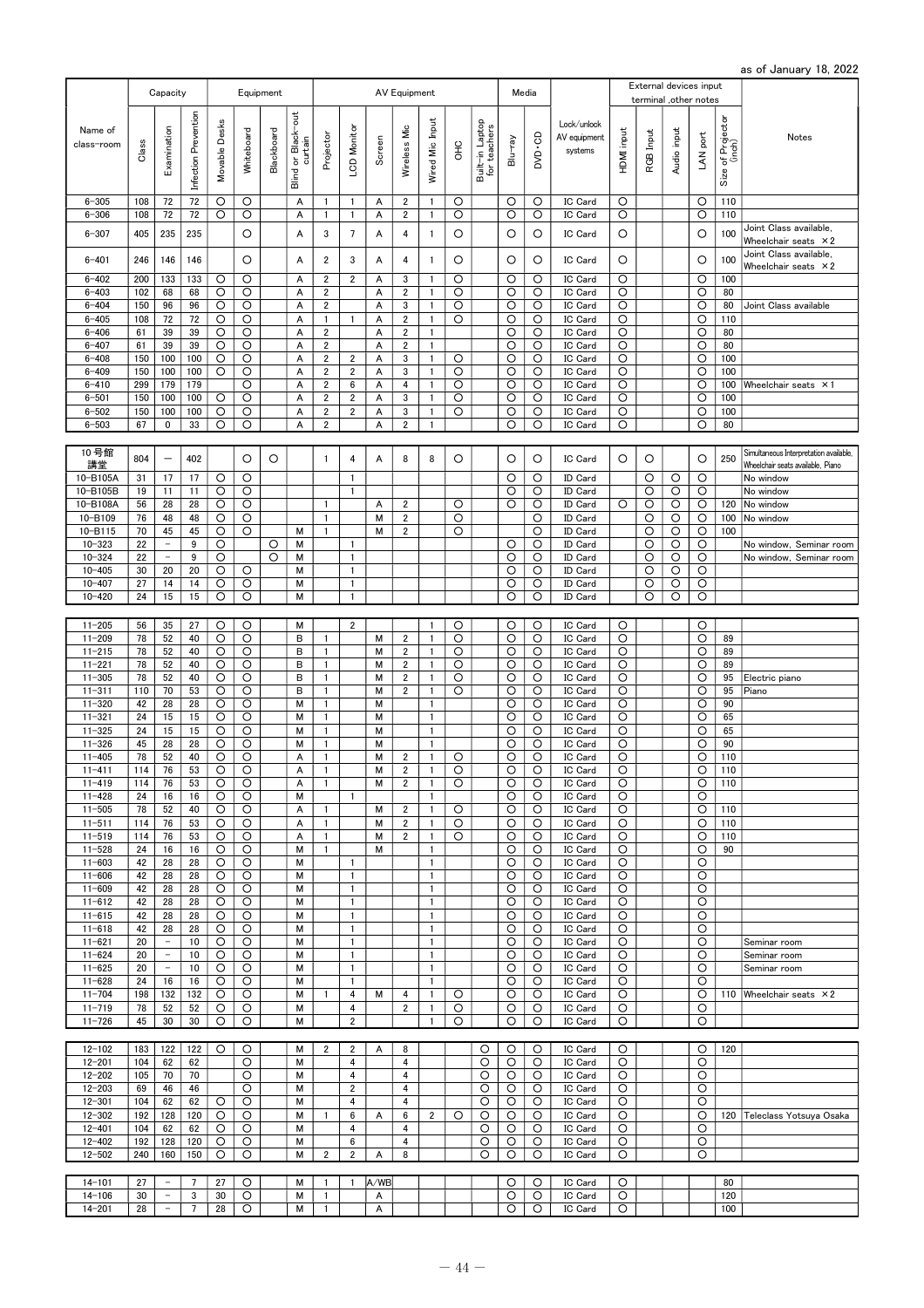|                       |          | Capacity                                             |                      |                    |                    | Equipment  |                               |              |                                |        | AV Equipment   |                        |             |                                 |                    | Media        |                                        |                    |           | External devices input<br>terminal ,other notes |                    |                             |                                 |
|-----------------------|----------|------------------------------------------------------|----------------------|--------------------|--------------------|------------|-------------------------------|--------------|--------------------------------|--------|----------------|------------------------|-------------|---------------------------------|--------------------|--------------|----------------------------------------|--------------------|-----------|-------------------------------------------------|--------------------|-----------------------------|---------------------------------|
| Name of<br>class-room | Class    | Examination                                          | Infection Prevention | Movable Desks      | Whiteboard         | Blackboard | Blind or Black-out<br>curtain | Projector    | -CD Monitor                    | Screen | Wireless Mic   | <b>Nired Mic Input</b> | $rac{C}{C}$ | Built-in Laptop<br>for teachers | Blu-ray            | DVD-CD       | Lock/unlock<br>AV equipment<br>systems | HDMI input         | RGB Input | Audio input                                     | LAN port           | Size of Projector<br>(inch) | Notes                           |
| $14 - 206$            | 22       | $\sim$                                               | 12                   | 22                 | O                  |            | M                             |              | $\mathbf{1}$                   |        |                |                        |             |                                 |                    |              | $\overline{\phantom{a}}$               | $\circ$            |           |                                                 |                    |                             |                                 |
| $14 - 207$            | 20       | $\overline{\phantom{a}}$                             | 12                   | 20                 | $\circ$            |            | M                             |              | $\mathbf{1}$                   |        |                |                        |             |                                 |                    |              | $\qquad \qquad -$                      | $\circ$            |           |                                                 |                    |                             |                                 |
| $14 - 309$            | 22       | $\overline{\phantom{a}}$                             | 12                   | 22                 | $\circ$            |            | M                             |              | $\mathbf{1}$                   |        |                |                        |             |                                 |                    |              | $\qquad \qquad -$                      | $\circ$            |           |                                                 |                    |                             |                                 |
| $14 - 310$            | 20       | $\overline{\phantom{a}}$                             | 12                   | 20                 | O                  |            | M                             |              | $\mathbf{1}$                   |        |                |                        |             |                                 |                    |              | $\qquad \qquad -$                      | $\circ$            |           |                                                 |                    |                             |                                 |
|                       |          |                                                      |                      |                    |                    |            |                               |              |                                |        |                |                        |             |                                 |                    |              |                                        |                    |           |                                                 |                    |                             |                                 |
| 紀-B210                | 255      | 169                                                  | 169                  | $\circ$            | $\circ$            |            | M                             | 3            | 4                              | A      | 4              |                        | O           |                                 | $\circ$            | $\circ$      | IC Card                                | $\circ$            |           |                                                 | $\circ$            |                             | 100 Wheelchair seats $\times 2$ |
| 紀-B101                | 35       | 23                                                   | 23                   | O                  |                    | O          | В                             |              | $\mathbf{1}$                   |        |                |                        |             |                                 | O                  | O            | IC Card                                | O                  |           |                                                 | O                  |                             |                                 |
| 紀-B104                | 65       | 42                                                   | 42                   | O                  |                    | $\circ$    | B                             |              | $\overline{2}$                 |        | $\overline{2}$ |                        | O           |                                 | O                  | $\circ$      | IC Card                                | $\circ$            |           |                                                 | O                  |                             |                                 |
| 紀-B105                | 35       | 23                                                   | 23                   | $\circ$            |                    | $\circ$    | B                             |              | $\mathbf{1}$                   |        |                |                        |             |                                 | $\circ$            | $\circ$      | IC Card                                | $\circ$            |           |                                                 | $\circ$            |                             |                                 |
| 紀-B107                | 35       | 23                                                   | 23                   | $\circ$            |                    | O          | В                             |              | $\mathbf{1}$                   |        |                |                        |             |                                 | O                  | O            | IC Card                                | $\circ$            |           |                                                 | $\circ$            |                             |                                 |
| 紀-B108                | 65       | 42                                                   | 40                   | $\circ$            |                    | O          | В                             |              | $\overline{2}$                 |        | $\overline{2}$ |                        | $\circ$     |                                 | O                  | O            | IC Card                                | $\circ$            |           |                                                 | O                  |                             |                                 |
| 紀-B111                | 35       | 23                                                   | 23                   | $\circ$            |                    | O          | В                             |              | $\mathbf{1}$                   |        |                |                        |             |                                 | $\circ$            | $\circ$      | IC Card                                | $\circ$            |           |                                                 | $\circ$            |                             |                                 |
| 紀-B112                | 73       | 47                                                   | 40                   | O                  |                    | O          | В                             |              | $\overline{2}$                 |        | $\overline{2}$ |                        | O           |                                 | O                  | O            | IC Card                                | O                  |           |                                                 | O                  |                             |                                 |
| 紀-B113                | 22       | 17                                                   | 17                   | O                  |                    | O          | В                             |              | $\mathbf{1}$                   |        |                |                        |             |                                 | O                  | O            | IC Card                                | O                  |           |                                                 | O                  |                             |                                 |
| 紀-B115                | 30       | 20                                                   | 20                   | $\circ$            |                    | $\circ$    | B                             |              | $\mathbf{1}$                   |        |                |                        |             |                                 | O                  | $\circ$      | IC Card                                | $\circ$            |           |                                                 | O                  |                             |                                 |
| 紀-101                 | 16       | $\overline{\phantom{a}}$<br>$\overline{\phantom{a}}$ | $\overline{7}$       | $\circ$            |                    | $\circ$    | B                             |              | $\mathbf{1}$                   |        |                |                        |             |                                 | $\circ$            | $\circ$      | IC Card                                | $\circ$            |           |                                                 | $\circ$            |                             | Seminar room                    |
| 紀-103                 | 16       |                                                      | $7\overline{ }$      | $\circ$            |                    | O          | В                             |              | $\mathbf{1}$<br>$\overline{2}$ |        | $\overline{2}$ |                        |             |                                 | $\circ$            | $\circ$      | IC Card                                | $\circ$            |           |                                                 | O                  |                             | Seminar room                    |
| 紀-104<br>紀-105        | 65<br>16 | 42<br>$\overline{\phantom{a}}$                       | 42<br>$\overline{7}$ | $\circ$<br>$\circ$ |                    | O<br>O     | В<br>В                        |              | 1                              |        |                |                        | O           |                                 | $\circ$<br>$\circ$ | O<br>$\circ$ | IC Card<br>IC Card                     | $\circ$<br>O       |           |                                                 | O<br>$\circ$       |                             |                                 |
| 紀-107                 | 16       | $\overline{\phantom{a}}$                             | 7                    | O                  |                    | O          | B                             |              | $\mathbf{1}$                   |        |                |                        |             |                                 | O                  | O            | IC Card                                | O                  |           |                                                 | O                  |                             | Seminar room                    |
| 紀-108                 | 65       | 42                                                   | 42                   | $\circ$            |                    | O          | В                             |              | $\overline{\mathbf{c}}$        |        | $\overline{2}$ |                        | O           |                                 | O                  | $\circ$      | IC Card                                | $\circ$            |           |                                                 | O                  |                             | Seminar room                    |
| 紀-109                 | 16       | $\bar{\phantom{a}}$                                  | $\overline{7}$       | $\circ$            |                    | $\circ$    | B                             |              | $\mathbf{1}$                   |        |                |                        |             |                                 | O                  | $\circ$      | IC Card                                | $\circ$            |           |                                                 | $\circ$            |                             | Seminar room                    |
| 紀-111                 | 16       | $\overline{\phantom{a}}$                             | $\overline{7}$       | $\circ$            |                    | $\circ$    | B                             |              | $\mathbf{1}$                   |        |                |                        |             |                                 | $\circ$            | $\circ$      | IC Card                                | $\circ$            |           |                                                 | $\circ$            |                             | Seminar room                    |
| 紀-112                 | 73       | 47                                                   | 47                   | $\circ$            |                    | $\circ$    | В                             |              | $\overline{2}$                 |        | $\overline{2}$ |                        | $\circ$     |                                 | $\circ$            | $\circ$      | IC Card                                | $\circ$            |           |                                                 | $\circ$            |                             |                                 |
| 紀-113                 | 16       | $\overline{\phantom{a}}$                             | $\overline{7}$       | O                  |                    | O          | В                             |              | $\mathbf{1}$                   |        |                |                        |             |                                 | O                  | O            | IC Card                                | $\circ$            |           |                                                 | O                  |                             | Seminar room                    |
| 紀-115                 | 63       | 42                                                   | 42                   | $\circ$            |                    | O          | В                             |              | 3                              |        | $\overline{2}$ |                        |             |                                 | O                  | $\circ$      | IC Card                                | $\circ$            |           |                                                 | O                  |                             |                                 |
| 紀-303                 | 31       | 31                                                   | 31                   | O                  | O                  |            | М                             | $\mathbf{1}$ |                                | A      |                |                        |             |                                 | O                  | O            | IC Card                                | O                  |           |                                                 | O                  | 100                         |                                 |
| 紀-304                 | 49       | 49                                                   | 49                   | O                  | $\circ$            |            | М                             | $\mathbf{1}$ |                                | A      | $\overline{2}$ |                        |             |                                 | O                  | O            | IC Card                                | O                  |           |                                                 | O                  | 100                         |                                 |
| 紀-307                 | 34       | 34                                                   | 34                   | $\circ$            | O                  |            | M                             | $\mathbf{1}$ |                                | A      |                |                        |             |                                 | O                  | O            | IC Card                                | O                  |           |                                                 | $\circ$            | 100                         |                                 |
| 紀-403                 | 31       | 31                                                   | 31                   | $\circ$            | $\circ$            |            | M                             | $\mathbf{1}$ |                                | A      |                |                        |             |                                 | $\circ$            | $\circ$      | IC Card                                | $\circ$            |           |                                                 | $\circ$            | 100                         |                                 |
| 紀-404                 | 35       | 35                                                   | 35                   | $\circ$            | $\overline{\circ}$ |            | M                             | $\mathbf{1}$ |                                | A      |                |                        |             |                                 | $\overline{\circ}$ | $\circ$      | IC Card                                | $\circ$            |           |                                                 | $\overline{\circ}$ | 100                         |                                 |
| 紀-407                 | 39       | 39                                                   | 39                   | $\circ$            | $\circ$            |            | M                             | 1            |                                | A      |                |                        |             |                                 | O                  | $\circ$      | IC Card                                | $\circ$            |           |                                                 | O                  | 100                         |                                 |
| 紀-408                 | 39       | 39                                                   | 39                   | $\circ$            | $\circ$            |            | М                             | $\mathbf{1}$ |                                | A      |                |                        |             |                                 | $\circ$            | O            | IC Card                                | $\circ$            |           |                                                 | O                  | 100                         |                                 |
| 紀-409                 | 39       | 39                                                   | 39                   | O                  | O                  |            | M                             | $\mathbf{1}$ |                                | A      |                |                        |             |                                 | O                  | O            | IC Card                                | O                  |           |                                                 | $\circ$            | 100                         |                                 |
| 紀-412                 | 43       | 43                                                   | 43                   | $\circ$            | O                  |            | М                             | $\mathbf{1}$ |                                | A      |                |                        |             |                                 | $\circ$            | O            | IC Card                                | O                  |           |                                                 | $\circ$            | 100                         |                                 |
| 紀-413                 | 39       | 39                                                   | 39                   | $\circ$            | $\circ$            |            | M                             | $\mathbf{1}$ |                                | A      |                |                        |             |                                 | O                  | O            | IC Card                                | $\circ$            |           |                                                 | $\circ$            | 100                         |                                 |
| 紀-415                 | 23       | 23                                                   | 23                   | $\circ$            | $\circ$            |            | M                             | $\mathbf{1}$ |                                | A      |                |                        |             |                                 | $\circ$            | $\circ$      | IC Card                                | $\circ$            |           |                                                 | $\circ$            | 100                         |                                 |
| 紀-417                 | 23       | 23                                                   | 23                   | $\overline{\circ}$ | $\overline{\circ}$ |            | M                             | $\mathbf{1}$ |                                | A      |                |                        |             |                                 | $\overline{\circ}$ | O            | IC Card                                | $\overline{\circ}$ |           |                                                 | $\overline{\circ}$ | 100                         |                                 |
| 紀-501                 | 32       | 21                                                   | 21                   | $\circ$            | $\circ$            |            | M                             |              | $\mathbf{1}$                   |        |                |                        |             |                                 | $\circ$            | O            | Key                                    | $\circ$            | O         | $\circ$                                         | $\circ$            |                             |                                 |
| 紀-502                 | 81       | 54                                                   | 54                   | $\circ$            | $\circ$            |            | M                             |              | $\mathbf{1}$                   |        |                |                        |             |                                 | $\circ$            | O            | Key                                    | $\circ$            | O         | O                                               | $\circ$            |                             |                                 |
| 紀-503                 | 42       | 28                                                   | 28                   | O                  | O                  |            | M                             |              | $\mathbf{1}$                   |        |                |                        |             |                                 | O                  | O            | Key                                    | O                  | O         | O                                               | O                  |                             |                                 |
| 紀-504                 | 96       | 64                                                   | 64                   | O                  | O                  |            | М                             |              | $\mathbf{1}$                   |        |                |                        |             |                                 | $\circ$            | O            | Key                                    | $\circ$            | $\circ$   | O                                               | O                  |                             |                                 |
| 紀-505                 | 36       | 24                                                   | 24                   | $\circ$            | $\circ$            |            | M                             |              | $\mathbf{1}$                   |        |                |                        |             |                                 | $\circ$            | O            | Key                                    | O                  | $\circ$   | $\circ$                                         | $\circ$            |                             |                                 |

# \*紀 means Kioizaka

# ■Mejiro Seibo Campus as of January 18, 2022

| $-205$    | 102                      | 68                       |   | ◡ | M |    | ΙVΙ        |        | U | U | Ő | AV Kev | O       |        | ◡                             |                                                      |
|-----------|--------------------------|--------------------------|---|---|---|----|------------|--------|---|---|---|--------|---------|--------|-------------------------------|------------------------------------------------------|
| $-208$    | 102                      | 68                       |   | ◡ | M |    | ΙVΙ        |        | U | O | Ő | AV Kev | $\circ$ |        |                               |                                                      |
| $1 - 210$ | 102                      | 68                       |   | ◡ | M |    | <b>IVI</b> |        | U | O | Ő | AV Key | $\circ$ |        | $\check{ }$                   |                                                      |
| $1 - 213$ | 18                       | 9                        |   |   | M |    |            |        |   | О | O | AV Key | $\circ$ |        | $\sim$<br>◡                   |                                                      |
| $1 - 215$ | 40                       | 40                       | ◡ |   | M |    | M          |        |   | О | O | AV Key | $\circ$ |        | $\overline{\phantom{0}}$<br>◡ |                                                      |
| $1 - 305$ | $\overline{\phantom{a}}$ | -                        |   |   | M | 25 |            | $\sim$ | U | О | O | AV Key |         |        | ◡                             | Practical room No.1、<br>$\vert$ Bed × 25, Camera × 3 |
| $1 - 317$ | -                        | $\overline{\phantom{a}}$ |   |   | M |    |            | $\sim$ |   |   |   | AV Key |         |        |                               | Practical room No.2                                  |
|           |                          |                          |   |   |   |    |            |        |   |   |   |        |         | $\sim$ |                               |                                                      |

| $2 - 101$  |    |                          |  |   | D |  |   | c |  |  | AV Kev  |  |  | Auditorium,no class   |
|------------|----|--------------------------|--|---|---|--|---|---|--|--|---------|--|--|-----------------------|
| $2 - 109$  | 18 | $\overline{10}$          |  |   |   |  | м |   |  |  | -       |  |  | Seminar room          |
| $2 - 111a$ |    | -                        |  |   |   |  |   |   |  |  | -       |  |  | Practical room        |
| $2 - 112$  | -  | -                        |  |   |   |  |   |   |  |  | -       |  |  | Practical room        |
| $2 - 202$  | 40 | -                        |  |   |   |  | М |   |  |  | AV Kev  |  |  | Seminar room          |
| $2 - 203$  | 40 | -                        |  |   |   |  | М |   |  |  | AV Kev  |  |  | Seminar room          |
| $2 - 204$  | 40 | -                        |  | ◡ |   |  | м |   |  |  | AV Kev  |  |  | Seminar room          |
| $2 - 205$  | 80 | 40                       |  |   |   |  |   |   |  |  | IC Card |  |  | 16:10 Practical room  |
| $2 - 207$  |    | $\overline{\phantom{a}}$ |  |   |   |  |   |   |  |  | IC Card |  |  | <b>Practical room</b> |

| А   | Auto              |
|-----|-------------------|
| м   | Manual            |
| R   | Black-out curtain |
| WR  | Whiteboard        |
| /WR | Auto & Whiteboard |
|     |                   |

\* Please refer to the link below for the latest information about Sophia wi-fi https://ccweb.cc.sophia.ac.jp/userguide/network/nw-06-2/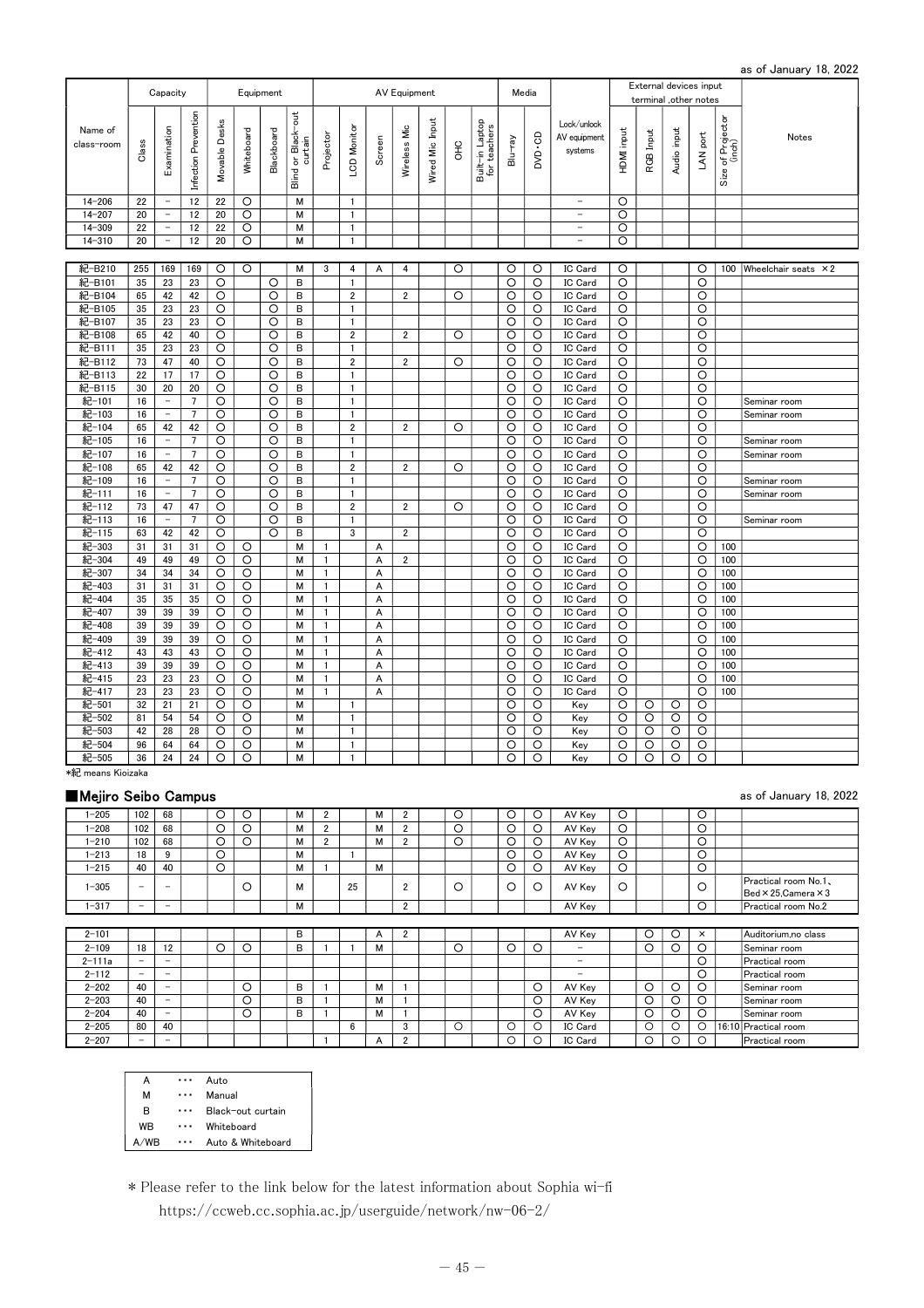Audio-visual equipment

"Wired microphone"

- Most of the microphones pre-installed in classrooms are wireless.
- A wired mic is only available through equipment rental service.

"Wireless microphone"

- Equipment rental is available for a classroom without a pre-installed wireless microphone. "OHC"

- Equipment rental is available for a classroom without a pre-installed equipment.

"Built-in Notebook PC for teachers"

- A PC podiums is only installed in 4 classrooms in Bldg. 3, 9 classrooms in Bldg.12. \*DELL Latitude (Bldg.3)E6450, (Bldg.12)E5470 OS/Win7
- Notebook PC are available for rental only for part-time teachers. (DELL Latitude E5470 OS/Win7)

# Audio-visual media

"VHS"

- You may convert a teaching material in VHS into a digital media format in Editing Room.

# External devices input terminal, other notes

"Joint Class"

- (1)  $101 \rightarrow 307$  · (2)  $301 \rightarrow 304$  · (3)  $401 \rightarrow 404$ 

"HDMI input terminal only"

- No rental equipment is available except for a "VGA(D-Sub15,Audio)→HDMI Converter"
- Reservation is not necessary

"Sophia wi-fi connection via Sophia ICT account"

- ◎;The number of connections available equals the classroom capacity of each room.
- 〇;Connections exceeding the capacity are not supported.
- Faculty members are recommended to use LAN connection.

# ■List of COM, CALL, SI Room

For the latest information, refer to "Our facilities"  $\rightarrow$  "Facilities and Software in PC rooms" in the User Guide on the ICT Office website (https://ccweb.cc.sophia.ac.jp/en/)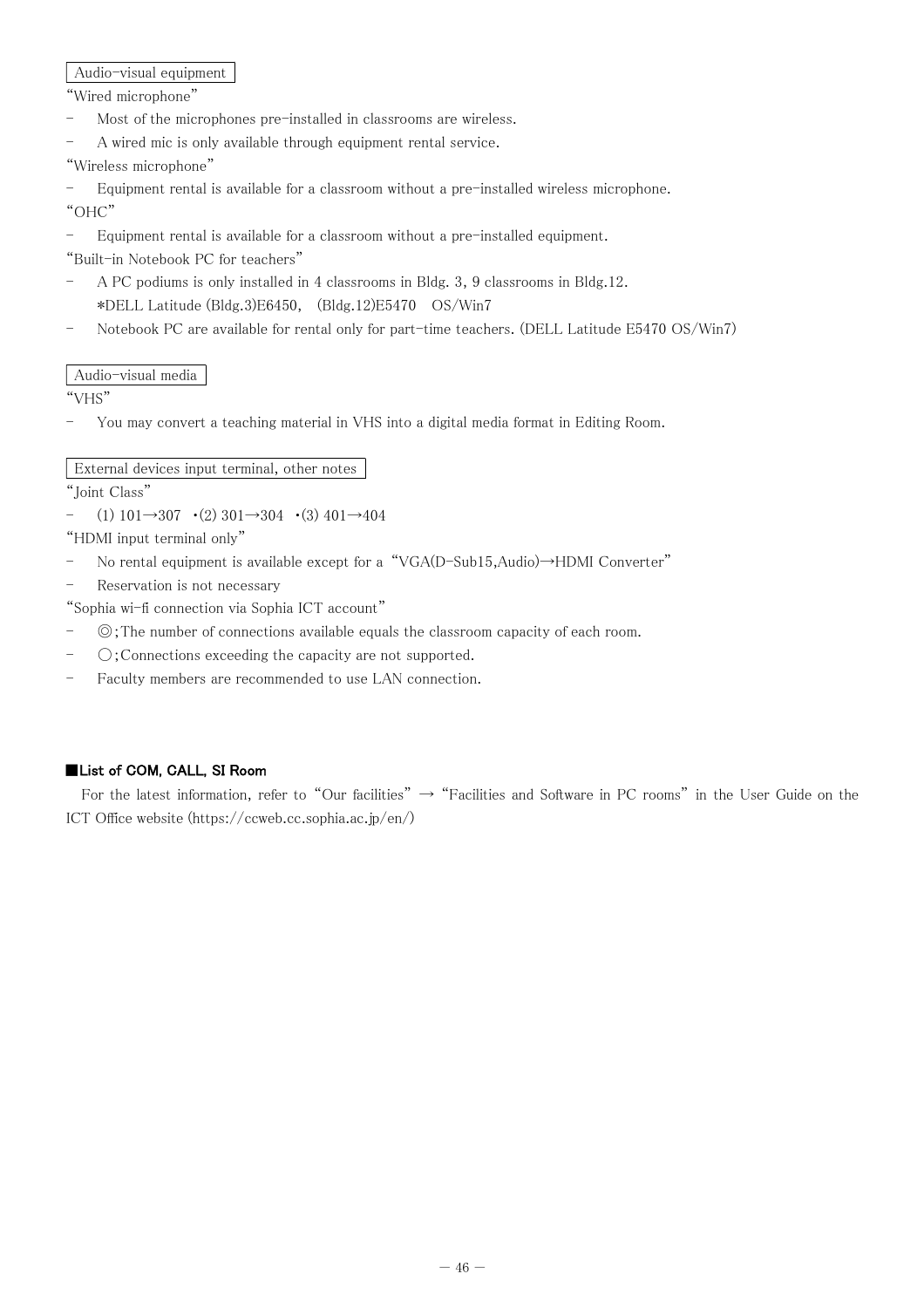| Undergraduate faculty/Graduate school                                                                                                                                                                            |                                |                                                                                                                                          |                                | Days marked with $\Box$ in the calendar are holidays and other no-class days.                                                                                      |
|------------------------------------------------------------------------------------------------------------------------------------------------------------------------------------------------------------------|--------------------------------|------------------------------------------------------------------------------------------------------------------------------------------|--------------------------------|--------------------------------------------------------------------------------------------------------------------------------------------------------------------|
|                                                                                                                                                                                                                  |                                |                                                                                                                                          |                                | **For Law School calendar, please also see "Law School Handbook (法科大学院履修要綱)."<br>*For FLA and GPGS calendar, please also see the Bulletin of Information 2022-2023 |
| Calendar                                                                                                                                                                                                         |                                | Schedule of Events for Undergraduate Faculty                                                                                             |                                | Schedule of Events for Graduate School                                                                                                                             |
| 2022                                                                                                                                                                                                             | March 30                       | Guidance on transfers, second degrees, re-entering, and departmental transfers                                                           |                                |                                                                                                                                                                    |
|                                                                                                                                                                                                                  | March 30-31                    | <current students="">Department guidance</current>                                                                                       |                                |                                                                                                                                                                    |
| April                                                                                                                                                                                                            |                                | Entrance ceremony                                                                                                                        |                                | Entrance ceremony                                                                                                                                                  |
| Sat<br>ΪË<br>Sun Mon Tue Wed Thu                                                                                                                                                                                 | E                              | Spring semester 1Q-2Q courses registration period                                                                                        | $\overline{1}$                 | Spring semester 1Q .2Q courses registration period                                                                                                                 |
| $\sim$ $\circ$<br>$\infty$<br>$\overline{ }$<br>6<br>S<br>4                                                                                                                                                      | $\frac{9}{1}$                  | Lottery Entry period                                                                                                                     |                                |                                                                                                                                                                    |
| $\overline{\phantom{a}}$<br>$\overline{z}$<br>$\tilde{c}$                                                                                                                                                        |                                | <new students="">Placement test</new>                                                                                                    |                                |                                                                                                                                                                    |
| $^{23}$ s<br>$152$<br>22<br>$\frac{5}{2}$ 8<br>$\frac{20}{27}$<br>$\overset{\circ}{=}\overset{\circ}{=}\overset{\circ}{\approx}$<br>$\overset{\circ}{=}$<br>25                                                   | $2 - 9$                        | <new students="">Course registration guidance</new>                                                                                      | $2 - 10$<br>$2 - 10$           | <current students="">Guidance by graduate programs<br/><new students="">Guidance</new></current>                                                                   |
|                                                                                                                                                                                                                  |                                |                                                                                                                                          |                                |                                                                                                                                                                    |
|                                                                                                                                                                                                                  | ဖ                              | <new students="">Placement test(make-up)</new>                                                                                           |                                |                                                                                                                                                                    |
|                                                                                                                                                                                                                  | $9-11$<br>თ<br>lingA           | <all students="">Lottery Registration (first-come-first-served basis)<br/><all students="">Results of Lottery Entry (Loyola)</all></all> |                                |                                                                                                                                                                    |
|                                                                                                                                                                                                                  | Ξ                              | Spring semester 1Q .2Q courses registration confirmation period                                                                          | Ξ                              | Spring semester 1Q .2Q courses registration confirmation period                                                                                                    |
|                                                                                                                                                                                                                  |                                | Spring semester 1Q classes begin                                                                                                         |                                | Spring semester 1Q classes begin                                                                                                                                   |
|                                                                                                                                                                                                                  | $\frac{12}{12} - \frac{8}{18}$ | Spring semester 1Q · 2Q courses adjustment period                                                                                        | $\frac{12}{12} - \frac{8}{18}$ | Spring semester 1Q .2Q courses adjustment period                                                                                                                   |
|                                                                                                                                                                                                                  | 20                             | Course student lists(Spring semester · 1Q · 2Q courses) (Loyola)                                                                         | $20\,$                         | Course student lists(Spring semester · 1Q · 2Q courses) (Loyola)                                                                                                   |
|                                                                                                                                                                                                                  | $22 - 26$                      | <liberal arts="" students="">Cancellation Period</liberal>                                                                               |                                |                                                                                                                                                                    |
|                                                                                                                                                                                                                  | $\boldsymbol{\mathcal{S}}$     | Deadline for submission of request for leave of absence for Spring semester 1Q                                                           | $\boldsymbol{30}$              | Deadline for submission of request for leave of absence for Spring semester 1Q                                                                                     |
| Sat<br>$\overline{4}$<br>$\overline{\phantom{a}}$<br>ΪĚ<br>$\circ$ 2<br>Sun Mon Tue Wed Thu<br>$\overline{2}$<br>G<br>May<br>$\overline{a}$<br>$\equiv$<br>$\tilde{\mathbf{c}}$<br>$\tilde{=}$<br>പത<br>$\infty$ | $\frac{2}{14}$                 | Withdrawal Period for 1Q courses<br>Make-up classes                                                                                      | $2 - 6$<br>$\overline{4}$      | Withdrawal Period for 1Q courses<br>Make-up classes                                                                                                                |
| $\frac{2}{2}$ 8<br>$\frac{20}{27}$<br>$\frac{9}{26}$<br>$\frac{8}{25}$<br>$\overline{\phantom{0}}$<br>$\frac{4}{3}$<br>$\frac{6}{1}$<br>$^{23}$ $^8$<br>$\begin{array}{c} 52 \\ 20 \end{array}$                  | 28<br><b>VaM</b>               | Examination period for 1Q                                                                                                                | 28                             | Examination period for 1Q                                                                                                                                          |
| 29 Sophians' Day                                                                                                                                                                                                 |                                |                                                                                                                                          |                                |                                                                                                                                                                    |
|                                                                                                                                                                                                                  |                                |                                                                                                                                          |                                |                                                                                                                                                                    |

# Event Calendar of Academic Affairs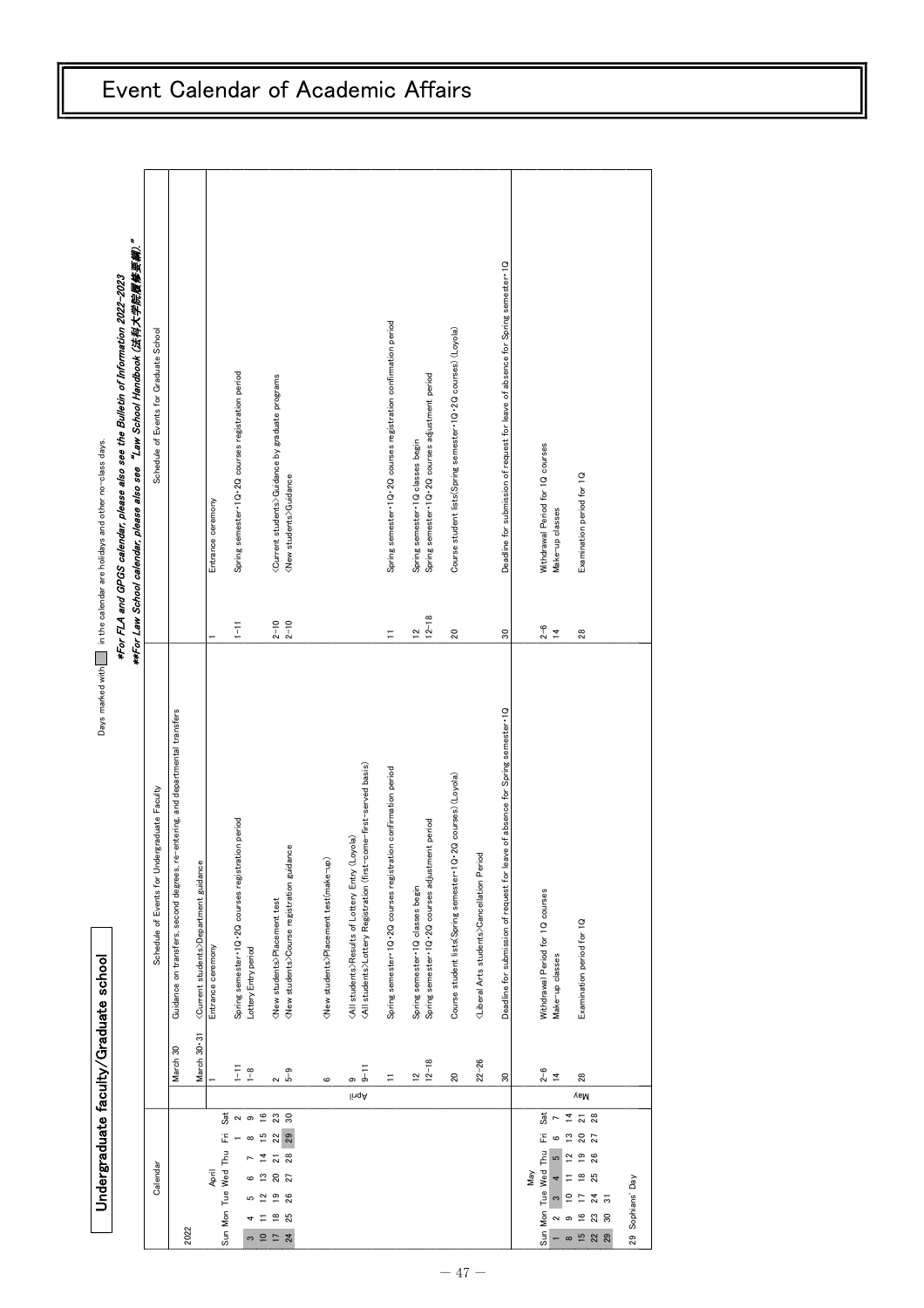| Schedule of Events for Graduate School       | (not necessary for Global Studies/GPST(Green Science and and Engineering)/IGCGES)<br>Deadline for submission of request for leave of absence for 2Q<br>Deadline for submission of request for September completion<br>Withdrawal Period for Spring semester and 2Q courses<br>2Q course registration period<br>Examination period for 1Q<br>2Q classes begin<br>Make-up classes<br>1Q classes end                                                        | No class day (Intercollegiate game with Nanzan University)<br>Classes are held (Marine day)<br>Make-up classes                                | Spring semester 2Q classes end                                                                                                                                                             | Intensive courses and make-up class period<br>Examination period for Spring semester 2Q<br>$31 -$ Sep. $20$                                                                                                       | September graduation candidates>Deadline for submission of request for grade review<br><2nd year master's students>Grades available online<br><3rd year doctor's students>Grades available online<br>* Spring semester make-up examinations (Late August)<br>Grade submission deadline                     |
|----------------------------------------------|----------------------------------------------------------------------------------------------------------------------------------------------------------------------------------------------------------------------------------------------------------------------------------------------------------------------------------------------------------------------------------------------------------------------------------------------------------|-----------------------------------------------------------------------------------------------------------------------------------------------|--------------------------------------------------------------------------------------------------------------------------------------------------------------------------------------------|-------------------------------------------------------------------------------------------------------------------------------------------------------------------------------------------------------------------|------------------------------------------------------------------------------------------------------------------------------------------------------------------------------------------------------------------------------------------------------------------------------------------------------------|
|                                              | $13 - 17$<br>$18 - 25$<br>$3 - 9$<br>88<br>$\ddot{\phantom{0}}$<br>ດ ຕ                                                                                                                                                                                                                                                                                                                                                                                   | $\frac{8}{10}$<br>ၜ                                                                                                                           | $\overline{2}$                                                                                                                                                                             | $23 - 30$                                                                                                                                                                                                         | $25 - 26$<br>$\frac{8}{10}$<br>25                                                                                                                                                                                                                                                                          |
| Schedule of Events for Undergraduate Faculty | (not necessary for Liberal Arts/FST (Green Science and Engineering) students)<br>Deadline for submission of request for leave of absence for 2Q<br>Deadline for submission of request for September completion<br>Withdrawal Period for Spring semester and 2Q courses<br>2Q course registration period<br>Examination period for 1Q<br>2Q classes begin<br>Make-up classes<br>1Q classes end<br>$18 - 25$<br>$13 - 17$<br>$3-9$<br><u>ន ន</u><br>$\sim$ | Nanzan University<br>No class day (Intercollegiate game with<br>Classes are held (Marine day)<br>Make-up classes<br>$\frac{8}{1}$<br>$\sigma$ | Spring semester 2Q classes end<br>22                                                                                                                                                       | Intensive courses and make-up class period<br>Examination period for Spring semester 2Q<br>$31 -$ Sep. $20$<br>$23 - 30$                                                                                          | <september candidates="" graduation="">Deadline for submission of request for grade review<br/>* Spring semester make-up examinations (Late August)<br/><seniors>Grades available online<br/>Grade submission deadline<br/><math>25 - 26</math><br/><math>\frac{8}{16}</math><br/>25</seniors></september> |
|                                              | <b>June</b><br>Sat<br>$\overset{\circ}{=}$<br>25<br>Ξ                                                                                                                                                                                                                                                                                                                                                                                                    | Sat<br>ၜ<br>$\sim$                                                                                                                            | $\frac{6}{1}$<br>$^{23}$ so                                                                                                                                                                | վակ                                                                                                                                                                                                               | August<br>Sat<br>$\overline{\mathbf{c}}$<br>$20^{2}$<br>$\circ$                                                                                                                                                                                                                                            |
| Calendar                                     | 굽<br>22<br>24<br>S<br>Sun Mon Tue Wed Thu<br>$\frac{6}{2}$<br>$\mathop{^{23} }$ so<br>ၜ<br>$\sim$<br>June<br>15<br>22<br>$\infty$<br>$\frac{2}{8}$<br>±<br>$\frac{20}{27}$<br>≌<br><b>5 12 10</b><br>26                                                                                                                                                                                                                                                  | Ë<br>$\infty$<br>Sun Mon Tue Wed Thu<br>July<br>6<br>5                                                                                        | 15<br>$22$<br>$\vec{a}$<br>$\frac{21}{28}$<br>$\frac{20}{27}$<br>$\mathbf{r}$<br>$\frac{9}{26}$<br>$\tilde{a}$<br>$\frac{8}{2}$<br>25<br>Ξ<br>$\frac{4}{3}$<br>$\frac{1}{2}$ $\frac{1}{2}$ | with Nanzan University<br>31-Sep.26 <undergraduate faculty="" graduate<br="">School&gt;Summer vacation<br/>1-3 Intercollegiate game<br/>18 Classes are held<br/>(Marine day)<br/>1 School holiday</undergraduate> | ュ<br>$\overline{12}$<br>$\frac{9}{2}$<br>26<br>5<br>Sun Mon Tue Wed Thu<br>$\frac{8}{2}$<br>25<br>$\equiv$<br>4<br>August<br>22<br>$\frac{4}{3}$<br>S<br>$\frac{6}{1}$<br>$^{23}$ s<br>$\sim$<br>ၜ<br>$\frac{15}{2}$<br>22<br>$\infty$<br>ក <u>។</u><br>28                                                 |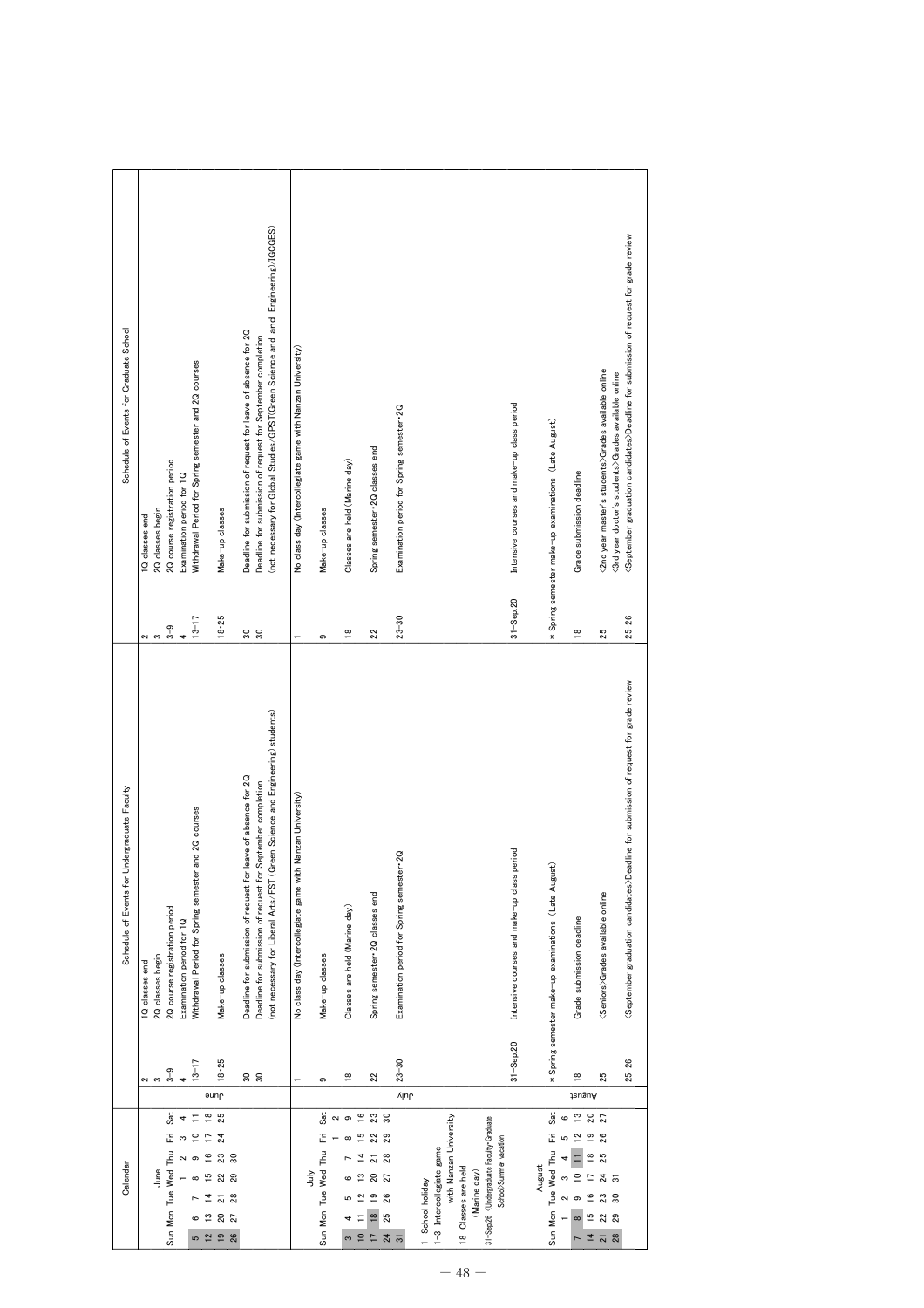| Schedule of Events for Graduate School       | Deadline for submission of request for grade review<br>Spring semester 1Q-2Q grade available online<br>September graduates announced<br>₽<br>54                                                                                                              | Graduation ceremony (September graduation)<br>Spring semester 2Q ends<br><u>ន</u> ន                                           | Autumn semester 3Q begins                                  | (Master's(doctoral)Program in Global Studies, Global Environmental Studies,<br>Green Science and Engineering Division> Entrance ceremony                               | <master's(doctoral)program environmental="" global="" in="" studies,="" studies,<br="">Green Science and Engineering Division&gt;Guidance</master's(doctoral)program> | Autumn semester 3Q-4Q course registration period<br>$21 - 28$                                       |                                                                                                                                    | Autumn semester 3Q .4Q course registration confirmation period<br>Autumn semester 3Q · 4Q course adjustment period<br>Autumn semester 3Q classes begin<br>$30$ – $Oct3$<br>29                                                                                                                              | * Spring semester subject grade distribution available online | Course student list(Autumn semester 3Q 4Q)available           | Classes are held (Health and sportsday)<br>Withdrawal Period for 3Q courses<br>$18 - 19$<br>$\cong$                                                                                                                              | Make-up classes<br>22 | Deadline for submission of request for leave of absence for Autumn semester 3Q           |
|----------------------------------------------|--------------------------------------------------------------------------------------------------------------------------------------------------------------------------------------------------------------------------------------------------------------|-------------------------------------------------------------------------------------------------------------------------------|------------------------------------------------------------|------------------------------------------------------------------------------------------------------------------------------------------------------------------------|-----------------------------------------------------------------------------------------------------------------------------------------------------------------------|-----------------------------------------------------------------------------------------------------|------------------------------------------------------------------------------------------------------------------------------------|------------------------------------------------------------------------------------------------------------------------------------------------------------------------------------------------------------------------------------------------------------------------------------------------------------|---------------------------------------------------------------|---------------------------------------------------------------|----------------------------------------------------------------------------------------------------------------------------------------------------------------------------------------------------------------------------------|-----------------------|------------------------------------------------------------------------------------------|
| Schedule of Events for Undergraduate Faculty | grade available online<br>Deadline for submission of request for grade review<br><all students="">Spring semester 1Q-2Q<br/>September graduates announced<br/><math display="inline">\overline{\phantom{a}}</math><br/>₽<br/><math>\overline{a}</math></all> | Graduation ceremony (September graduation)<br>Spring semester 2Q ends<br><u>ន</u>                                             | 21<br>Autumn semester 3Q begins<br>$\overline{\mathbf{z}}$ | $\overline{\mathbf{z}}$<br><faculty and="" arts-faculty="" course)="" liberal="" of="" science="" spsf="" technology(english=""><br/>Entrance ceremony<br/>ត</faculty> | 21<br>(New students in Faculty of Liberal Arts.Faculty of Science and Technology(English course) SPSF><br>Course registration guidance<br>21<br>September             | Autumn semester 3Q -4Q course registration period<br>Lottery Entry Period<br>$21 - 28$<br>$21 - 25$ | (New students in Faculty of Liberal Arts. Faculty of Science and Technology(English course) SPSF><br>Orientation camp<br>$23 - 24$ | 27<br>Autumn semester 3Q-4Q course registration confirmation period<br>Autumn semester 3Q .4Q course adjustment period<br>Lottery Registration (first-come-first-served basis)<br>Autumn semester 3Q classes begin<br>Results of Lottery Entry (Loyola)<br>$30$ – $Oct3$<br>$\frac{26-28}{27}$<br>29<br>26 | * Spring semester subject grade distribution available online | 5<br>Course student list(Autumn semester 3Q+4Q)available<br>ယ | Student in Faculty of Liberal Arts>Cancellation Period<br>Classes are held (Health and sportsday)<br>Withdrawal Period for 3Q courses<br>$18 - 19$<br>$7 - 11$<br>$\approx$<br>October                                           | Make-up classes<br>22 | 5<br>Deadline for submission of request for leave of absence for Autumn semester 3Q<br>5 |
| Calendar                                     | Sat<br>$\mathfrak{S}$<br>Ë<br>$\sim$<br>Sun Mon Tue Wed Thu<br>September                                                                                                                                                                                     | 254<br>$\frac{6}{1}$<br>23<br>ၜ<br>51<br>∞<br>ᅼ<br>$20\,$<br>≌<br>ဖ<br>$\frac{9}{2}$<br>$\mathbf{r}$<br>5<br>$\Xi$ $\Xi$<br>4 | $30^{\circ}$<br>22<br>$\frac{2}{2}$ 8<br>27<br>26<br>25    |                                                                                                                                                                        |                                                                                                                                                                       |                                                                                                     |                                                                                                                                    |                                                                                                                                                                                                                                                                                                            |                                                               | Sat<br>Ë<br>Sun Mon Tue Wed Thu<br>October                    | $\frac{15}{2}$<br>22<br>$\infty$<br>$\overline{4}$<br>$\frac{21}{28}$<br>$20^{2}$<br>$\frac{3}{2}$<br>$\frac{9}{26}$<br>$\mathbf{r}$<br>5<br>$\frac{8}{25}$<br>$\overline{10}$<br>$\overline{\phantom{0}}$<br>ω<br>$16$ 23<br>പെ | $\frac{4}{3}$         |                                                                                          |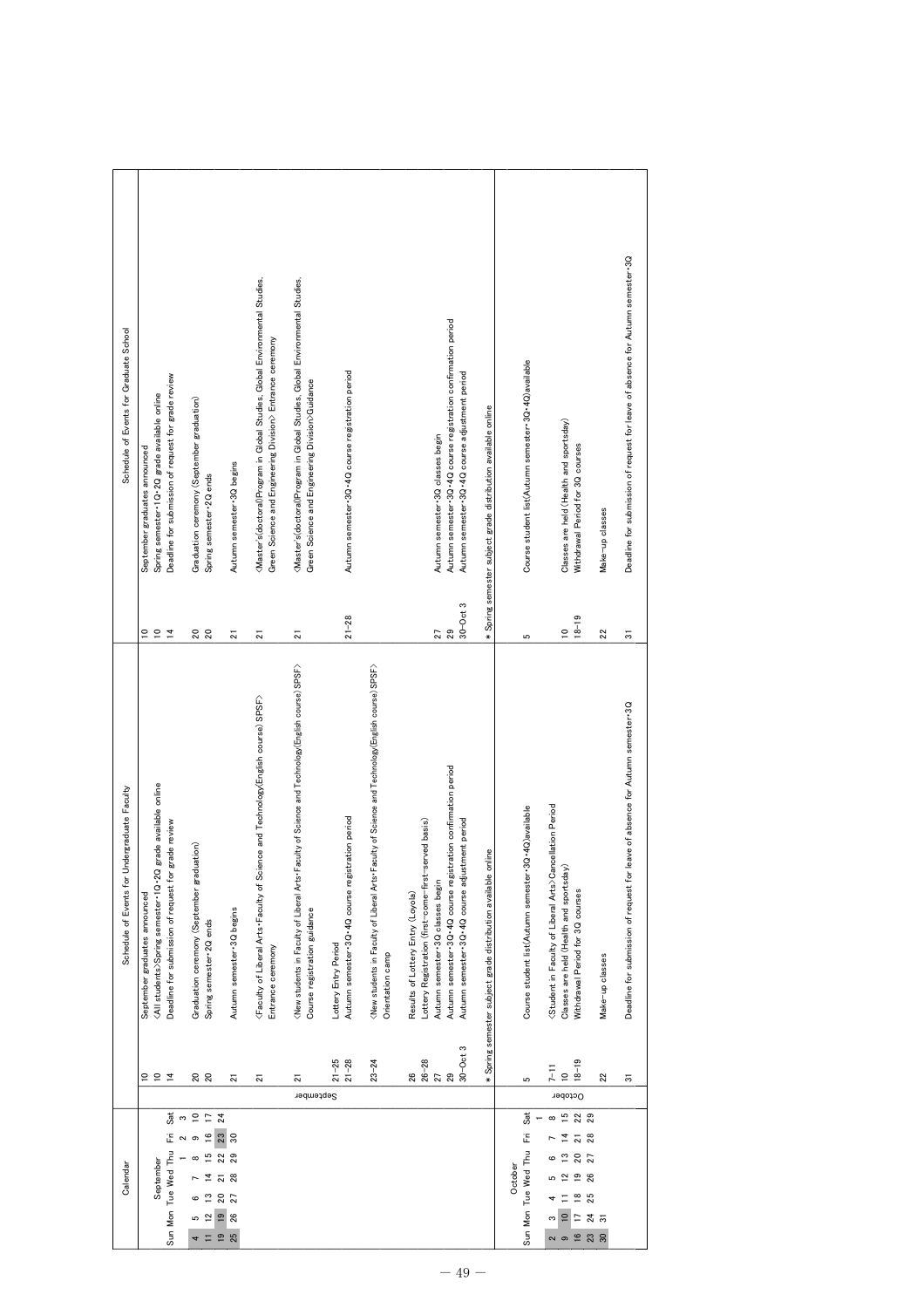| Foundation Day Memorial Day(school holiday)<br>School holiday ※exclude Midwifery course | School holiday |                                    | Examination period for 3Q                                               | 3Q classes end                                                       |                               | 4Q classes begin                        | Classes are held (Labor thanksgiving day) ※exclude Midwifery course                | Withdrawal Period for Autumn semester and 4Q courses                                              | St. Xavier's Day (school holiday)                  | Make-up classes      | Deadline for submission of request for leave of absence for 4Q |                                                             | Winter recess(-Jan.5)                                 |                                                                                        |                        | Make-up classes                                                             |                                            | Autumn semester-4Q classes end                    | Autumn semester examination period |                                                                                                                            |                                                                |
|-----------------------------------------------------------------------------------------|----------------|------------------------------------|-------------------------------------------------------------------------|----------------------------------------------------------------------|-------------------------------|-----------------------------------------|------------------------------------------------------------------------------------|---------------------------------------------------------------------------------------------------|----------------------------------------------------|----------------------|----------------------------------------------------------------|-------------------------------------------------------------|-------------------------------------------------------|----------------------------------------------------------------------------------------|------------------------|-----------------------------------------------------------------------------|--------------------------------------------|---------------------------------------------------|------------------------------------|----------------------------------------------------------------------------------------------------------------------------|----------------------------------------------------------------|
| Foundation Day Memorial Day(school holiday)<br>School holiday ※exclude Nursing Juniors  | School holiday |                                    | Examination period for 3Q                                               |                                                                      | 4Q course registration period |                                         | Classes are held (Labor thanksgiving day) ※exclude Nursing Juniors                 | and 4Q courses<br>Withdrawal Period for Autumn semester                                           | St. Xavier's Day (school holiday)                  | Make-up classes      | Deadline for submission of request for leave of absence for 4Q |                                                             | Winter recess(-Jan.5)                                 |                                                                                        |                        | Make-up classes                                                             | No class Day                               | Autumn semester-4Q classes end                    | Autumn semester examination period |                                                                                                                            | * Teaching Assistant Questionnaire period (Mid Jan.-Late Jan.) |
| $\sim$                                                                                  |                |                                    | $12 - 19$                                                               | $\frac{8}{1}$                                                        | $18 - 24$                     | $\frac{9}{2}$                           |                                                                                    |                                                                                                   | S                                                  | $\mathop{=}^{\circ}$ | 20                                                             |                                                             | $25 -$                                                |                                                                                        | G                      | $7 - 21$                                                                    | $13 - 14$                                  | 23                                                | $24 - 31$                          |                                                                                                                            |                                                                |
| November                                                                                | Sat<br>Ë       | $\overline{2}$<br>$\subseteq$<br>ၜ | 26<br>$\frac{8}{10}$<br>25<br>24<br>23<br>$\overline{6}$                | 30                                                                   |                               |                                         |                                                                                    |                                                                                                   |                                                    | Sat<br>ΞÏ            | ₽<br>F<br>$\tilde{=}$<br>15<br>4                               | $\overline{5}$<br>23<br>$\boldsymbol{30}$<br>22<br>28<br>21 |                                                       |                                                                                        |                        | Sat<br>٦Ï,                                                                  |                                            | $\overline{4}$<br>$\frac{1}{2}$<br>$\overline{2}$ | 28<br>27<br>26<br>25               |                                                                                                                            |                                                                |
|                                                                                         | $\sim$         | 4<br>Sun Mon Tue Wed Thu           | Sophia Festival<br>$2 - 4$<br>Sophia Festival<br>$2 - 4$<br>S<br>$\sim$ | $12 - 19$<br>$\frac{9}{2}$<br>Þ<br>S<br>ᅼ<br>$\overline{\mathbf{2}}$ | ≌<br>22<br>28                 | $18 - 24$<br>3Q classes end<br>November | 4Q course registration period<br>$\frac{9}{2}$<br>1 Foundation Day(school holiday) | 23<br>4Q classes begin<br>$\boldsymbol{\mathcal{Z}}$<br>23 Classes are held<br>2-4 School holiday | 28-Dec. 1<br>28-Dec. 1<br>(Labor thanksgiving day) | s                    | ₽<br>Sun Mon Tue Wed Thu<br>December                           | $\overline{20}$<br>S<br>≌<br>G<br>5                         | December<br>24<br>$20\,$<br>27<br>$\frac{9}{2}$<br>26 | Classes end<br>$25 -$<br>23<br>Classes end<br>23<br>3 St. Xavier's Day(school holiday) | 25-Jan.5 Winter recess | Autumn semester 4Q classes resume<br>G<br>Autumn semester 4Q classes resume | $7 - 21$<br>Sun Mon Tue Wed Thu<br>Vanuary | No class Day<br>$13 - 14$<br>s                    | 23<br>o                            | $24 - 31$<br><b>Auenuer</b><br>$\overline{\mathbf{2}}$<br>20<br>$\frac{9}{2}$<br>$\frac{8}{1}$<br>F<br>$\frac{6}{1}$<br>23 | -5 Winter recess<br>$\frac{4}{3}$<br>$\boldsymbol{\mathsf{S}}$ |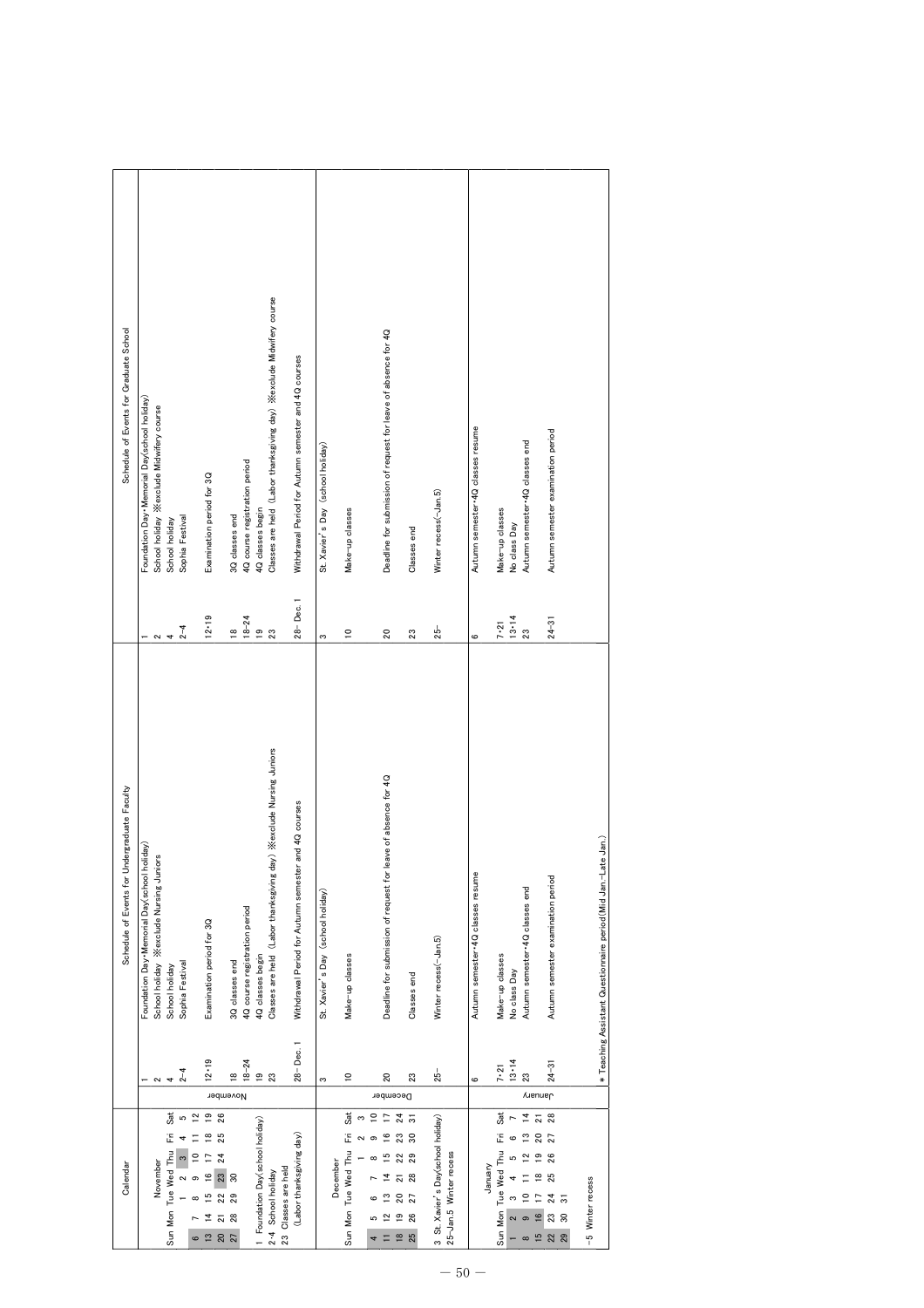| Schedule of Events for Graduate School       | * Autumn semester make-up examinations (Mid Feb.-Late Feb.)<br>Spring vacation(-Mar.31)<br>Ļ             | Deadline for submission of master's thesis grade sheets<br>Grade submission deadline<br>$\tilde{ }$<br>$\tilde{c}$ | <graduating students=""> Deadline for submission of request for grade review<br/><graduating students=""> Grades available online<br/><math>22 - 26</math><br/><math>\overline{2}</math></graduating></graduating> | <current students="">Grades available online<br/>Graduates announced<br/>15<br/>مِ</current>                | * Autumn semester course grade distribution (Loyola) | Deadline for submission of request for grade review<br>22                                             | Autumn semester 4Q ends<br><b>Graduation Ceremony</b><br>28<br>5 |
|----------------------------------------------|----------------------------------------------------------------------------------------------------------|--------------------------------------------------------------------------------------------------------------------|--------------------------------------------------------------------------------------------------------------------------------------------------------------------------------------------------------------------|-------------------------------------------------------------------------------------------------------------|------------------------------------------------------|-------------------------------------------------------------------------------------------------------|------------------------------------------------------------------|
| Schedule of Events for Undergraduate Faculty | * Autumn semester make-up examinations (Mid Feb.-Late Feb.)<br>Spring vacation(-Mar.31)<br>$\frac{1}{2}$ | Grade submission deadline<br>$\mathbf{r}$                                                                          | <seniors>Deadline for submission of request for grade review<br/><seniors>Grades available online<br/><math>22 - 26</math><br/>22</seniors></seniors>                                                              | <all students="">Grades available online<br/>Graduates announced<br/><math>\frac{15}{2}</math><br/>15</all> | * Autumn semester course grade distribution (Loyola) | Deadline for submission of request for grade review<br>22                                             | Autumn semester 4Q ends<br>Graduation Ceremony<br>28<br>5        |
| Calendar                                     | Sun Mon Tue Wed Thu Fri Sat<br>February                                                                  | Februar<br>≌<br>25<br>24<br>23<br>22<br>28<br>27<br>S<br>ຂ<br>$\overline{2}$<br>$\frac{9}{2}$<br>26<br>5           | Graduate School>Spring vacation<br>1-Mar.31 < Undergraduate Faculty,                                                                                                                                               | Sun Mon Tue Wed Thu Fri Sat<br>March                                                                        | March<br>≌<br>m<br>$\overline{\mathbf{C}}$<br>5      | 25<br>$^{24}$<br>5<br>30<br>23<br>29<br>22<br>28<br>$\overline{2}$<br>ຊ<br>27<br>26<br>$\overline{9}$ |                                                                  |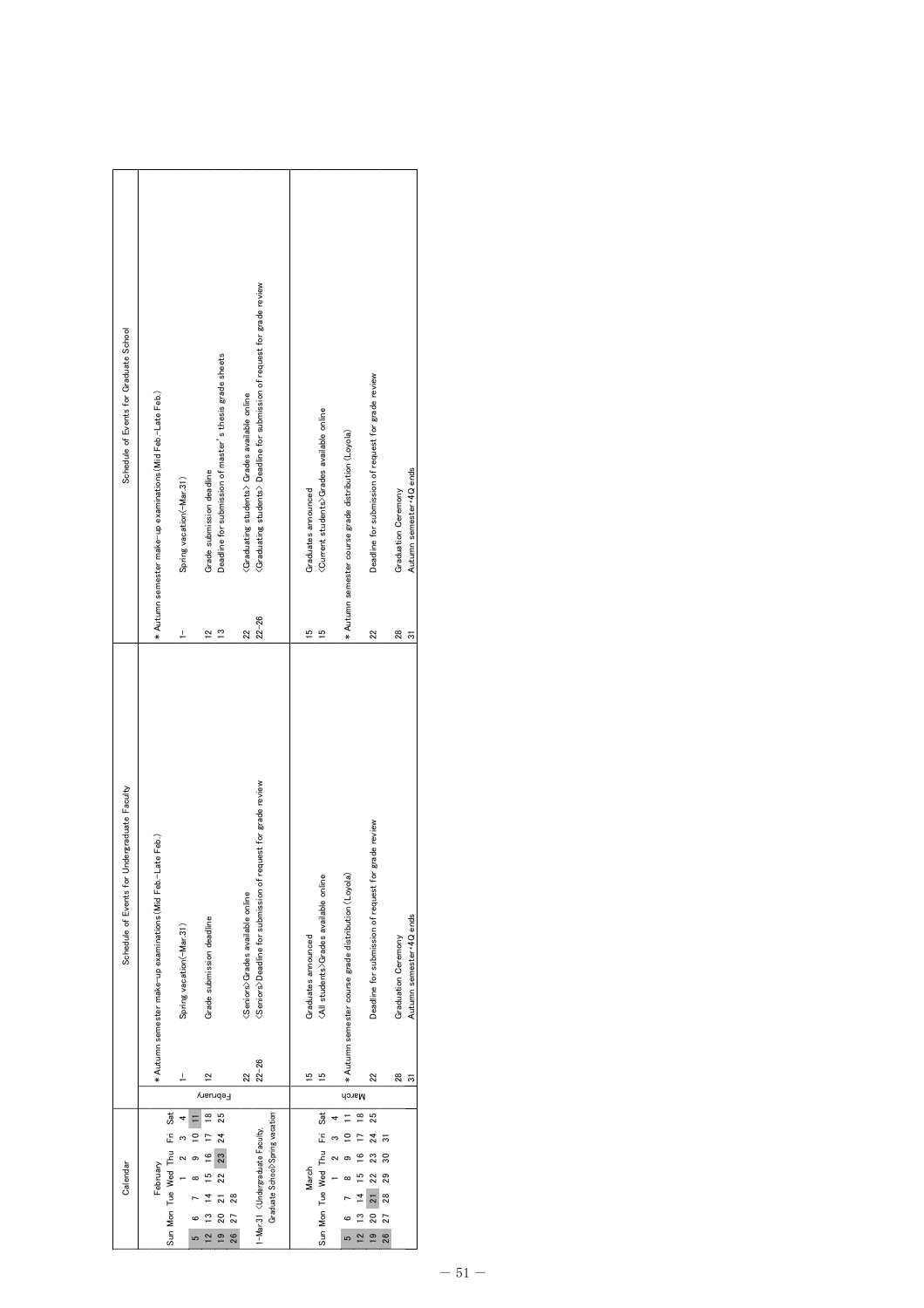#### About the Academic Affairs Handbook

The "Undergraduate/Graduate Schools Academic Affairs Handbook" is a guide to affairs related to classes, examinations, and grading conducted in undergraduate/graduate schools for the purpose of facilitating teaching and guidance to students and smoothly executing office work.

Although the Handbook is revised each year for improvement, there may yet be some inadequacies. If you have any suggestions, requests, or issues that you would like to point out, please send your comments to the Center for Academic Affairs in order to make the Handbook richer in content and more user friendly.

Owing to the nature of this Handbook, please note that some content herein overlaps with that of the "Sophia University Handbook of Course Registration for Undergraduate Schools" (履修要覧), or Bulletin of Information.

Center for Academic Affairs, Bureau of Academic Affairs

Printed in Japan MO-1000

<sup>2022</sup> Undergraduate/Graduate Schools Academic Affairs Handbook

First edition published on April 1, 1993

<sup>30</sup>th edition published on April 1, 2022

Edited and published by the Center for Academic Affairs

Bureau of Academic Affairs, Sophia University

<sup>7-1</sup> Kioi-cho, Chiyoda-ku, Tokyo 102-8554

Telephone: (03) 3238-3515

Printed by Kenkousya Co., Ltd. Telephone: (03) 3265-8961